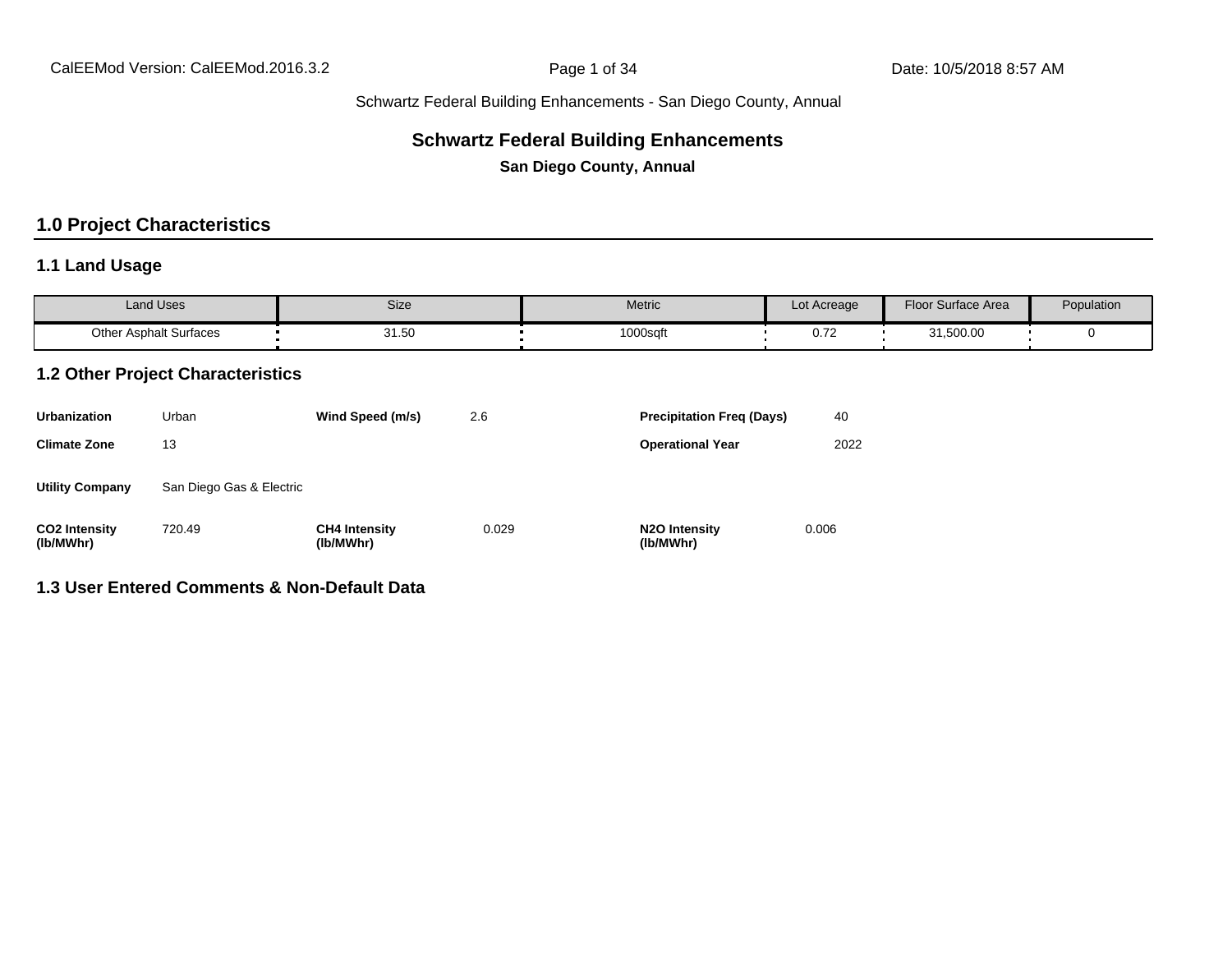Project Characteristics - This model is for construction emissions only.

Land Use - The land use size is the estimated area distrubed, not the entire Federal Building.

Construction Phase - Anticipated construction schedule per project contractor.

Off-road Equipment - Estimated equipment required per project contractor.

Off-road Equipment - Estimated equipment required per project contractor. Other Construction Equipment = all terrain scissor lift.

Off-road Equipment - Estimated equipment required per project contractor. Other Construction Equipment = all terrain scissor lift.

Off-road Equipment - Estimated equipment required per project contractor. Other Construction Equipment = concrete pump.

Off-road Equipment - Estimated equipment required per project contractor.

Trips and VMT - Worker trips based on an average crew of 20. Vendor trips and hauling trips based on estimates from the project contractor. Demolition -

Area Coating -

Energy Use -

Construction Off-road Equipment Mitigation - Fugitive dust control to comply with SDAPCD Rule 55. Clean paved road % reduction based on minimum reduction efficiency per SCAQMD CEQA Guidelines Table 11-4.

| <b>Table Name</b>      | <b>Column Name</b>              | Default Value | <b>New Value</b> |
|------------------------|---------------------------------|---------------|------------------|
| tblAreaCoating         | <b>ReapplicationRatePercent</b> | 10            | 0                |
| tblConstDustMitigation | CleanPavedRoadPercentReduction  | 0             | 25               |
| tblConstDustMitigation | WaterUnpavedRoadVehicleSpeed    | 0             | 15               |
| tblConstructionPhase   | <b>NumDays</b>                  | 5.00          | 85.00            |
| tblConstructionPhase   | NumDays                         | 100.00        | 259.00           |
| tblConstructionPhase   | NumDays                         | 10.00         | 100.00           |
| tblConstructionPhase   | NumDays                         | 10.00         | 30.00            |
| tblConstructionPhase   | NumDays                         | 5.00          | 65.00            |
| tblOffRoadEquipment    | HorsePower                      | 172.00        | 25.00            |
| tblOffRoadEquipment    | <b>HorsePower</b>               | 172.00        | 25.00            |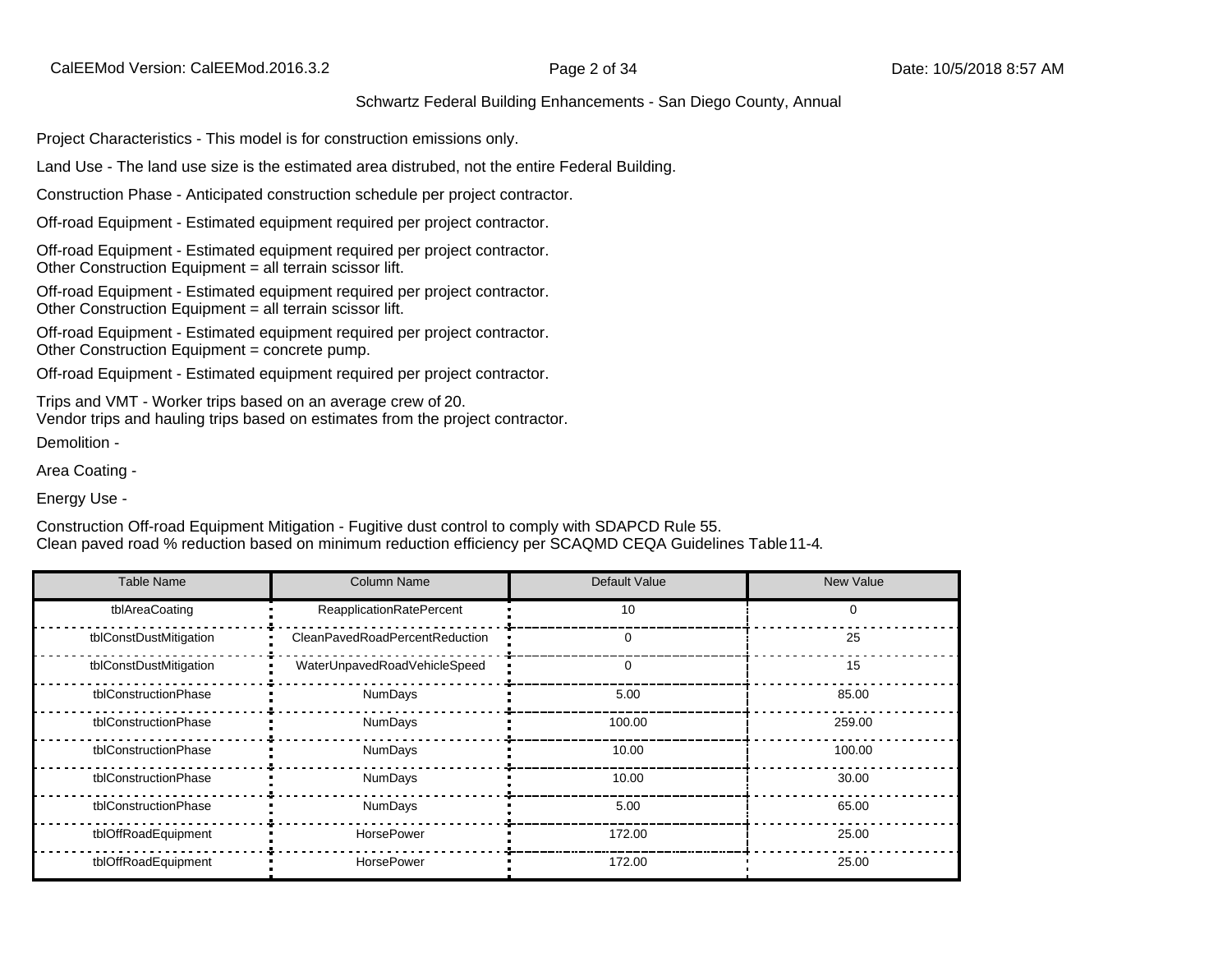| tblOffRoadEquipment | <b>HorsePower</b>          | 172.00 | 100.00   |
|---------------------|----------------------------|--------|----------|
| tblOffRoadEquipment | LoadFactor                 | 0.42   | 0.20     |
| tblOffRoadEquipment | LoadFactor                 | 0.42   | 0.20     |
| tblOffRoadEquipment | LoadFactor                 | 0.42   | 0.56     |
| tblOffRoadEquipment | OffRoadEquipmentUnitAmount | 1.00   | 6.00     |
| tblOffRoadEquipment | OffRoadEquipmentUnitAmount | 1.00   | 6.00     |
| tblOffRoadEquipment | OffRoadEquipmentUnitAmount | 1.00   | 0.00     |
| tblOffRoadEquipment | OffRoadEquipmentUnitAmount | 1.00   | 0.00     |
| tblOffRoadEquipment | UsageHours                 | 8.00   | 6.00     |
| tblOffRoadEquipment | UsageHours                 | 8.00   | 6.00     |
| tblOffRoadEquipment | UsageHours                 | 7.00   | 2.00     |
| tblOffRoadEquipment | UsageHours                 | 7.00   | 2.00     |
| tblOffRoadEquipment | UsageHours                 | 6.00   | 8.00     |
| tblTripsAndVMT      | HaulingTripNumber          | 237.00 | 480.00   |
| tblTripsAndVMT      | HaulingTripNumber          | 71.00  | 144.00   |
| tblTripsAndVMT      | HaulingTripNumber          | 0.00   | 1,244.00 |
| tblTripsAndVMT      | HaulingTripNumber          | 0.00   | 1,040.00 |
| tblTripsAndVMT      | VendorTripNumber           | 0.00   | 3.00     |
| tblTripsAndVMT      | VendorTripNumber           | 0.00   | 3.00     |
| tblTripsAndVMT      | WorkerTripNumber           | 23.00  | 40.00    |
| tblTripsAndVMT      | WorkerTripNumber           | 23.00  | 40.00    |
| tblTripsAndVMT      | WorkerTripNumber           | 13.00  | 40.00    |
| tblTripsAndVMT      | WorkerTripNumber           | 20.00  | 40.00    |
| tblTripsAndVMT      | WorkerTripNumber           | 3.00   | 40.00    |

## **2.0 Emissions Summary**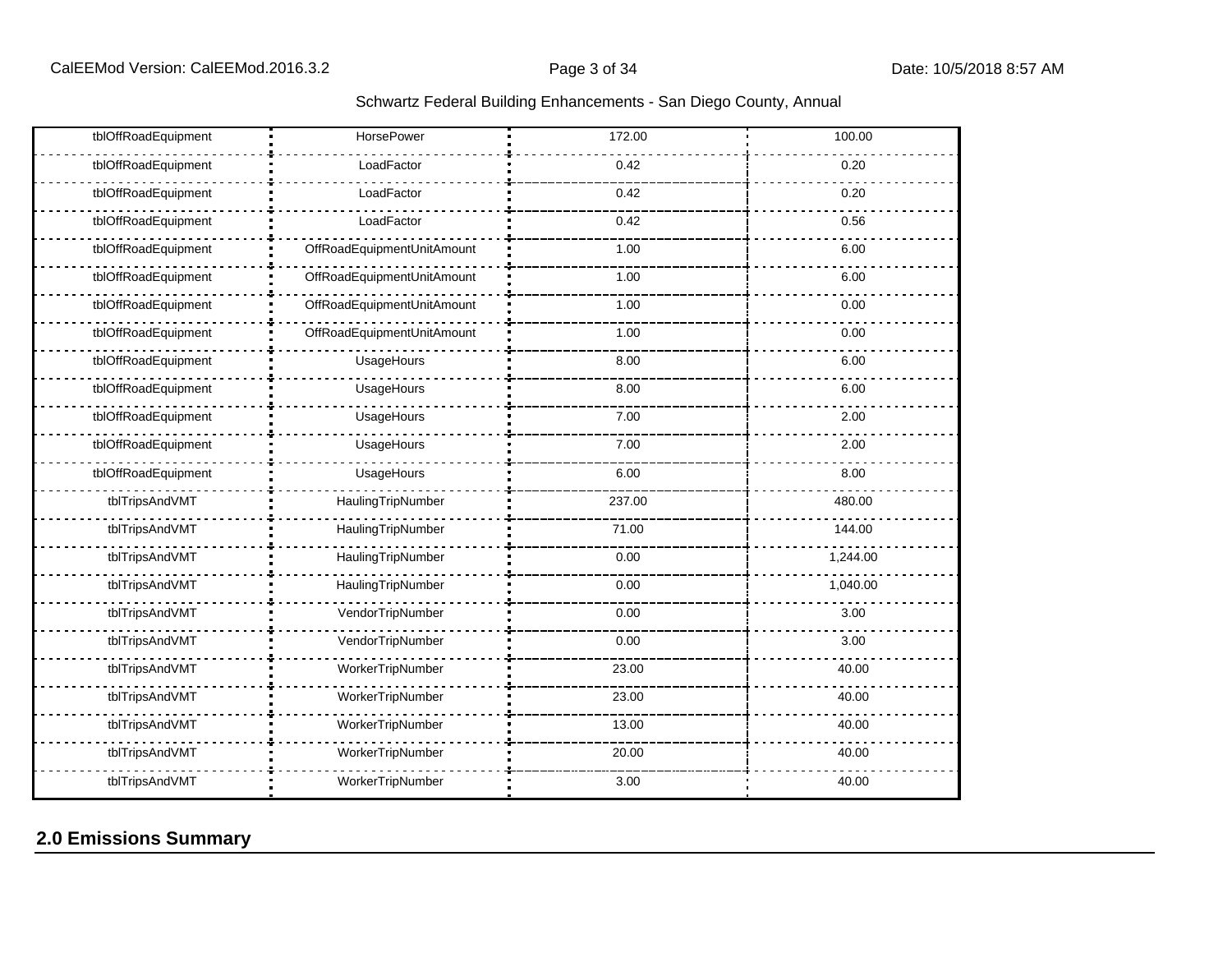### **2.1 Overall Construction**

## **Unmitigated Construction**

|                          | <b>ROG</b>          | <b>NO<sub>x</sub></b> | CO     | SO <sub>2</sub> | Fugitive<br><b>PM10</b> | Exhaust<br><b>PM10</b> | <b>PM10</b><br>Total | Fugitive<br>PM2.5 | Exhaust<br>PM2.5 | PM2.5 Total Bio- CO2 NBio- CO2 Total CO2 |        |          |                                           | CH <sub>4</sub> | <b>N2O</b> | CO <sub>2e</sub> |
|--------------------------|---------------------|-----------------------|--------|-----------------|-------------------------|------------------------|----------------------|-------------------|------------------|------------------------------------------|--------|----------|-------------------------------------------|-----------------|------------|------------------|
| Year                     |                     |                       |        |                 | tons/yr                 |                        |                      |                   |                  |                                          |        |          | MT/yr                                     |                 |            |                  |
| 2019<br>$\bullet\bullet$ | 0.2462              | 2.0422                | 1.9417 | 3.6300e-<br>003 | 0.0841                  | 0.1196                 | 0.2037               | 0.0185            | 0.1157           | 0.1342                                   | 0.0000 |          | $\cdot$ 322.1166 $\cdot$ 322.1166 $\cdot$ | 0.0427          | 0.0000     | .323.1828        |
| 2020<br>$\bullet\bullet$ | 0.1731              | 1.5732                | 1.3108 | 2.9400e-<br>003 | 0.0644                  | 0.0760                 | 0.1404               | 0.0173            | 0.0706           | 0.0879                                   | 0.0000 |          | $-264.7307 - 264.7307$                    | 0.0501          | 0.0000     | 265.9825         |
| 2021                     | 0.0335<br>$\bullet$ | 0.1997                | 0.2453 | 4.2000e-<br>004 | 0.0104                  | 0.0119                 | 0.0223               | 2.7800e-<br>003   | 0.0112           | 0.0140                                   | 0.0000 | 37.3583  | 37.3583                                   | 6.9800e-<br>003 | 0.0000     | 37.5329          |
| <b>Maximum</b>           | 0.2462              | 2.0422                | 1.9417 | 3.6300e-<br>003 | 0.0841                  | 0.1196                 | 0.2037               | 0.0185            | 0.1157           | 0.1342                                   | 0.0000 | 322.1166 | 322.1166                                  | 0.0501          | 0.0000     | 323.1828         |

### **Mitigated Construction**

|                | <b>ROG</b> | <b>NO<sub>x</sub></b> | CO     | SO <sub>2</sub> | Fugitive<br><b>PM10</b> | Exhaust<br><b>PM10</b> | <b>PM10</b><br>Total | Fugitive<br>PM2.5 | Exhaust<br>PM2.5 | PM2.5 Total |        |          | Bio- CO2 NBio- CO2 Total CO2              | CH <sub>4</sub> | <b>N2O</b> | CO <sub>2e</sub> |
|----------------|------------|-----------------------|--------|-----------------|-------------------------|------------------------|----------------------|-------------------|------------------|-------------|--------|----------|-------------------------------------------|-----------------|------------|------------------|
| Year           |            |                       |        |                 |                         | tons/yr                |                      |                   |                  |             |        |          | MT/yr                                     |                 |            |                  |
| 2019           | 0.2462     | 2.0422                | .9417  | 3.6300e-<br>003 | 0.0547                  | 0.1196                 | 0.1743               | 0.0130            | 0.1157           | 0.1287      | 0.0000 |          | $\cdot$ 322.1163 $\cdot$ 322.1163 $\cdot$ | 0.0427          | 0.0000     | $\cdot$ 323.1825 |
| 2020           | 0.1731     | 1.5732                | 1.3108 | 2.9400e-<br>003 | 0.0510                  | 0.0760                 | 0.1270               | 0.0140            | 0.0706           | 0.0846      | 0.0000 |          | $-264.7305 - 264.7305$                    | 0.0501          | 0.0000     | .265.9824        |
| 2021           | 0.0335     | 0.1997                | 0.2453 | 4.2000e-<br>004 | 8.1700e-<br>003         | 0.0119                 | 0.0201               | 2.2300e-<br>003   | 0.0112           | 0.0134      | 0.0000 | 37.3582  | 37.3582                                   | 6.9800e-<br>003 | 0.0000     | 37.5328          |
| <b>Maximum</b> | 0.2462     | 2.0422                | 1.9417 | 3.6300e-<br>003 | 0.0547                  | 0.1196                 | 0.1743               | 0.0140            | 0.1157           | 0.1287      | 0.0000 | 322.1163 | 322.1163                                  | 0.0501          | 0.0000     | 323.1825         |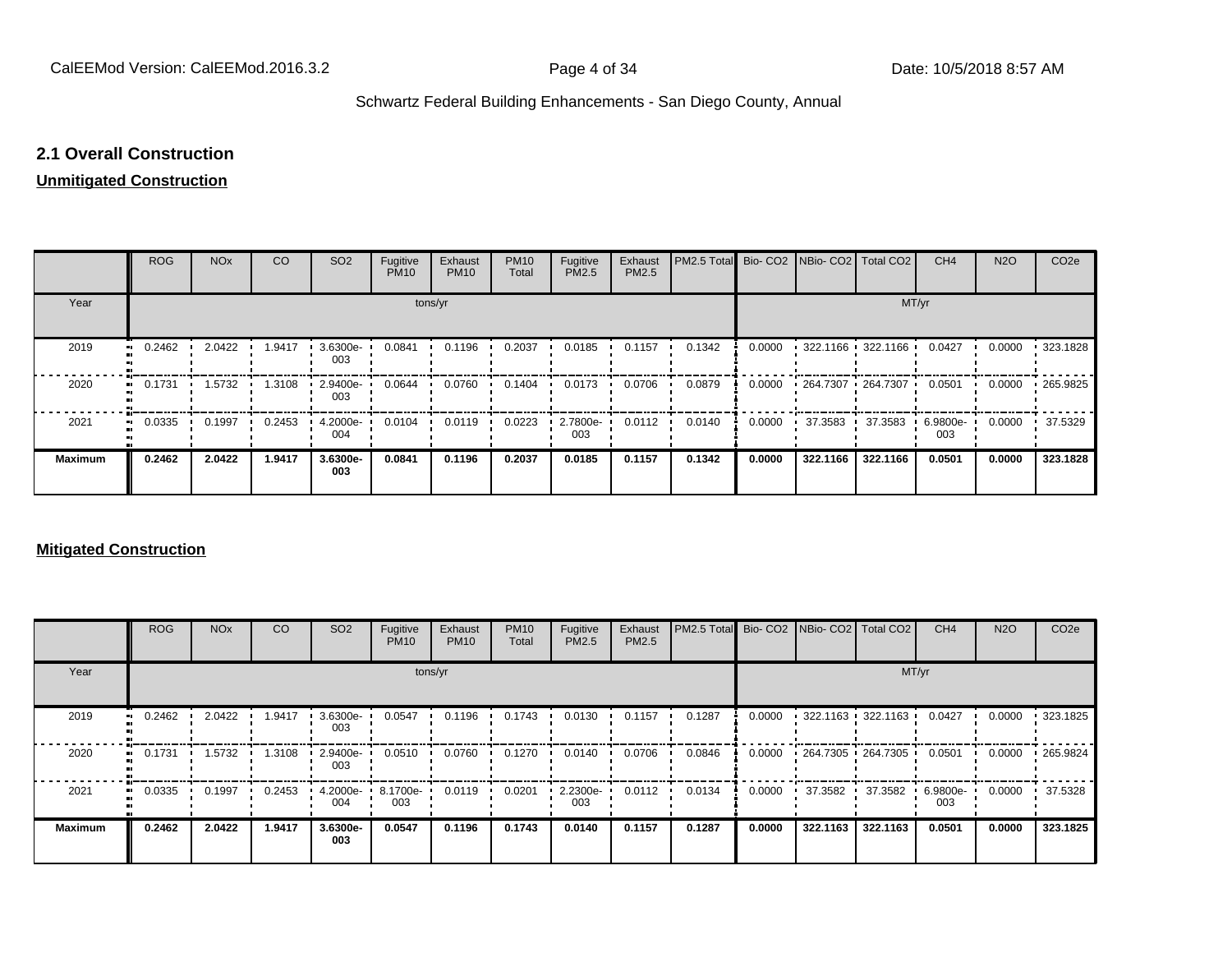|                      | <b>ROG</b> | <b>NO<sub>x</sub></b> | co   | <b>SO2</b> | <b>Fugitive</b><br><b>PM10</b> | <b>Exhaust</b><br><b>PM10</b> | <b>PM10</b><br><b>Total</b> | <b>Fugitive</b><br><b>PM2.5</b> | <b>Exhaust</b><br><b>PM2.5</b> | <b>PM2.5</b><br><b>Total</b> | Bio-CO2 NBio-CO2 Total CO2 |      |      | CH <sub>4</sub> | <b>N20</b> | CO <sub>2e</sub> |
|----------------------|------------|-----------------------|------|------------|--------------------------------|-------------------------------|-----------------------------|---------------------------------|--------------------------------|------------------------------|----------------------------|------|------|-----------------|------------|------------------|
| Percent<br>Reduction | 0.00       | 0.00                  | 0.00 | 0.00       | 28.31                          | 0.00                          | 12.28                       | 24.12                           | 0.00                           | 3.94                         | 0.00                       | 0.00 | 0.00 | 0.00            | 0.00       | 0.00             |

| Quarter      | <b>Start Date</b> | <b>End Date</b> | Maximum Unmitigated ROG + NOX (tons/quarter) | Maximum Mitigated ROG + NOX (tons/quarter) |
|--------------|-------------------|-----------------|----------------------------------------------|--------------------------------------------|
| 1            | $3 - 1 - 2019$    | 5-31-2019       | 0.8228                                       | 0.8228                                     |
| $\mathbf{2}$ | $6 - 1 - 2019$    | 8-31-2019       | 0.8029                                       | 0.8029                                     |
| 3            | $9 - 1 - 2019$    | 11-30-2019      | 0.4811                                       | 0.4811                                     |
| 4            | 12-1-2019         | 2-29-2020       | 0.4636                                       | 0.4636                                     |
| 5            | $3-1-2020$        | 5-31-2020       | 0.4526                                       | 0.4526                                     |
| 6            | 6-1-2020          | 8-31-2020       | 0.4423                                       | 0.4423                                     |
| 7            | $9 - 1 - 2020$    | 11-30-2020      | 0.4377                                       | 0.4377                                     |
| 8            | 12-1-2020         | 2-28-2021       | 0.2550                                       | 0.2550                                     |
| 9            | $3 - 1 - 2021$    | 5-31-2021       | 0.0712                                       | 0.0712                                     |
|              |                   | Highest         | 0.8228                                       | 0.8228                                     |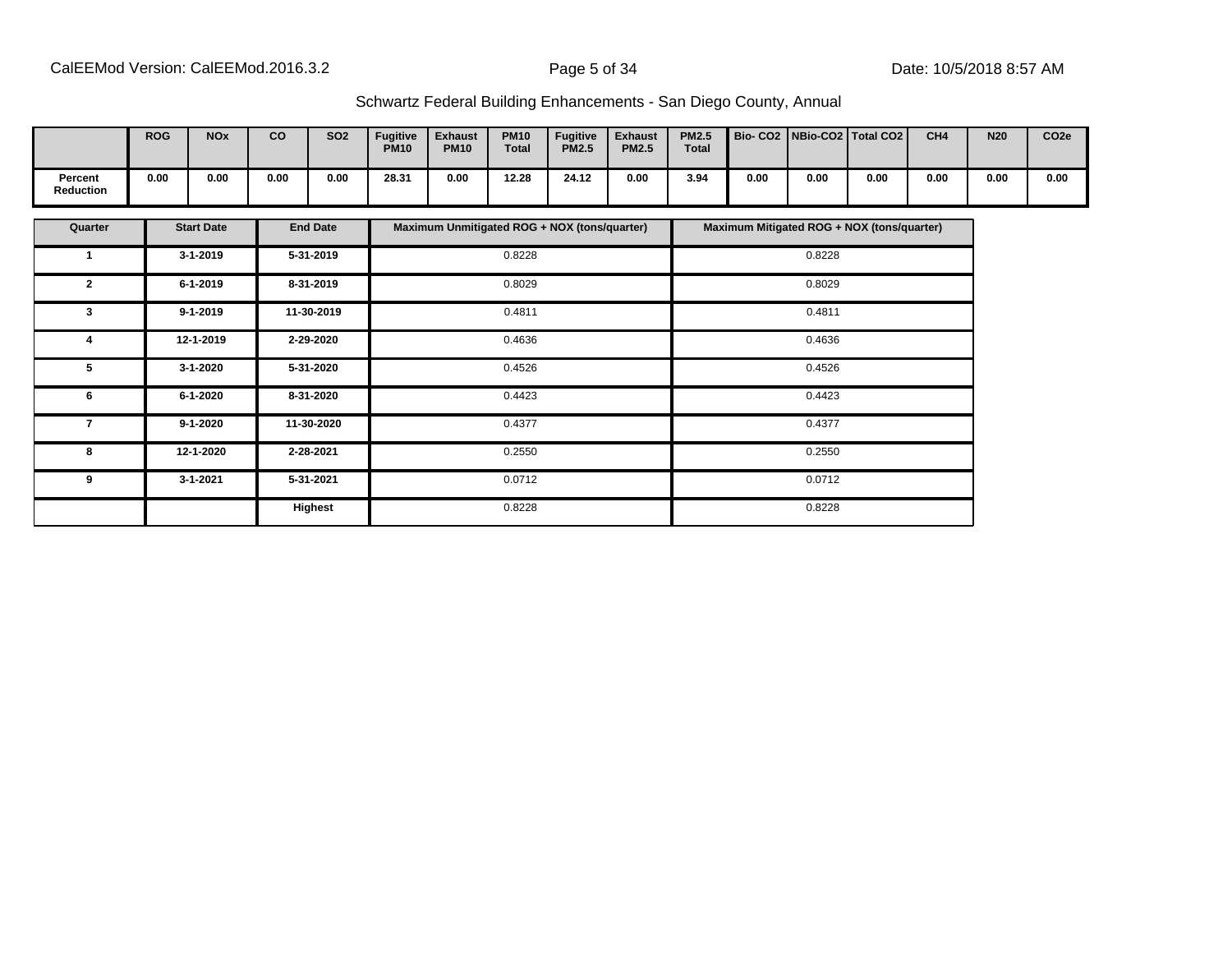## **2.2 Overall Operational**

## **Unmitigated Operational**

|              | <b>ROG</b>            | <b>NO<sub>x</sub></b> | <b>CO</b>       | SO <sub>2</sub> | Fugitive<br><b>PM10</b> | Exhaust<br><b>PM10</b> | <b>PM10</b><br>Total | Fugitive<br>PM2.5 | Exhaust<br>PM2.5 | PM2.5<br>Total |        | Bio- CO2   NBio- CO2   Total CO2 |                 | CH <sub>4</sub> | <b>N2O</b> | CO <sub>2e</sub> |
|--------------|-----------------------|-----------------------|-----------------|-----------------|-------------------------|------------------------|----------------------|-------------------|------------------|----------------|--------|----------------------------------|-----------------|-----------------|------------|------------------|
| Category     |                       |                       |                 |                 | tons/yr                 |                        |                      | MT/yr             |                  |                |        |                                  |                 |                 |            |                  |
| Area         | 2.0600e-<br>.,<br>003 | 0.0000                | 2.9000e-<br>004 | 0.0000          |                         | 0.0000                 | 0.0000               |                   | 0.0000           | 0.0000         | 0.0000 | $5.6000e -$<br>004               | 5.6000e-<br>004 | 0.0000          | 0.0000     | 6.0000e-<br>004  |
| Energy       | 0.0000<br>            | 0.0000                | 0.0000          | 0.0000          |                         | 0.0000                 | 0.0000               |                   | 0.0000           | 0.0000         | 0.0000 | 0.0000                           | 0.0000          | 0.0000          | 0.0000     | 0.0000           |
| Mobile       | 0.0000<br>.,          | 0.0000                | 0.0000          | 0.0000          | 0.0000                  | 0.0000                 | 0.0000               | 0.0000            | 0.0000           | 0.0000         | 0.0000 | 0.0000                           | 0.0000          | 0.0000          | 0.0000     | 0.0000           |
| Waste        |                       |                       |                 |                 |                         | 0.0000                 | 0.0000               |                   | 0.0000           | 0.0000         | 0.0000 | 0.0000                           | 0.0000          | 0.0000          | 0.0000     | 0.0000           |
| Water        |                       |                       |                 |                 |                         | 0.0000                 | 0.0000               |                   | 0.0000           | 0.0000         | 0.0000 | 0.0000                           | 0.0000          | 0.0000          | 0.0000     | 0.0000           |
| <b>Total</b> | 2.0600e-<br>003       | 0.0000                | 2.9000e-<br>004 | 0.0000          | 0.0000                  | 0.0000                 | 0.0000               | 0.0000            | 0.0000           | 0.0000         | 0.0000 | 5.6000e-<br>004                  | 5.6000e-<br>004 | 0.0000          | 0.0000     | 6.0000e-<br>004  |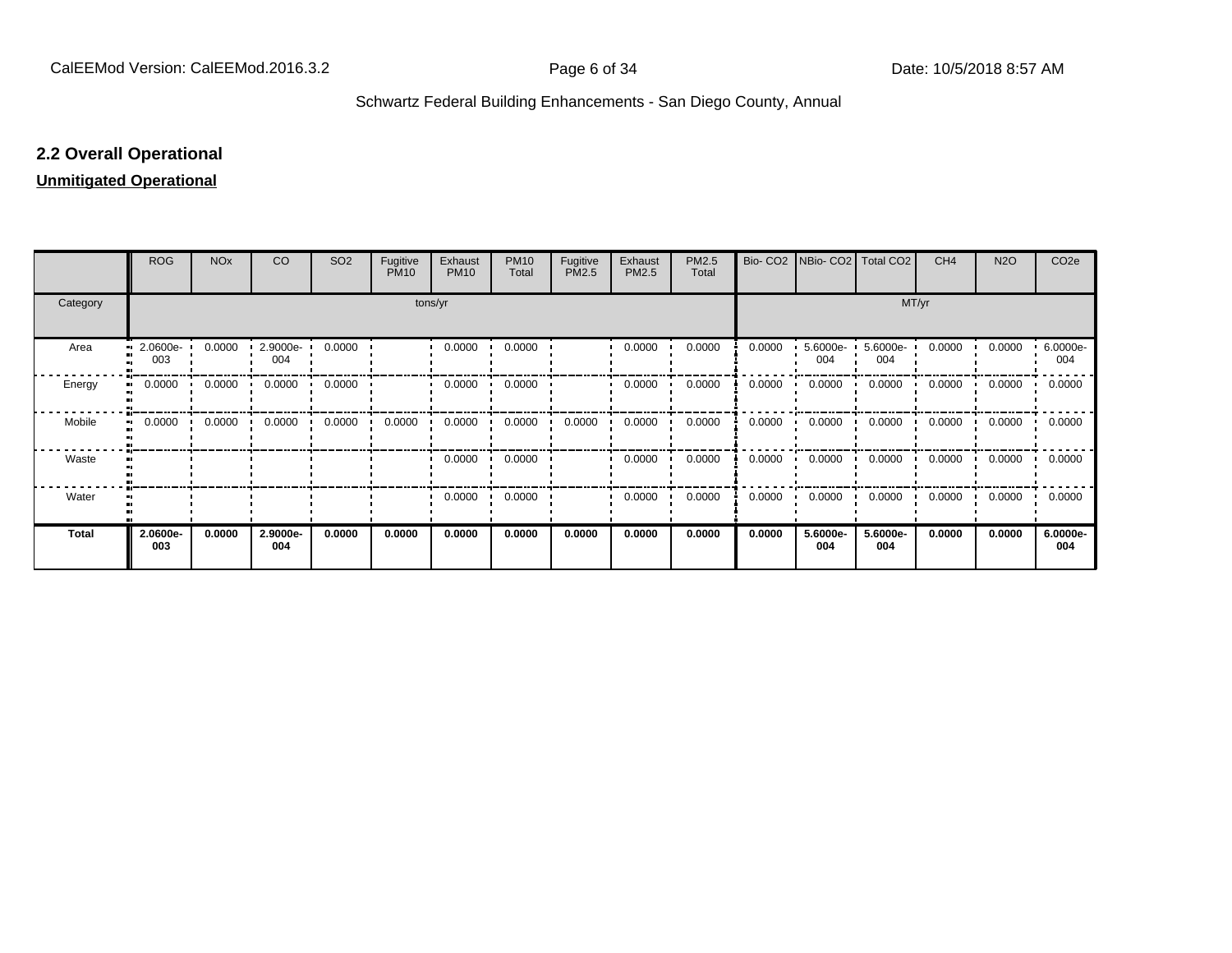### **2.2 Overall Operational**

#### **Mitigated Operational**

|                             | <b>ROG</b>      | <b>NO<sub>x</sub></b> |            | CO              | SO <sub>2</sub> | Fugitive<br><b>PM10</b> |                                | Exhaust<br><b>PM10</b>  | <b>PM10</b><br>Total          |                             | Fugitive<br><b>PM2.5</b> | Exhaust<br><b>PM2.5</b> | PM2.5 Total                    |                              | Bio-CO <sub>2</sub> |                                 |                                    | NBio-CO2   Total CO2 |       | CH <sub>4</sub> | <b>N2O</b>                 |            | CO <sub>2e</sub> |
|-----------------------------|-----------------|-----------------------|------------|-----------------|-----------------|-------------------------|--------------------------------|-------------------------|-------------------------------|-----------------------------|--------------------------|-------------------------|--------------------------------|------------------------------|---------------------|---------------------------------|------------------------------------|----------------------|-------|-----------------|----------------------------|------------|------------------|
| Category                    |                 |                       |            |                 |                 |                         | tons/yr                        |                         |                               |                             |                          |                         |                                |                              |                     |                                 |                                    |                      | MT/yr |                 |                            |            |                  |
| Area                        | 2.0600e-<br>003 | 0.0000                |            | 2.9000e-<br>004 | 0.0000          |                         |                                | 0.0000                  | 0.0000                        |                             |                          | 0.0000                  | 0.0000                         |                              | 0.0000              |                                 | $5.6000e -$<br>004                 | 5.6000e-<br>004      |       | 0.0000          | 0.0000                     | 6.0000e-   | 004              |
| Energy                      | 0.0000          | 0.0000                |            | 0.0000          | 0.0000          |                         |                                | 0.0000                  | 0.0000                        |                             |                          | 0.0000                  | 0.0000                         |                              | 0.0000              |                                 | 0.0000                             | 0.0000               |       | 0.0000          | 0.0000                     | 0.0000     |                  |
| Mobile                      | 0.0000          | 0.0000                |            | 0.0000          | 0.0000          | 0.0000                  |                                | 0.0000                  | 0.0000                        |                             | 0.0000                   | 0.0000                  | 0.0000                         |                              | 0.0000              |                                 | 0.0000                             | 0.0000               |       |                 | $0.0000$ $0.0000$ $0.0000$ |            |                  |
| Waste                       |                 |                       |            |                 |                 |                         |                                | $0.0000$ $\blacksquare$ | 0.0000                        |                             |                          | 0.0000                  | 0.0000                         |                              | 0.0000              |                                 | 0.0000<br>$\overline{\phantom{a}}$ | 0.0000               | . .   |                 | $0.0000$ $0.0000$ $0.0000$ |            |                  |
| Water                       |                 |                       |            |                 |                 |                         |                                | 0.0000                  | 0.0000                        |                             |                          | 0.0000                  | 0.0000                         |                              | 0.0000              |                                 | 0.0000                             | 0.0000               |       | 0.0000          | 0.0000                     | 0.0000     |                  |
| <b>Total</b>                | 2.0600e-<br>003 | 0.0000                |            | 2.9000e-<br>004 | 0.0000          | 0.0000                  |                                | 0.0000                  | 0.0000                        |                             | 0.0000                   | 0.0000                  | 0.0000                         |                              | 0.0000              |                                 | 5.6000e-<br>004                    | 5.6000e-<br>004      |       | 0.0000          | 0.0000                     |            | 6.0000e-<br>004  |
|                             | <b>ROG</b>      |                       | <b>NOx</b> |                 | co              | <b>SO2</b>              | <b>Fugitive</b><br><b>PM10</b> |                         | <b>Exhaust</b><br><b>PM10</b> | <b>PM10</b><br><b>Total</b> | Fugitive<br><b>PM2.5</b> |                         | <b>Exhaust</b><br><b>PM2.5</b> | <b>PM2.5</b><br><b>Total</b> |                     | Bio- CO2   NBio-CO2   Total CO2 |                                    |                      |       | CH <sub>4</sub> |                            | <b>N20</b> | CO <sub>2e</sub> |
| Percent<br><b>Reduction</b> | 0.00            |                       | 0.00       | 0.00            |                 | 0.00                    | 0.00                           |                         | 0.00                          | 0.00                        | 0.00                     |                         | 0.00                           | 0.00                         |                     | 0.00                            | 0.00                               |                      | 0.00  | 0.00            |                            | 0.00       | 0.00             |

## **3.0 Construction Detail**

**Construction Phase**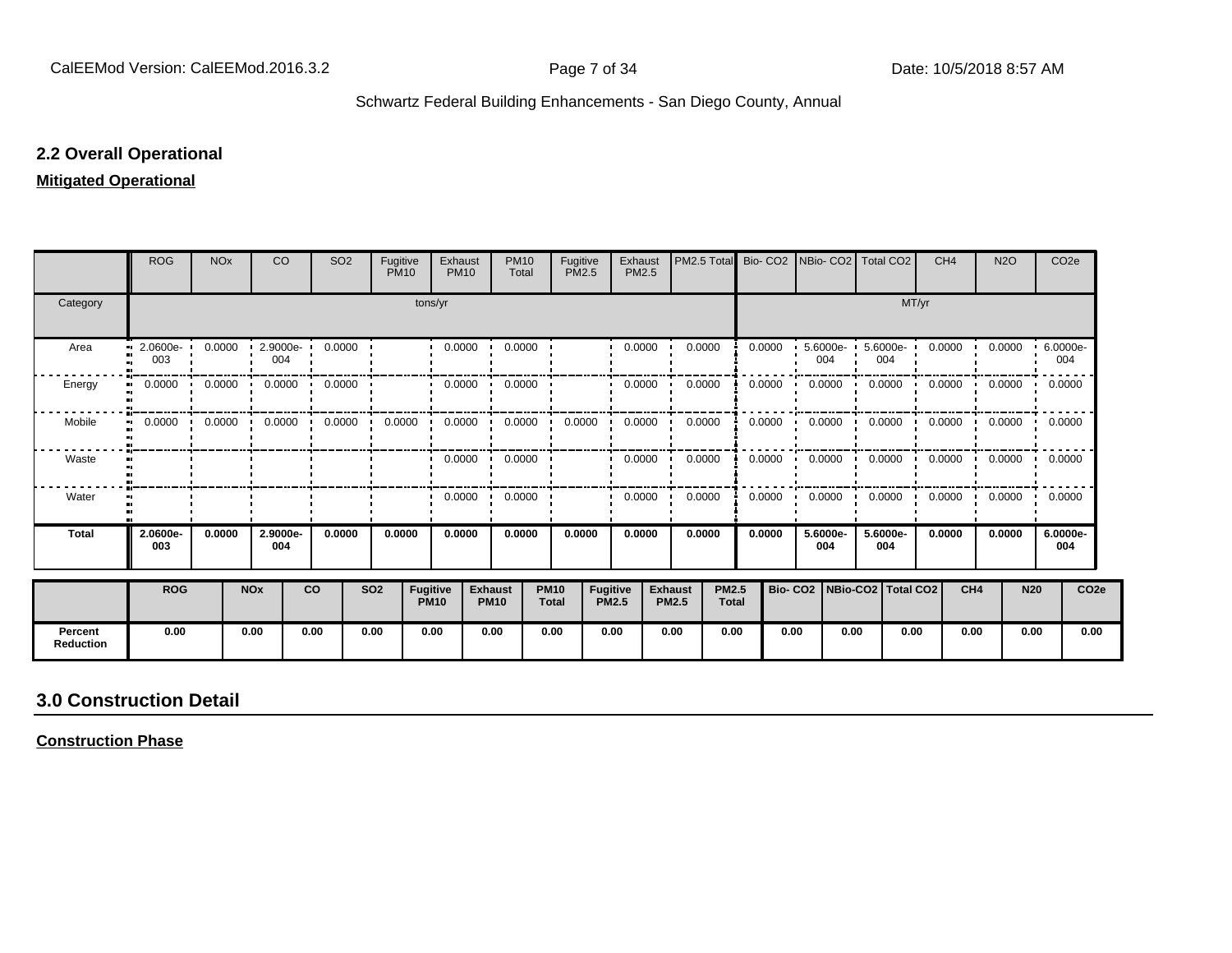| Phase<br><b>Number</b> | Phase Name                         | Phase Type                   | <b>Start Date</b> | End Date    | Num Days Num Days<br>Week |      | <b>Phase Description</b> |
|------------------------|------------------------------------|------------------------------|-------------------|-------------|---------------------------|------|--------------------------|
|                        | •Sidewalk Demolition               | •Demolition                  | 13/1/2019         | !7/18/2019  |                           | 100! |                          |
|                        | <b>Building/Roadway Demolition</b> | •Demolition                  | 17/22/2019        | !8/31/2019  |                           | 30!  |                          |
|                        | <b>Building Construction</b>       | <b>Building Construction</b> | 19/3/2019         | !8/28/2020  |                           | 259: |                          |
| 14                     | Paving/Sidelwalk Construction      | • Paving                     | 8/31/2020         | !11/27/2020 |                           | 65   |                          |
|                        | • Architectural Finishes           | • Architectural Coating      | '11/30/2020       | 13/26/2021  |                           | 85   |                          |

#### **Acres of Grading (Site Preparation Phase): 0**

**Acres of Grading (Grading Phase): 0**

#### **Acres of Paving: 0.72**

**Residential Indoor: 0; Residential Outdoor: 0; Non-Residential Indoor: 0; Non-Residential Outdoor: 0; Striped Parking Area: 1,890 (Architectural Coating ±sqft)**

#### **OffRoad Equipment**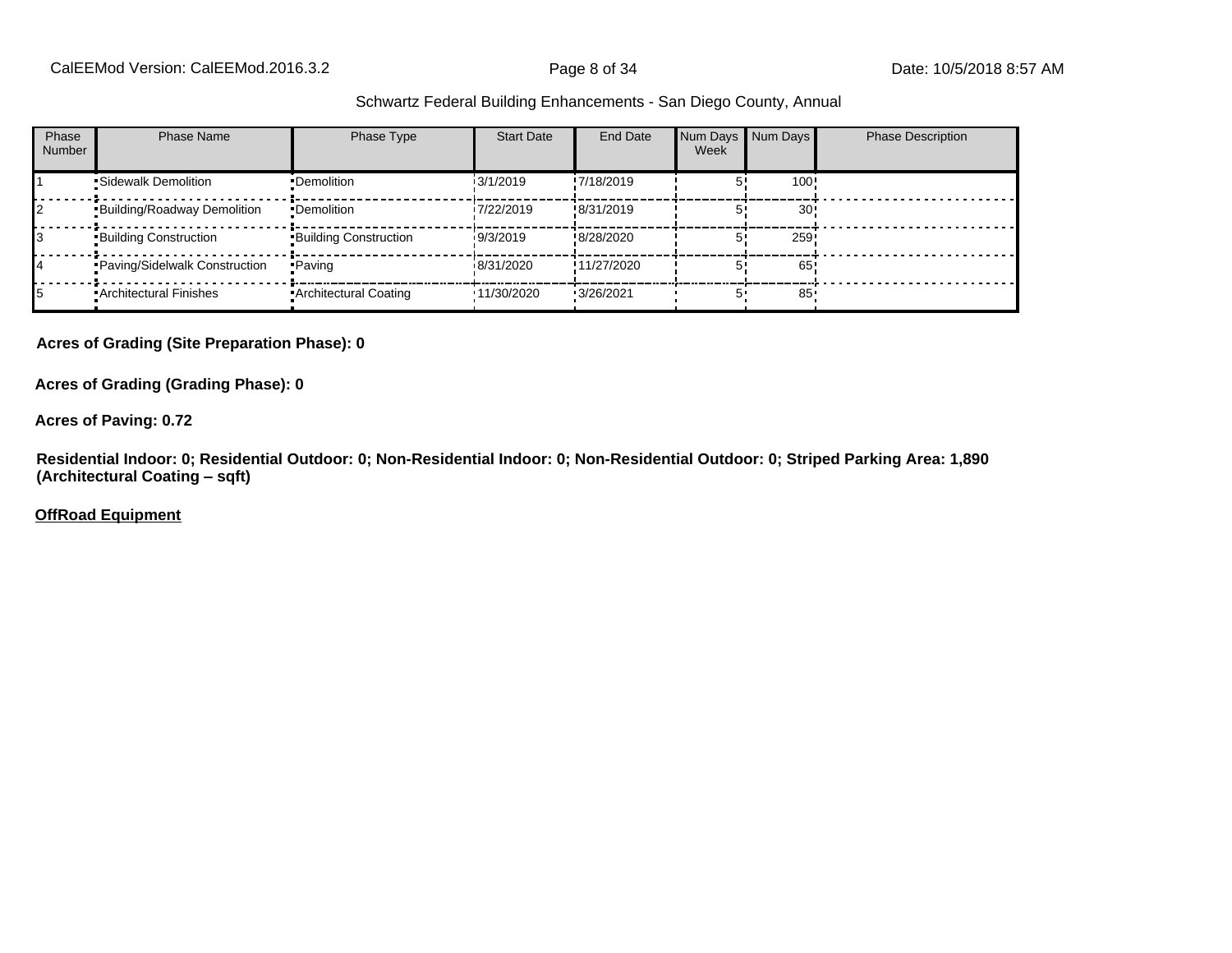| <b>Phase Name</b>                  | <b>Offroad Equipment Type</b>    | Amount | <b>Usage Hours</b> | <b>Horse Power</b> | Load Factor |
|------------------------------------|----------------------------------|--------|--------------------|--------------------|-------------|
| <b>Sidewalk Demolition</b>         | Concrete/Industrial Saws         | 6 i    | $6.00 \cdot$       | 81'                | 0.73        |
| <b>Sidewalk Demolition</b>         | •Forklifts                       | 11     | 6.00 <sup>1</sup>  | 89                 | 0.20        |
| Sidewalk Demolition                | Rubber Tired Dozers              | Ωi     | 1.00 <sub>1</sub>  | 247                | 0.40        |
| Sidewalk Demolition                | Tractors/Loaders/Backhoes        |        | 6.00               | 97                 | 0.37        |
| <b>Building/Roadway Demolition</b> | <b>*Concrete/Industrial Saws</b> | 6i     | 6.00               | 81                 | 0.73        |
| <b>Building/Roadway Demolition</b> | •Graders                         | 0 i    | 8.00               | 187'               | 0.41        |
| <b>Building/Roadway Demolition</b> | Other Construction Equipment     |        | 6.00:              | 25                 | 0.20        |
| <b>Building/Roadway Demolition</b> | Rubber Tired Dozers              | 0 i    | 1.00               | 247                | 0.40        |
| <b>Building/Roadway Demolition</b> | Tractors/Loaders/Backhoes        | 2      | 8.00               | 97                 | 0.37        |
| <b>Building Construction</b>       | Cranes                           | 1 i    | 4.00               | 231                | 0.29        |
| <b>Building Construction</b>       | •Forklifts                       | 2i     | 6.00               | 89                 | 0.20        |
| <b>Building Construction</b>       | Other Construction Equipment     |        | 6.00               | 25                 | 0.20        |
| <b>Building Construction</b>       | Tractors/Loaders/Backhoes        | 2      | 8.00               | 97                 | 0.37        |
| <b>Building Construction</b>       | ·Welders                         |        | 6.00               | 46                 | 0.45        |
| Paving/Sidelwalk Construction      | Cement and Mortar Mixers         | 4      | $6.00$ !           | 9'                 | 0.56        |
| Paving/Sidelwalk Construction      | Other Construction Equipment     |        | 6.00 <sup>1</sup>  | 100!               | 0.56        |
| Paving/Sidelwalk Construction      | •Pavers                          |        | 2.00 <sup>1</sup>  | 130 <sub>1</sub>   | 0.42        |
| Paving/Sidelwalk Construction      | ·Rollers                         |        | 2.00 <sup>1</sup>  | 80 <sub>1</sub>    | 0.38        |
| Paving/Sidelwalk Construction      | Tractors/Loaders/Backhoes        |        | 7.00               | 97                 | 0.37        |
| <b>Architectural Finishes</b>      | Air Compressors                  |        | $6.00$ !           | 78                 | 0.48        |
| <b>Architectural Finishes</b>      | • Forklifts                      |        | 6.00               | 89!                | 0.20        |
| <b>Architectural Finishes</b>      | Tractors/Loaders/Backhoes        |        | 6.00:              | 97'                | 0.37        |

**Trips and VMT**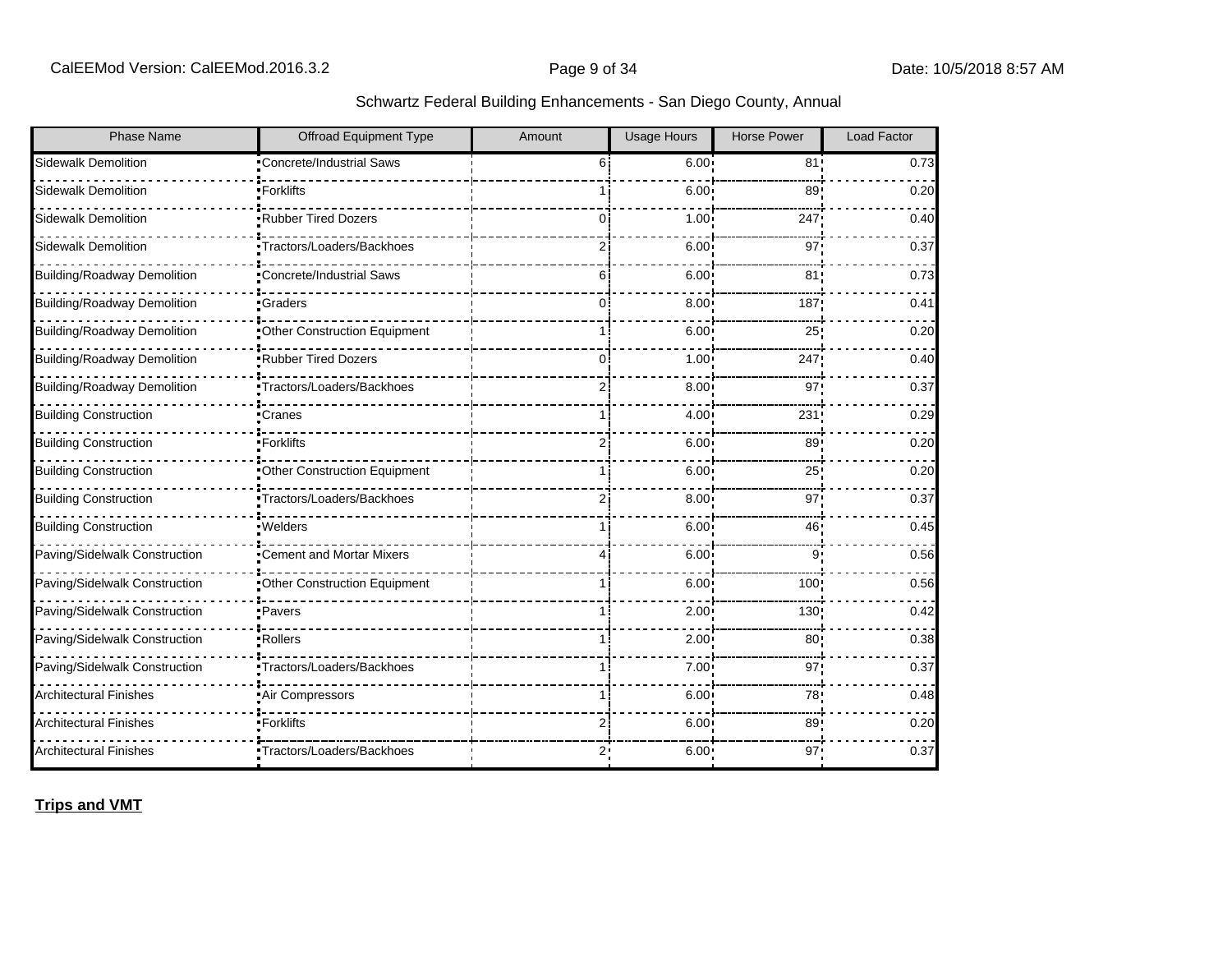| <b>Phase Name</b>                | <b>Offroad Equipment</b><br>Count | <b>Worker Trip</b><br><b>Number</b> | Vendor Trip<br><b>Number</b> | <b>Hauling Trip</b><br><b>Number</b> | <b>Worker Trip</b><br>Length | Vendor Trip<br>Length | <b>Hauling Trip</b><br>Length | <b>Worker Vehicle</b><br>Class | Vendor         | Hauling<br>Vehicle Class Vehicle Class |
|----------------------------------|-----------------------------------|-------------------------------------|------------------------------|--------------------------------------|------------------------------|-----------------------|-------------------------------|--------------------------------|----------------|----------------------------------------|
| <b>Sidewalk Demolition</b>       |                                   | 40.00                               | 0.00!                        | 480.00                               | 10.80i                       | 7.30!                 |                               | $20.00$ LD Mix                 | <b>HDT Mix</b> | !HHDT                                  |
| Building/Roadway<br>Namolition   |                                   | 40.00                               | 0.00                         | $144.00 \cdot$                       | 10.80i                       | 7.30!                 |                               | $20.00$ LD Mix                 | <b>HDT Mix</b> | ! ННDТ                                 |
| <b>Building Construction</b>     |                                   | 40.00                               | 5.00                         | $1.244.00 \cdot$                     | 10.80i                       | 7.30!                 |                               | $20.00$ LD Mix                 | <b>HDT Mix</b> | <b>HHDT</b>                            |
| Paving/Sidelwalk<br>Conetruction | 81                                | 40.00                               | 3.00                         | $1.040.00 \cdot$                     | 10.80i                       | 7.30!                 |                               | $20.00$ LD Mix                 | <b>HDT Mix</b> | ! ННDТ                                 |
| Architectural Finishes           |                                   | 40.00                               | $3.00 -$                     | $0.00 \cdot$                         | 10.80                        | $7.30 -$              |                               | 20.00 LD Mix                   | <b>HDT Mix</b> | <b>HHDT</b>                            |

### **3.1 Mitigation Measures Construction**

Water Exposed Area

Reduce Vehicle Speed on Unpaved Roads

Clean Paved Roads

#### **3.2 Sidewalk Demolition - 2019**

|                      | <b>ROG</b>   | <b>NO<sub>x</sub></b> | CO     | SO <sub>2</sub> | Fugitive<br><b>PM10</b> | Exhaust<br><b>PM10</b> | <b>PM10</b><br>Total | Fugitive<br><b>PM2.5</b> | Exhaust<br>PM2.5 | PM2.5 Total Bio- CO2 NBio- CO2 Total CO2 |        |          |                     | CH <sub>4</sub> | <b>N2O</b> | CO <sub>2e</sub> |
|----------------------|--------------|-----------------------|--------|-----------------|-------------------------|------------------------|----------------------|--------------------------|------------------|------------------------------------------|--------|----------|---------------------|-----------------|------------|------------------|
| Category             |              |                       |        |                 |                         | tons/yr                |                      |                          |                  |                                          |        |          | MT/yr               |                 |            |                  |
| <b>Fugitive Dust</b> |              |                       |        |                 | 0.0260                  | 0.0000                 | 0.0260               | 3.9400e-<br>003          | 0.0000           | 3.9400e-<br>003                          | 0.0000 | 0.0000   | 0.0000              | 0.0000          | 0.0000     | 0.0000           |
| Off-Road             | 0.1274<br>ш. | 1.0363                | 1.0505 | -7000e-<br>003  |                         | 0.0675                 | 0.0675               |                          | 0.0662           | 0.0662                                   | 0.0000 |          | 147.0455 147.0455 ' | 0.0168          | 0.0000     | 147.4646         |
| <b>Total</b>         | 0.1274       | 1.0363                | 1.0505 | 1.7000e-<br>003 | 0.0260                  | 0.0675                 | 0.0935               | 3.9400e-<br>003          | 0.0662           | 0.0702                                   | 0.0000 | 147.0455 | 147.0455            | 0.0168          | 0.0000     | 147.4646         |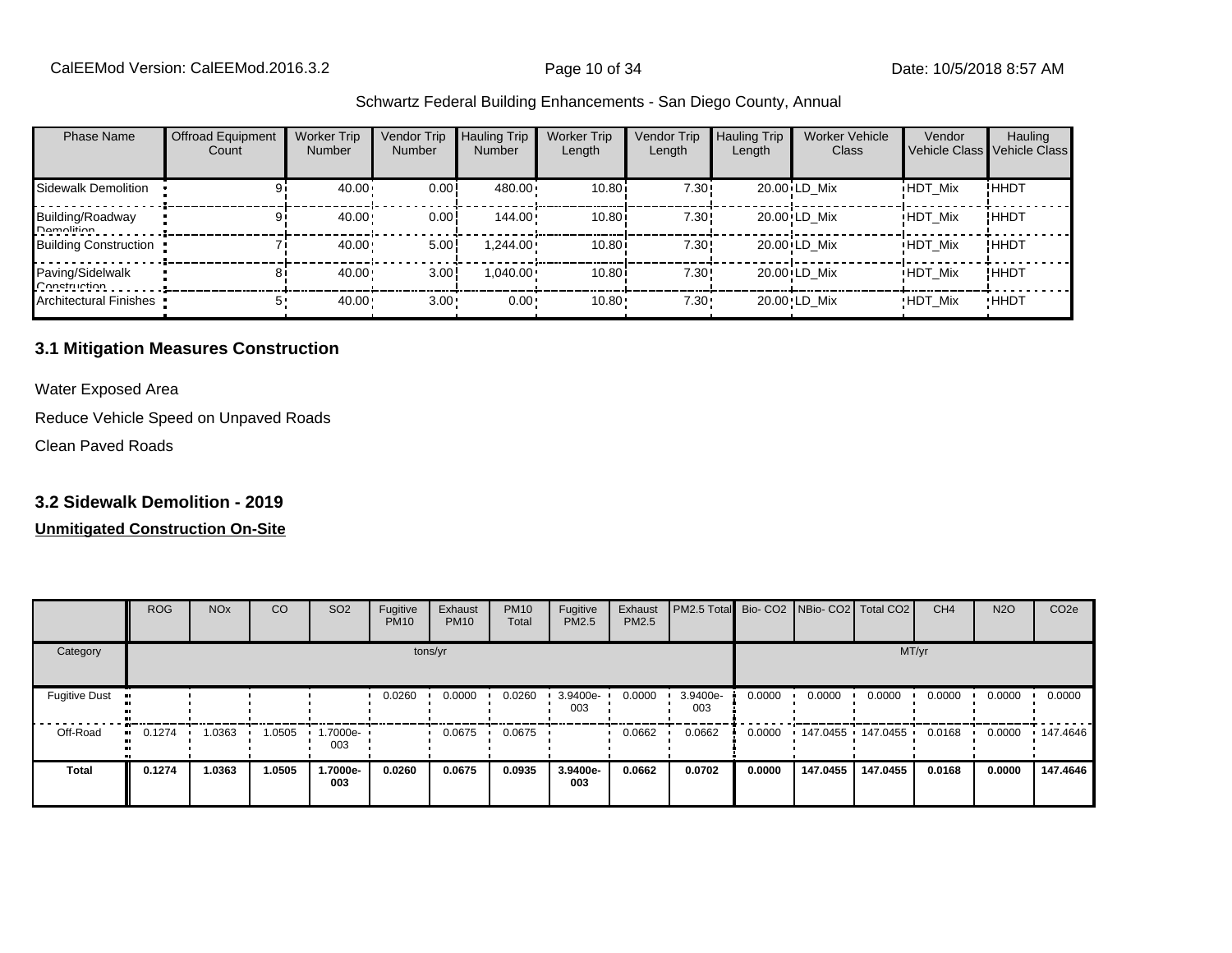## **3.2 Sidewalk Demolition - 2019**

#### **Unmitigated Construction Off-Site**

|              | <b>ROG</b>          | <b>NO<sub>x</sub></b> | CO     | SO <sub>2</sub> | Fugitive<br><b>PM10</b> | Exhaust<br><b>PM10</b> | <b>PM10</b><br>Total | Fugitive<br><b>PM2.5</b> | Exhaust<br>PM2.5 | PM2.5 Total Bio- CO2 NBio- CO2 Total CO2 |        |         |         | CH <sub>4</sub> | <b>N2O</b> | CO <sub>2e</sub> |
|--------------|---------------------|-----------------------|--------|-----------------|-------------------------|------------------------|----------------------|--------------------------|------------------|------------------------------------------|--------|---------|---------|-----------------|------------|------------------|
| Category     |                     |                       |        |                 | tons/yr                 |                        |                      |                          |                  |                                          |        |         | MT/yr   |                 |            |                  |
| Hauling      | 2.1100e-<br>003     | 0.0736                | 0.0160 | -9000e-<br>004  | 4.1100e-<br>003         | 2.7000e-<br>004        | 4.3800e-<br>003      | 1.1300e-<br>003          | 2.6000e-<br>004  | 1.3900e-<br>003                          | 0.0000 | 18.7103 | 18.7103 | 1.6900e-<br>003 | 0.0000     | 18.7526          |
| Vendor       | 0.0000<br>$\bullet$ | 0.0000                | 0.0000 | 0.0000          | 0.0000                  | 0.0000                 | 0.0000               | 0.0000                   | 0.0000           | 0.0000                                   | 0.0000 | 0.0000  | 0.0000  | 0.0000          | 0.0000     | 0.0000           |
| Worker       | 7.8800e-<br><br>003 | 6.0500e-<br>003       | 0.0585 | .7000e-<br>004  | 0.0160                  | 1.2000e-<br>004        | 0.0162               | 4.2600e-<br>003          | 1.1000e-<br>004  | 4.3700e-<br>003                          | 0.0000 | 14.9699 | 14.9699 | 4.8000e-<br>004 | 0.0000     | 14.9820          |
| <b>Total</b> | 9.9900e-<br>003     | 0.0796                | 0.0746 | 3.6000e-<br>004 | 0.0202                  | 3.9000e-<br>004        | 0.0205               | 5.3900e-<br>003          | 3.7000e-<br>004  | 5.7600e-<br>003                          | 0.0000 | 33.6802 | 33.6802 | 2.1700e-<br>003 | 0.0000     | 33.7346          |

|                      | <b>ROG</b>    | <b>NO<sub>x</sub></b> | <b>CO</b> | SO <sub>2</sub> | Fugitive<br><b>PM10</b> | Exhaust<br><b>PM10</b> | <b>PM10</b><br>Total | Fugitive<br><b>PM2.5</b> | Exhaust<br><b>PM2.5</b> | <b>PM2.5 Total</b> Bio- CO2 NBio- CO2 Total CO2 |        |                   |          | CH <sub>4</sub> | <b>N2O</b> | CO <sub>2e</sub> |
|----------------------|---------------|-----------------------|-----------|-----------------|-------------------------|------------------------|----------------------|--------------------------|-------------------------|-------------------------------------------------|--------|-------------------|----------|-----------------|------------|------------------|
| Category             |               |                       |           |                 |                         | tons/yr                |                      |                          |                         |                                                 |        |                   | MT/yr    |                 |            |                  |
| <b>Fugitive Dust</b> |               |                       |           |                 | 0.0117                  | 0.0000                 | 0.0117               | 1.7700e-<br>003          | 0.0000                  | 1.7700e-<br>003                                 | 0.0000 | 0.0000            | 0.0000   | 0.0000          | 0.0000     | 0.0000           |
| Off-Road             | 0.1274<br>. . | 1.0363                | 1.0505    | 1.7000e-<br>003 |                         | 0.0675                 | 0.0675               |                          | 0.0662                  | 0.0662                                          | 0.0000 | 147.0453 147.0453 |          | 0.0168          | 0.0000     | 147.4644         |
| <b>Total</b>         | 0.1274        | 1.0363                | 1.0505    | 1.7000e-<br>003 | 0.0117                  | 0.0675                 | 0.0792               | 1.7700e-<br>003          | 0.0662                  | 0.0680                                          | 0.0000 | 147.0453          | 147.0453 | 0.0168          | 0.0000     | 147.4644         |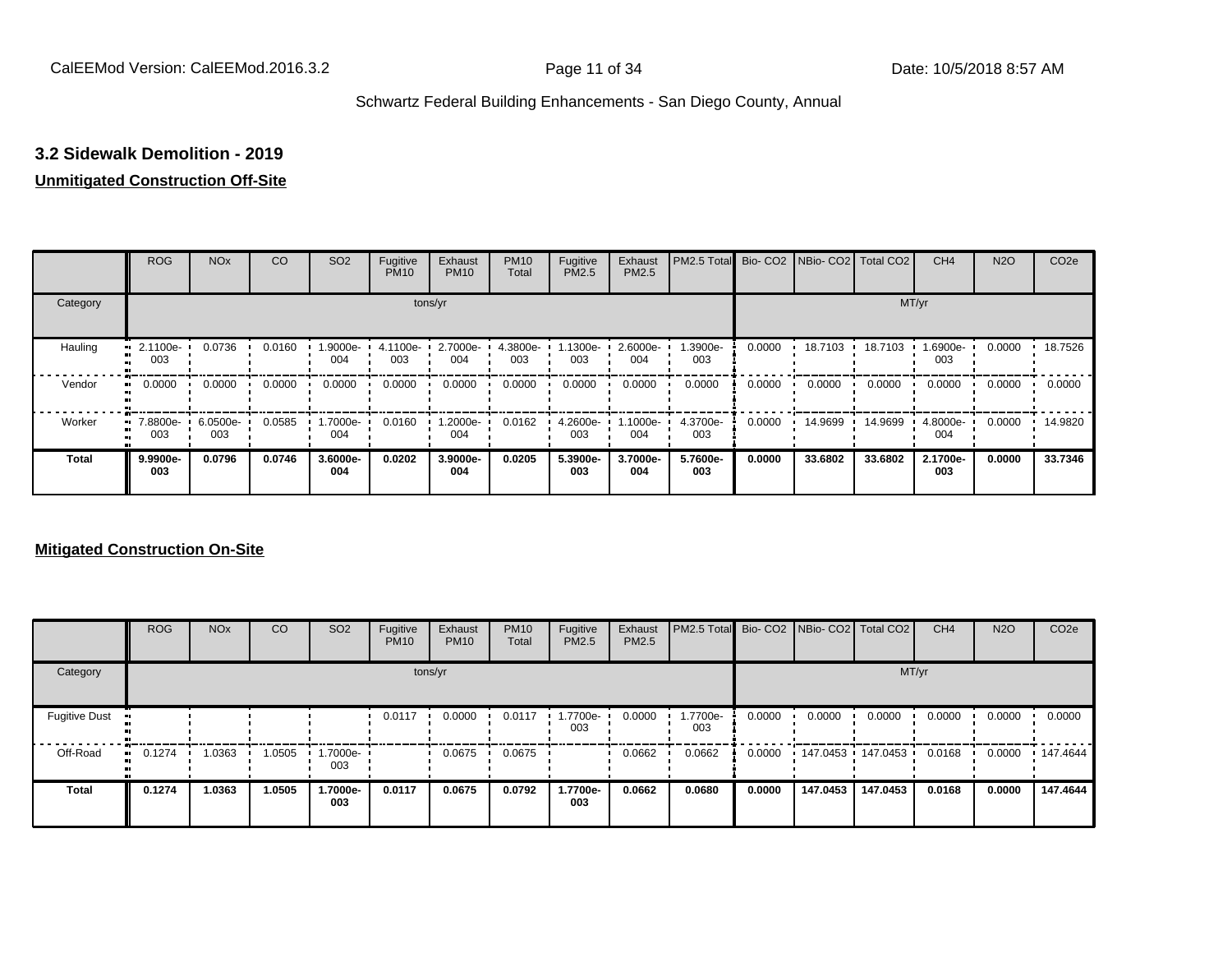#### **3.2 Sidewalk Demolition - 2019**

#### **Mitigated Construction Off-Site**

|                           | <b>ROG</b>          | <b>NO<sub>x</sub></b> | CO     | SO <sub>2</sub>              | Fugitive<br><b>PM10</b> | Exhaust<br><b>PM10</b> | <b>PM10</b><br>Total | Fugitive<br><b>PM2.5</b> | Exhaust<br>PM2.5 | PM2.5 Total Bio- CO2 NBio- CO2 Total CO2 |        |         |         | CH <sub>4</sub> | <b>N2O</b> | CO <sub>2e</sub> |
|---------------------------|---------------------|-----------------------|--------|------------------------------|-------------------------|------------------------|----------------------|--------------------------|------------------|------------------------------------------|--------|---------|---------|-----------------|------------|------------------|
| Category                  |                     |                       |        |                              |                         | tons/yr                |                      |                          |                  |                                          |        |         | MT/yr   |                 |            |                  |
| Hauling<br>$\blacksquare$ | 2.1100e-<br>003     | 0.0736                | 0.0160 | 1.9000e- <sup>1</sup><br>004 | 3.3400e-<br>003         | 2.7000e-<br>004        | 3.6100e<br>003       | 9.4000e-<br>004          | 2.6000e-<br>004  | 1.2000e-<br>003                          | 0.0000 | 18.7103 | 18.7103 | 1.6900e-<br>003 | 0.0000     | 18.7526          |
| Vendor                    | 0.0000<br>$\bullet$ | 0.0000                | 0.0000 | 0.0000                       | 0.0000                  | 0.0000                 | 0.0000               | 0.0000                   | 0.0000           | 0.0000                                   | 0.0000 | 0.0000  | 0.0000  | 0.0000          | 0.0000     | 0.0000           |
| Worker<br>$\bullet$       | 7.8800e-<br>003     | 6.0500e-<br>003       | 0.0585 | -.7000e<br>004               | 0.0126                  | -2000e.<br>004         | 0.0127               | 3.4100e-<br>003          | -.1000e<br>004   | 3.5200e-<br>003                          | 0.0000 | 14.9699 | 14.9699 | 4.8000e-<br>004 | 0.0000     | 14.9820          |
| <b>Total</b>              | 9.9900e-<br>003     | 0.0796                | 0.0746 | 3.6000e-<br>004              | 0.0159                  | 3.9000e-<br>004        | 0.0163               | 4.3500e-<br>003          | 3.7000e-<br>004  | 4.7200e-<br>003                          | 0.0000 | 33.6802 | 33.6802 | 2.1700e-<br>003 | 0.0000     | 33.7346          |

## **3.3 Building/Roadway Demolition - 2019**

|                       | <b>ROG</b> | <b>NO<sub>x</sub></b> | CO     | SO <sub>2</sub>   | Fugitive<br><b>PM10</b> | Exhaust<br><b>PM10</b> | <b>PM10</b><br>Total | Fugitive<br><b>PM2.5</b> | Exhaust<br>PM2.5 | PM2.5 Total Bio- CO2 NBio- CO2 Total CO2 |        |         |         | CH <sub>4</sub> | <b>N2O</b> | CO <sub>2e</sub> |
|-----------------------|------------|-----------------------|--------|-------------------|-------------------------|------------------------|----------------------|--------------------------|------------------|------------------------------------------|--------|---------|---------|-----------------|------------|------------------|
| Category              |            |                       |        |                   | tons/yr                 |                        |                      |                          |                  |                                          |        |         | MT/yr   |                 |            |                  |
| <b>Fugitive Dust</b>  |            |                       |        |                   | 7.8000e-<br>003         | 0.0000                 | 7.8000e-<br>003      | $.1800e-$<br>003         | 0.0000           | 1.1800e-<br>003                          | 0.0000 | 0.0000  | 0.0000  | 0.0000          | 0.0000     | 0.0000           |
| Off-Road<br>$\bullet$ | 0.0393     | 0.3175                | 0.3245 | $5.2000e-$<br>004 |                         | 0.0206                 | 0.0206               |                          | 0.0202           | 0.0202                                   | 0.0000 | 45.1476 | 45.1476 | 5.3600e-<br>003 | 0.0000     | 45.2815          |
| <b>Total</b>          | 0.0393     | 0.3175                | 0.3245 | 5.2000e-<br>004   | 7.8000e-<br>003         | 0.0206                 | 0.0284               | 1.1800e-<br>003          | 0.0202           | 0.0214                                   | 0.0000 | 45.1476 | 45.1476 | 5.3600e-<br>003 | 0.0000     | 45.2815          |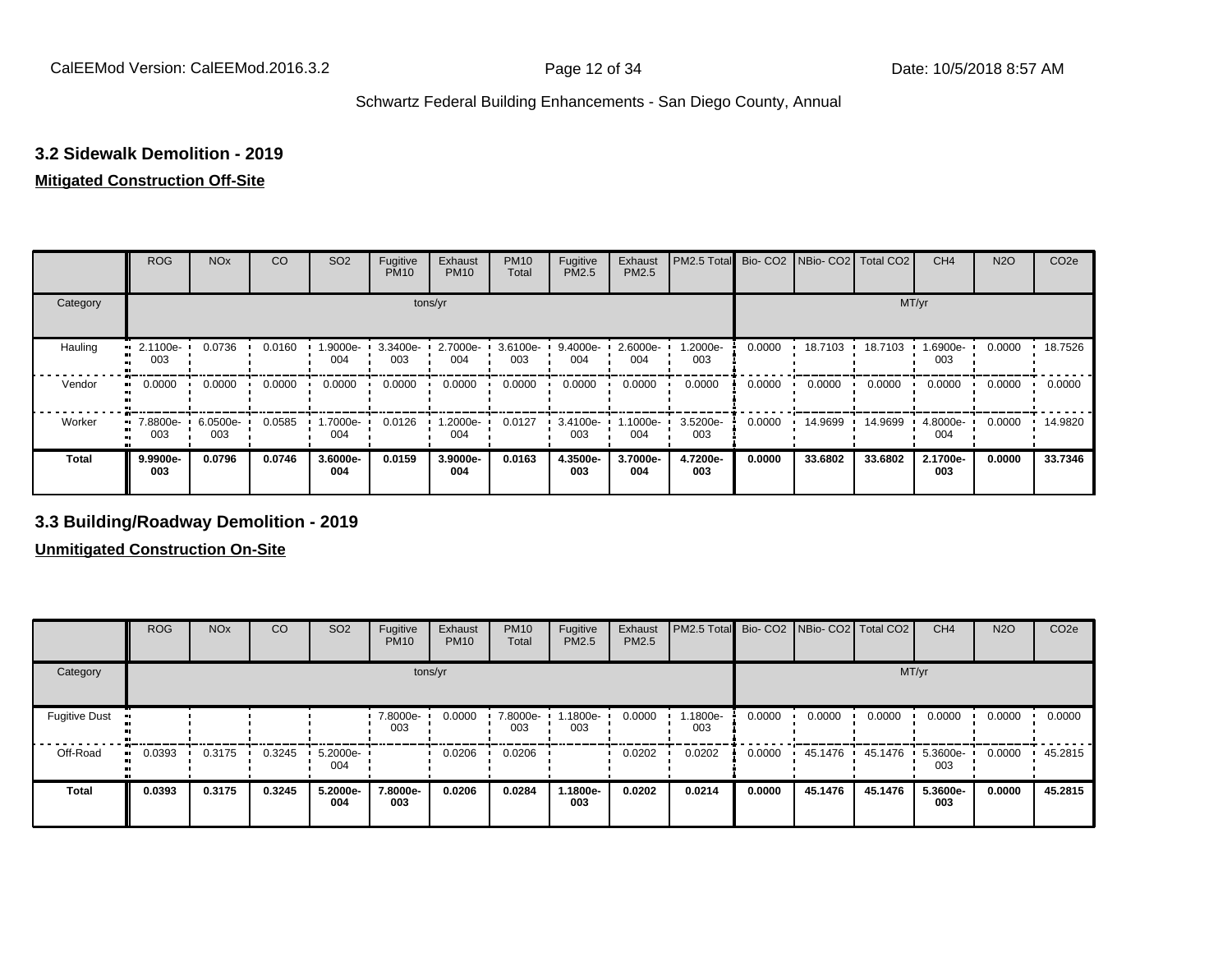## **3.3 Building/Roadway Demolition - 2019**

## **Unmitigated Construction Off-Site**

|          | <b>ROG</b>      | <b>NO<sub>x</sub></b> | CO              | SO <sub>2</sub> | Fugitive<br><b>PM10</b> | Exhaust<br><b>PM10</b> | <b>PM10</b><br>Total | Fugitive<br><b>PM2.5</b> | Exhaust<br>PM2.5 | PM2.5 Total Bio- CO2 NBio- CO2 Total CO2 |        |         |         | CH <sub>4</sub> | <b>N2O</b> | CO <sub>2e</sub> |
|----------|-----------------|-----------------------|-----------------|-----------------|-------------------------|------------------------|----------------------|--------------------------|------------------|------------------------------------------|--------|---------|---------|-----------------|------------|------------------|
| Category |                 |                       |                 |                 |                         | tons/yr                |                      |                          |                  |                                          |        |         |         | MT/yr           |            |                  |
| Hauling  | 6.3000e-<br>004 | 0.0221                | 4.8100e-<br>003 | 6.0000e-<br>005 | -2300e-<br>003          | 8.0000e-<br>005        | 1.3100e<br>003       | 3.4000e-<br>004          | 8.0000e-<br>005  | 4.2000e-<br>004                          | 0.0000 | 5.6131  | 5.6131  | 5.1000e-<br>004 | 0.0000     | 5.6258           |
| Vendor   | 0.0000          | 0.0000                | 0.0000          | 0.0000          | 0.0000                  | 0.0000                 | 0.0000               | 0.0000                   | 0.0000           | 0.0000                                   | 0.0000 | 0.0000  | 0.0000  | 0.0000          | 0.0000     | 0.0000           |
| Worker   | 2.3700e-<br>003 | -.8200e<br>003        | 0.0176          | 5.0000e-<br>005 | 4.8100e-<br>003         | 4.0000e-<br>005        | 4.8500e-<br>003      | .2800e-<br>003           | 3.0000e-<br>005  | 1.3100e-<br>003                          | 0.0000 | 4.4910  | 4.4910  | .4000e-<br>004  | 0.0000     | 4.4946           |
| Total    | 3.0000e-<br>003 | 0.0239                | 0.0224          | 1.1000e-<br>004 | 6.0400e-<br>003         | 1.2000e-<br>004        | 6.1600e-<br>003      | 1.6200e-<br>003          | 1.1000e-<br>004  | 1.7300e-<br>003                          | 0.0000 | 10.1041 | 10.1041 | 6.5000e-<br>004 | 0.0000     | 10.1204          |

|                      | <b>ROG</b>   | <b>NO<sub>x</sub></b> | CO     | SO <sub>2</sub> | Fugitive<br><b>PM10</b> | Exhaust<br><b>PM10</b> | <b>PM10</b><br>Total | Fugitive<br>PM2.5 | Exhaust<br>PM2.5 | PM2.5 Total Bio- CO2 NBio- CO2 Total CO2 |        |         |         | CH <sub>4</sub> | <b>N2O</b> | CO <sub>2e</sub> |
|----------------------|--------------|-----------------------|--------|-----------------|-------------------------|------------------------|----------------------|-------------------|------------------|------------------------------------------|--------|---------|---------|-----------------|------------|------------------|
| Category             |              |                       |        |                 |                         | tons/yr                |                      |                   |                  |                                          |        |         | MT/yr   |                 |            |                  |
| <b>Fugitive Dust</b> |              |                       |        |                 | 3.5100e-<br>003         | 0.0000                 | 3.5100e-<br>003      | 5.3000e-<br>004   | 0.0000           | 5.3000e-<br>004                          | 0.0000 | 0.0000  | 0.0000  | 0.0000          | 0.0000     | 0.0000           |
| Off-Road             | 0.0393<br>ш. | 0.3175                | 0.3245 | 5.2000e-<br>004 |                         | 0.0206                 | 0.0206               |                   | 0.0202           | 0.0202                                   | 0.0000 | 45.1475 | 45.1475 | 5.3600e-<br>003 | 0.0000     | 45.2814          |
| <b>Total</b>         | 0.0393       | 0.3175                | 0.3245 | 5.2000e-<br>004 | 3.5100e-<br>003         | 0.0206                 | 0.0241               | 5.3000e-<br>004   | 0.0202           | 0.0207                                   | 0.0000 | 45.1475 | 45.1475 | 5.3600e-<br>003 | 0.0000     | 45.2814          |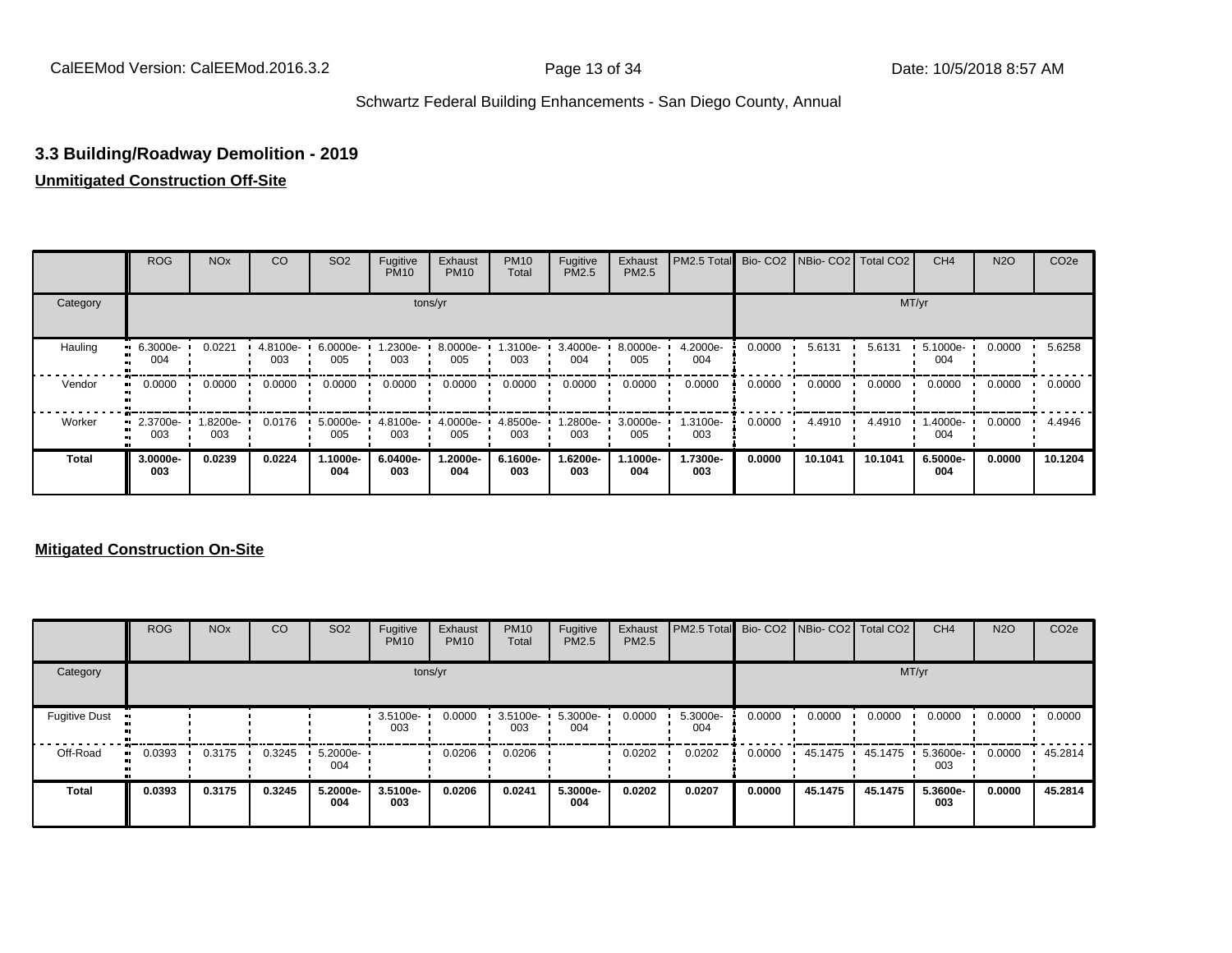## **3.3 Building/Roadway Demolition - 2019**

#### **Mitigated Construction Off-Site**

|              | <b>ROG</b>          | <b>NO<sub>x</sub></b> | CO                | SO <sub>2</sub> | Fugitive<br><b>PM10</b> | Exhaust<br><b>PM10</b> | <b>PM10</b><br>Total | Fugitive<br><b>PM2.5</b> | Exhaust<br>PM2.5 | PM2.5 Total Bio- CO2 NBio- CO2 Total CO2 |        |         |         | CH <sub>4</sub> | <b>N2O</b> | CO <sub>2e</sub> |
|--------------|---------------------|-----------------------|-------------------|-----------------|-------------------------|------------------------|----------------------|--------------------------|------------------|------------------------------------------|--------|---------|---------|-----------------|------------|------------------|
| Category     |                     |                       |                   |                 |                         | tons/yr                |                      |                          |                  |                                          |        |         | MT/yr   |                 |            |                  |
| Hauling<br>œ | 6.3000e-<br>004     | 0.0221                | 4.8100e- '<br>003 | 6.0000e-<br>005 | 1.0000e-<br>003         | 8.0000e-<br>005        | 1.0800e-<br>003      | 2.8000e-<br>004          | 8.0000e-<br>005  | 3.6000e-<br>004                          | 0.0000 | 5.6131  | 5.6131  | 5.1000e-<br>004 | 0.0000     | 5.6258           |
| Vendor       | 0.0000<br>$\bullet$ | 0.0000                | 0.0000            | 0.0000          | 0.0000                  | 0.0000                 | 0.0000               | 0.0000                   | 0.0000           | 0.0000                                   | 0.0000 | 0.0000  | 0.0000  | 0.0000          | 0.0000     | 0.0000           |
| Worker<br>m  | 2.3700e-<br>003     | 1.8200e-<br>003       | 0.0176            | 5.0000e-<br>005 | 3.7700e-<br>003         | 4.0000e-<br>005        | 3.8100e-<br>003      | 1.0200e-<br>003          | 3.0000e-<br>005  | 1.0600e-<br>003                          | 0.0000 | 4.4910  | 4.4910  | 1.4000e-<br>004 | 0.0000     | 4.4946           |
| Total        | 3.0000e-<br>003     | 0.0239                | 0.0224            | .1000e-<br>004  | 4.7700e-<br>003         | 1.2000e-<br>004        | 4.8900e-<br>003      | 1.3000e-<br>003          | -1000e-<br>004   | 1.4200e-<br>003                          | 0.0000 | 10.1041 | 10.1041 | 6.5000e-<br>004 | 0.0000     | 10.1204          |

**3.4 Building Construction - 2019**

|              | <b>ROG</b>          | <b>NO<sub>x</sub></b> | CO     | SO <sub>2</sub> | Fugitive<br><b>PM10</b> | Exhaust<br><b>PM10</b> | <b>PM10</b><br>Total | Fugitive<br><b>PM2.5</b> | Exhaust<br>PM2.5 | <b>PM2.5 Total Bio-CO2 NBio-CO2 Total CO2</b> |        |         |         | CH <sub>4</sub> | <b>N2O</b> | CO <sub>2e</sub> |
|--------------|---------------------|-----------------------|--------|-----------------|-------------------------|------------------------|----------------------|--------------------------|------------------|-----------------------------------------------|--------|---------|---------|-----------------|------------|------------------|
| Category     |                     |                       |        |                 | tons/yr                 |                        |                      |                          |                  |                                               |        |         |         | MT/yr           |            |                  |
| Off-Road     | 0.0569<br>$\bullet$ | 0.4895                | 0.3984 | 5.9000e-<br>004 |                         | 0.0305                 | 0.0305               |                          | 0.0283           | 0.0283                                        | 0.0000 | 51.4518 | 51.4518 | 0.0154          | 0.0000     | 51.8362          |
| <b>Total</b> | 0.0569              | 0.4895                | 0.3984 | 5.9000e-<br>004 |                         | 0.0305                 | 0.0305               |                          | 0.0283           | 0.0283                                        | 0.0000 | 51.4518 | 51.4518 | 0.0154          | 0.0000     | 51.8362          |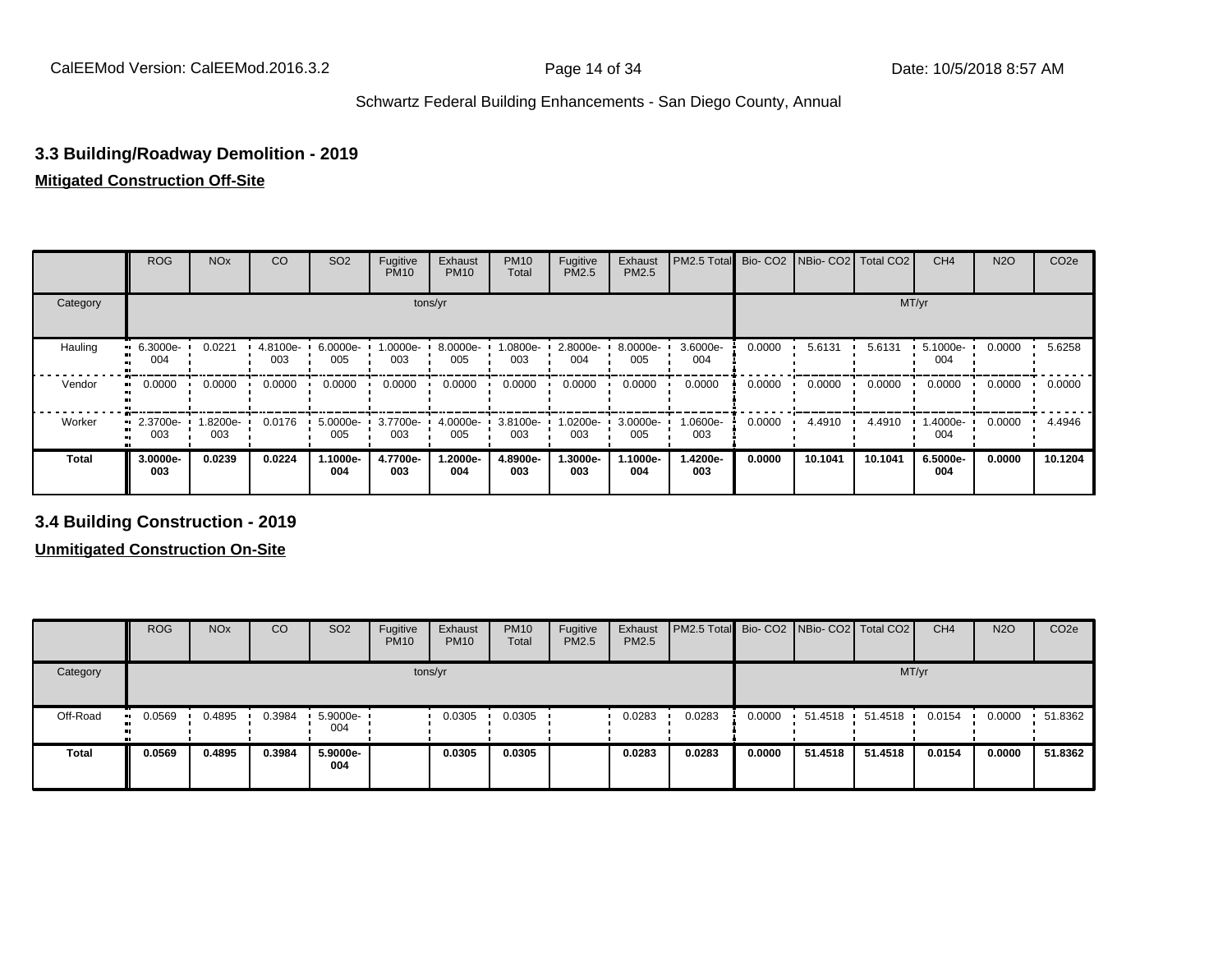## **3.4 Building Construction - 2019**

## **Unmitigated Construction Off-Site**

|          | <b>ROG</b>          | <b>NO<sub>x</sub></b> | CO              | SO <sub>2</sub>  | Fugitive<br><b>PM10</b> | Exhaust<br><b>PM10</b> | <b>PM10</b><br>Total | Fugitive<br><b>PM2.5</b> | Exhaust<br>PM2.5 | <b>PM2.5</b><br>Total |        | Bio- CO2   NBio- CO2   Total CO2 |         | CH <sub>4</sub> | <b>N2O</b> | CO <sub>2e</sub> |
|----------|---------------------|-----------------------|-----------------|------------------|-------------------------|------------------------|----------------------|--------------------------|------------------|-----------------------|--------|----------------------------------|---------|-----------------|------------|------------------|
| Category |                     |                       |                 |                  |                         | tons/yr                |                      |                          |                  |                       |        |                                  | MT/yr   |                 |            |                  |
| Hauling  | -.8100e<br>003      | 0.0633                | 0.0138          | -6000e.<br>004   | 8.8800e-<br>003         | 2.4000e-<br>004        | 9.1100e-<br>003      | 2.2800e-<br>003          | 2.3000e-<br>004  | 2.5100e-<br>003       | 0.0000 | 16.1012 ·                        | 16.1012 | 1.4600e-<br>003 | 0.0000     | 16.1376          |
| Vendor   | -0100e-<br>œ<br>003 | 0.0270                | 7.2500e-<br>003 | 6.0000e-<br>005  | 1.4300e-<br>003         | 1.9000e-<br>004        | 1.6100e-<br>003      | 4.1000e-<br>004          | -8000e-<br>004   | 5.9000e-<br>004       | 0.0000 | 5.7121                           | 5.7121  | 4.6000e-<br>004 | 0.0000     | 5.7235           |
| Worker   | 6.7800e-<br>003     | 5.2000e-<br>003       | 0.0503          | $.4000e-$<br>004 | 0.0138                  | 1.0000e-<br>004        | 0.0139               | 3.6700e-<br>003          | 9.0000e-<br>005  | 3.7600e-<br>003       | 0.0000 | 12.8741                          | 12.8741 | 4.1000e-<br>004 | 0.0000     | 12.8845          |
| Total    | $9.6000e-$<br>003   | 0.0955                | 0.0714          | 3.6000e-<br>004  | 0.0241                  | 5.3000e-<br>004        | 0.0246               | 6.3600e-<br>003          | 5.0000e-<br>004  | 6.8600e-<br>003       | 0.0000 | 34.6874                          | 34.6874 | 2.3300e-<br>003 | 0.0000     | 34.7457          |

|              | <b>ROG</b>           | <b>NO<sub>x</sub></b> | CO     | SO <sub>2</sub> | Fugitive<br><b>PM10</b> | Exhaust<br><b>PM10</b> | <b>PM10</b><br><b>Total</b> | Fugitive<br>PM2.5 | Exhaust<br><b>PM2.5</b> | <b>PM2.5 Total</b> Bio- CO2 NBio- CO2 Total CO2 |        |                   |         | CH <sub>4</sub> | <b>N2O</b> | CO <sub>2</sub> e |
|--------------|----------------------|-----------------------|--------|-----------------|-------------------------|------------------------|-----------------------------|-------------------|-------------------------|-------------------------------------------------|--------|-------------------|---------|-----------------|------------|-------------------|
| Category     |                      |                       |        |                 | tons/yr                 |                        |                             |                   |                         |                                                 |        |                   |         | MT/yr           |            |                   |
| Off-Road     | 0.0569<br><b>ALC</b> | 0.4895                | 0.3984 | 5.9000e-<br>004 |                         | 0.0305                 | 0.0305                      |                   | 0.0283                  | 0.0283                                          | 0.0000 | 51.4518   51.4518 |         | 0.0154          | 0.0000     | 51.8361           |
| <b>Total</b> | 0.0569               | 0.4895                | 0.3984 | 5.9000e-<br>004 |                         | 0.0305                 | 0.0305                      |                   | 0.0283                  | 0.0283                                          | 0.0000 | 51.4518           | 51.4518 | 0.0154          | 0.0000     | 51.8361           |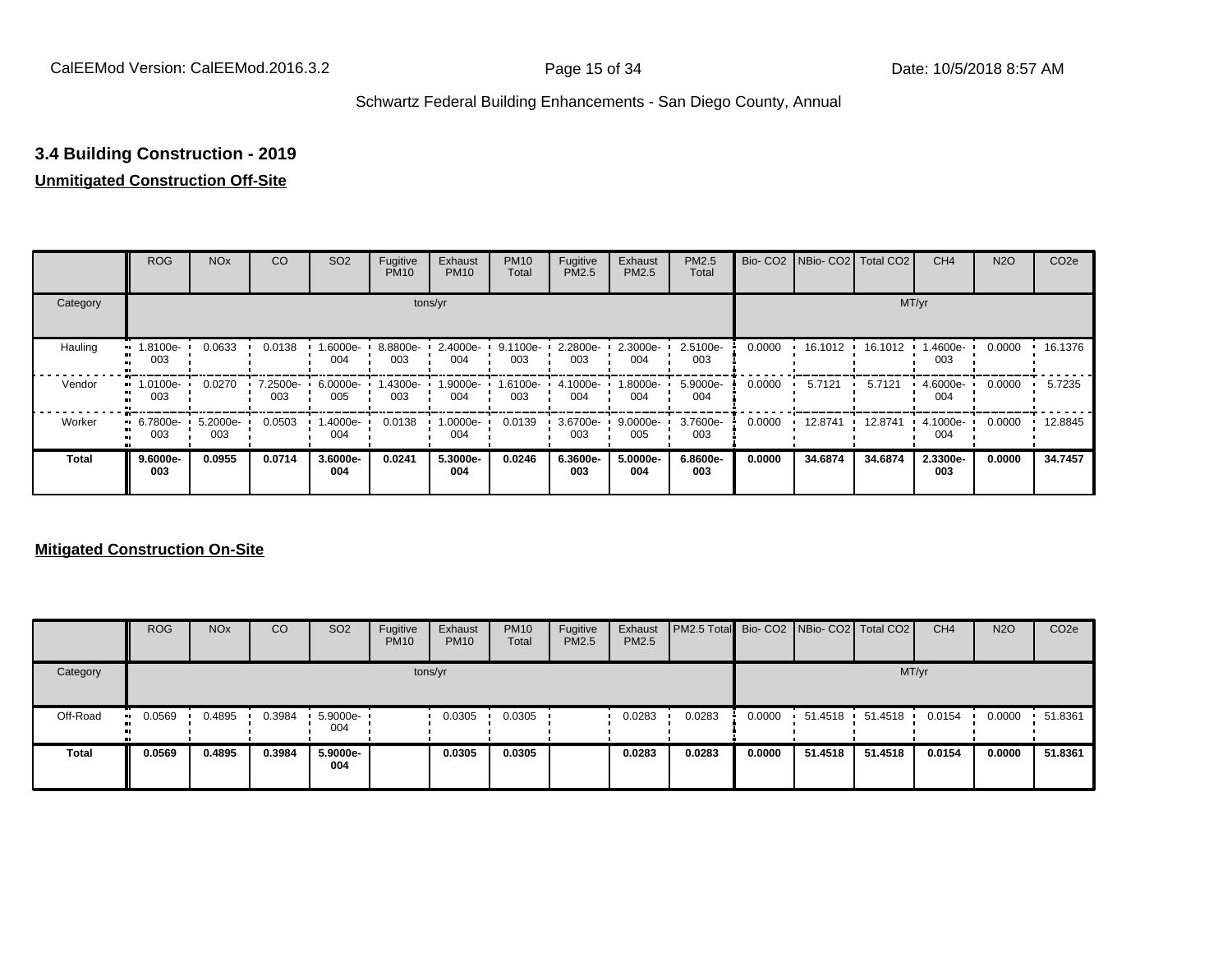## **3.4 Building Construction - 2019**

#### **Mitigated Construction Off-Site**

|              | <b>ROG</b>             | <b>NO<sub>x</sub></b> | CO              | SO <sub>2</sub>    | Fugitive<br><b>PM10</b> | Exhaust<br><b>PM10</b> | <b>PM10</b><br>Total | Fugitive<br>PM2.5 | Exhaust<br>PM2.5 | PM2.5 Total     |        | Bio- CO2   NBio- CO2   Total CO2 |         | CH <sub>4</sub> | <b>N2O</b> | CO <sub>2e</sub> |
|--------------|------------------------|-----------------------|-----------------|--------------------|-------------------------|------------------------|----------------------|-------------------|------------------|-----------------|--------|----------------------------------|---------|-----------------|------------|------------------|
| Category     |                        |                       |                 |                    |                         | tons/yr                |                      |                   |                  |                 |        |                                  | MT/yr   |                 |            |                  |
| Hauling      | 8100e-<br>003          | 0.0633                | 0.0138          | $1.6000e -$<br>004 | $6.8800e-$<br>003       | 2.4000e-<br>004        | 7.1100e-<br>003      | 1.7900e-<br>003   | 2.3000e-<br>004  | 2.0200e-<br>003 | 0.0000 | 16.1012                          | 16.1012 | .4600e-<br>003  | 0.0000     | 16.1376          |
| Vendor       | 1.0100e-<br>003        | 0.0270                | 7.2500e-<br>003 | 6.0000e-<br>005    | 1.1700e-<br>003         | 1.9000e-<br>004        | 1.3600e-<br>003      | 3.5000e-<br>004   | .8000e-<br>004   | 5.3000e-<br>004 | 0.0000 | 5.7121                           | 5.7121  | 4.6000e-<br>004 | 0.0000     | 5.7235           |
| Worker       | 6.7800e-<br>. .<br>003 | 5.2000e-<br>003       | 0.0503          | -.4000e<br>004     | 0.0108                  | 1.0000e-<br>004        | 0.0109               | 2.9300e-<br>003   | 9.0000e-<br>005  | 3.0300e-<br>003 | 0.0000 | 12.8741                          | 12.8741 | 4.1000e-<br>004 | 0.0000     | 12.8845          |
| <b>Total</b> | $9.6000e -$<br>003     | 0.0955                | 0.0714          | 3.6000e-<br>004    | 0.0189                  | 5.3000e-<br>004        | 0.0194               | 5.0700e-<br>003   | 5.0000e-<br>004  | 5.5800e-<br>003 | 0.0000 | 34.6874                          | 34.6874 | 2.3300e-<br>003 | 0.0000     | 34.7457          |

**3.4 Building Construction - 2020**

|              | <b>ROG</b>          | <b>NO<sub>x</sub></b> | CO     | SO <sub>2</sub>  | Fugitive<br><b>PM10</b> | Exhaust<br><b>PM10</b> | <b>PM10</b><br>Total | Fugitive<br><b>PM2.5</b> | Exhaust<br>PM2.5 | <b>PM2.5 Total</b> Bio- CO2 NBio- CO2   Total CO2 |        |          |                     | CH <sub>4</sub> | <b>N2O</b> | CO <sub>2e</sub> |
|--------------|---------------------|-----------------------|--------|------------------|-------------------------|------------------------|----------------------|--------------------------|------------------|---------------------------------------------------|--------|----------|---------------------|-----------------|------------|------------------|
| Category     |                     |                       |        |                  |                         | tons/yr                |                      |                          |                  |                                                   |        |          |                     | MT/yr           |            |                  |
| Off-Road     | 0.1029<br><b>BL</b> | 0.8965                | 0.7846 | .1800e- '<br>003 |                         | 0.0531                 | 0.0531               |                          | 0.0493           | 0.0493                                            | 0.0000 |          | 101.5033 101.5033 ' | 0.0307          | 0.0000     | 102.2704         |
| <b>Total</b> | 0.1029              | 0.8965                | 0.7846 | .1800e-<br>003   |                         | 0.0531                 | 0.0531               |                          | 0.0493           | 0.0493                                            | 0.0000 | 101.5033 | 101.5033            | 0.0307          | 0.0000     | 102.2704         |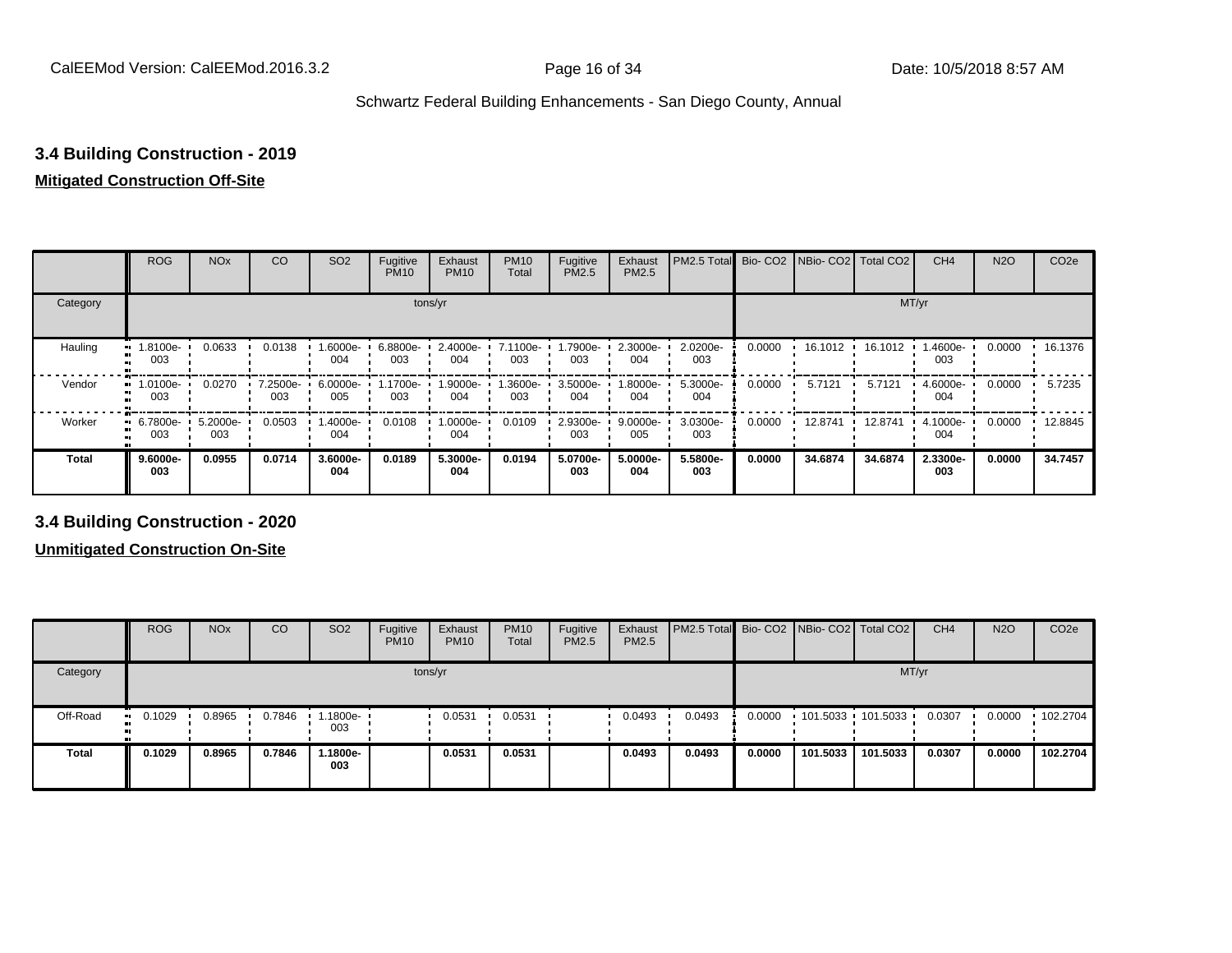## **3.4 Building Construction - 2020**

## **Unmitigated Construction Off-Site**

|             | <b>ROG</b>             | <b>NO<sub>x</sub></b> | CO     | SO <sub>2</sub> | Fugitive<br><b>PM10</b> | Exhaust<br><b>PM10</b> | <b>PM10</b><br>Total | Fugitive<br>PM2.5 | Exhaust<br>PM2.5 | PM2.5 Total Bio- CO2 NBio- CO2 Total CO2 |        |         |         | CH <sub>4</sub> | <b>N2O</b> | CO <sub>2e</sub> |
|-------------|------------------------|-----------------------|--------|-----------------|-------------------------|------------------------|----------------------|-------------------|------------------|------------------------------------------|--------|---------|---------|-----------------|------------|------------------|
| Category    |                        |                       |        |                 |                         | tons/yr                |                      |                   |                  |                                          |        |         | MT/yr   |                 |            |                  |
| Hauling     | 3.3200e-<br>ш<br>003   | 0.1182                | 0.0271 | 3.2000e-<br>004 | 9.7700e-<br>003         | 3.7000e-<br>004        | 0.0101               | 2.6000e-<br>003   | 3.6000e-<br>004  | 2.9600e-<br>003                          | 0.0000 | 32.0429 | 32.0429 | 2.8900e-<br>003 | 0.0000     | 32.1150          |
| Vendor<br>œ | -6500e-<br>003         | 0.0493                | 0.0131 | -2000e.<br>004  | 2.8700e-<br>003         | 2.4000e-<br>004        | 3.1100e-<br>003      | 8.3000e-<br>004   | 2.3000e-<br>004  | 1.0600e-<br>003                          | 0.0000 | 11.4120 | 11.4120 | 8.7000e-<br>004 | 0.0000     | 11.4339          |
| Worker      | 0.0128<br>$\mathbf{u}$ | 9.4400e-<br>003       | 0.0926 | 2.8000e-<br>004 | 0.0278                  | 2.0000e-<br>004        | 0.0280               | 7.3700e-<br>003   | -8000e.<br>004   | 7.5600e-<br>003                          | 0.0000 | 25.0807 | 25.0807 | 7.5000e-<br>004 | 0.0000     | 25.0995          |
| Total       | 0.0177                 | 0.1769                | 0.1328 | 7.2000e-<br>004 | 0.0404                  | 8.1000e-<br>004        | 0.0412               | 0.0108            | 7.7000e-<br>004  | 0.0116                                   | 0.0000 | 68.5356 | 68.5356 | 4.5100e-<br>003 | 0.0000     | 68.6484          |

|              | <b>ROG</b>            | <b>NO<sub>x</sub></b> | CO     | SO <sub>2</sub>   | Fugitive<br><b>PM10</b> | Exhaust<br><b>PM10</b> | <b>PM10</b><br><b>Total</b> | Fugitive<br>PM2.5 | Exhaust<br><b>PM2.5</b> | <b>PM2.5 Total</b> Bio- CO2 NBio- CO2 Total CO2 |        |          |                     | CH <sub>4</sub> | <b>N2O</b> | CO <sub>2e</sub> |
|--------------|-----------------------|-----------------------|--------|-------------------|-------------------------|------------------------|-----------------------------|-------------------|-------------------------|-------------------------------------------------|--------|----------|---------------------|-----------------|------------|------------------|
| Category     |                       |                       |        |                   |                         | tons/yr                |                             |                   |                         |                                                 |        |          |                     | MT/yr           |            |                  |
| Off-Road     | $\blacksquare$ 0.1029 | 0.8965                | 0.7846 | $.1800e -$<br>003 |                         | 0.0531                 | 0.0531                      |                   | 0.0493                  | 0.0493                                          | 0.0000 |          | $101.5032$ 101.5032 | 0.0307          | 0.0000     | $\cdot$ 102.2703 |
| <b>Total</b> | 0.1029                | 0.8965                | 0.7846 | .1800e-<br>003    |                         | 0.0531                 | 0.0531                      |                   | 0.0493                  | 0.0493                                          | 0.0000 | 101.5032 | 101.5032            | 0.0307          | 0.0000     | 102.2703         |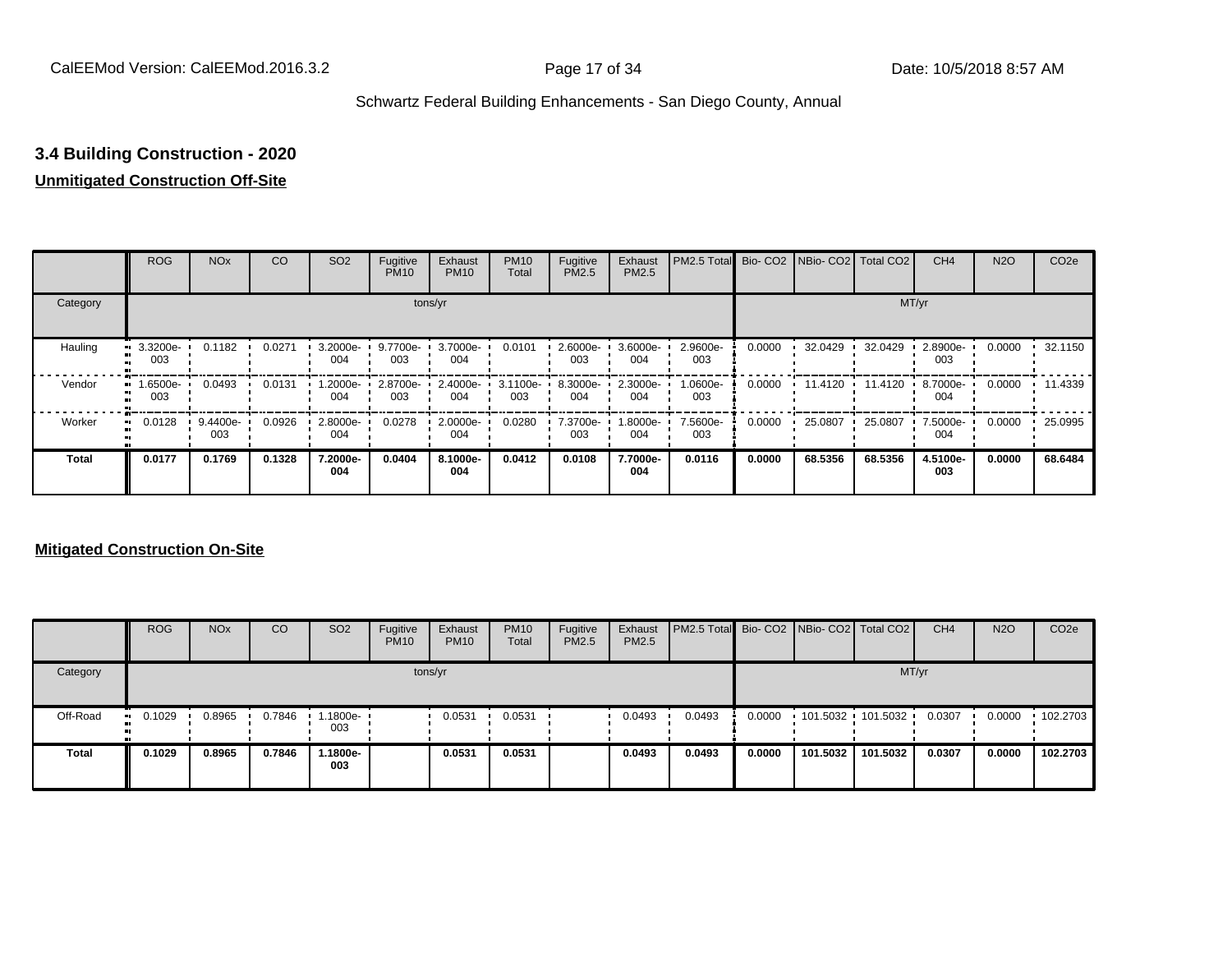## **3.4 Building Construction - 2020**

#### **Mitigated Construction Off-Site**

|              | <b>ROG</b>      | <b>NO<sub>x</sub></b> | CO     | SO <sub>2</sub> | Fugitive<br><b>PM10</b> | Exhaust<br><b>PM10</b> | <b>PM10</b><br>Total | Fugitive<br>PM2.5 | Exhaust<br>PM2.5 | PM2.5 Total Bio- CO2 NBio- CO2 Total CO2 |        |         |         | CH <sub>4</sub> | <b>N2O</b> | CO <sub>2e</sub> |
|--------------|-----------------|-----------------------|--------|-----------------|-------------------------|------------------------|----------------------|-------------------|------------------|------------------------------------------|--------|---------|---------|-----------------|------------|------------------|
| Category     |                 |                       |        |                 |                         | tons/yr                |                      |                   |                  |                                          |        |         |         | MT/yr           |            |                  |
| Hauling      | 3.3200e-<br>003 | 0.1182                | 0.0271 | 3.2000e-<br>004 | 7.7700e-<br>003         | 3.7000e-<br>004        | 8.1400e-<br>003      | 2.1100e-<br>003   | 3.6000e-<br>004  | 2.4700e-<br>003                          | 0.0000 | 32.0429 | 32.0429 | 2.8900e-<br>003 | 0.0000     | 32.1150          |
| Vendor<br>m  | --6500e<br>003  | 0.0493                | 0.0131 | -2000e.<br>004  | 2.3600e-<br>003         | 2.4000e-<br>004        | 2.6000e-<br>003      | 7.0000e-<br>004   | 2.3000e-<br>004  | 9.3000e-<br>004                          | 0.0000 | 11.4120 | 11.4120 | 8.7000e-<br>004 | 0.0000     | 11.4339          |
| Worker<br>m  | 0.0128          | 9.4400e-<br>003       | 0.0926 | 2.8000e-<br>004 | 0.0217                  | 2.0000e-<br>004        | 0.0219               | 5.9000e-<br>003   | -8000e.<br>004   | 6.0800e-<br>003                          | 0.0000 | 25.0807 | 25.0807 | 7.5000e-<br>004 | 0.0000     | 25.0995          |
| <b>Total</b> | 0.0177          | 0.1769                | 0.1328 | 7.2000e-<br>004 | 0.0319                  | 8.1000e-<br>004        | 0.0327               | 8.7100e-<br>003   | 7.7000e-<br>004  | 9.4800e-<br>003                          | 0.0000 | 68.5356 | 68.5356 | 4.5100e-<br>003 | 0.0000     | 68.6484          |

### **3.5 Paving/Sidelwalk Construction - 2020**

|              | <b>ROG</b>             | <b>NO<sub>x</sub></b> | CO     | SO <sub>2</sub> | Fugitive<br><b>PM10</b> | Exhaust<br><b>PM10</b> | <b>PM10</b><br>Total | Fugitive<br><b>PM2.5</b> | Exhaust<br><b>PM2.5</b> | PM2.5 Total Bio- CO2 NBio- CO2 Total CO2 |        |         |         | CH <sub>4</sub> | <b>N2O</b> | CO <sub>2e</sub> |
|--------------|------------------------|-----------------------|--------|-----------------|-------------------------|------------------------|----------------------|--------------------------|-------------------------|------------------------------------------|--------|---------|---------|-----------------|------------|------------------|
| Category     |                        |                       |        |                 |                         | tons/yr                |                      |                          |                         |                                          |        |         | MT/yr   |                 |            |                  |
| Off-Road     | 0.0280                 | 0.2504                | 0.2237 | 3.3000e-<br>004 |                         | 0.0159                 | 0.0159               |                          | 0.0147                  | 0.0147                                   | 0.0000 | 27.7691 | 27.7691 | 8.0000e-<br>003 | 0.0000     | 27.9691          |
| Paving       | 9.4000e-<br>. .<br>004 |                       |        |                 |                         | 0.0000                 | 0.0000               |                          | 0.0000                  | 0.0000                                   | 0.0000 | 0.0000  | 0.0000  | 0.0000          | 0.0000     | 0.0000           |
| <b>Total</b> | 0.0290                 | 0.2504                | 0.2237 | 3.3000e-<br>004 |                         | 0.0159                 | 0.0159               |                          | 0.0147                  | 0.0147                                   | 0.0000 | 27.7691 | 27.7691 | 8.0000e-<br>003 | 0.0000     | 27.9691          |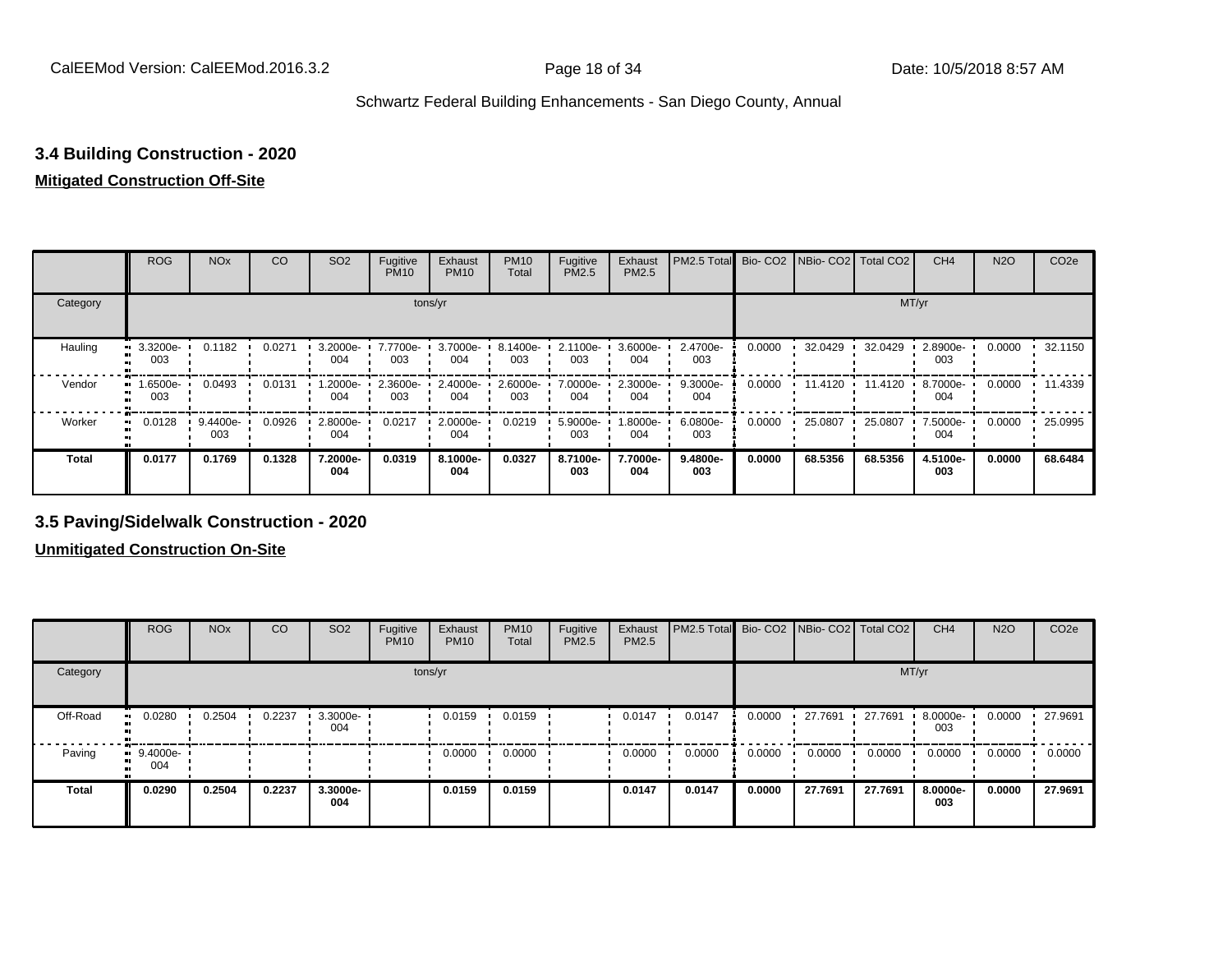## **3.5 Paving/Sidelwalk Construction - 2020**

#### **Unmitigated Construction Off-Site**

|          | <b>ROG</b>      | <b>NO<sub>x</sub></b> | CO              | SO <sub>2</sub> | Fugitive<br><b>PM10</b> | Exhaust<br><b>PM10</b> | <b>PM10</b><br>Total | Fugitive<br><b>PM2.5</b> | Exhaust<br>PM2.5 | PM2.5 Total Bio- CO2 NBio- CO2 Total CO2 |        |         |         | CH <sub>4</sub> | <b>N2O</b> | CO <sub>2e</sub> |
|----------|-----------------|-----------------------|-----------------|-----------------|-------------------------|------------------------|----------------------|--------------------------|------------------|------------------------------------------|--------|---------|---------|-----------------|------------|------------------|
| Category |                 |                       |                 |                 |                         | tons/yr                |                      |                          |                  |                                          |        |         |         | MT/yr           |            |                  |
| Hauling  | 4.1600e-<br>003 | 0.1479                | 0.0339          | 4.0000e-<br>004 | 8.9000e-<br>003         | 4.7000e-<br>004        | 9.3600e-<br>003      | 2.4400e-<br>003          | 4.5000e-<br>004  | 2.8900e-<br>003                          | 0.0000 | 40.1049 | 40.1049 | 3.6100e-<br>003 | 0.0000     | 40.1952          |
| Vendor   | 3.7000e-<br>004 | 0.0111                | 2.9500e-<br>003 | 3.0000e-<br>005 | $6.5000e-$<br>004       | 5.0000e-<br>005        | 7.0000e-<br>004      | 1.9000e-<br>004          | 5.0000e-<br>005  | 2.4000e-<br>004                          | 0.0000 | 2.5727  | 2.5727  | 2.0000e-<br>004 | 0.0000     | 2.5776           |
| Worker   | 4.7900e-<br>003 | 3.5500e-<br>003       | 0.0348          | 1.0000e-<br>004 | 0.0104                  | 7.0000e-<br>005        | 0.0105               | 2.7700e-<br>003          | 7.0000e-<br>005  | 2.8400e-<br>003                          | 0.0000 | 9.4234  | 9.4234  | 2.8000e-<br>004 | 0.0000     | 9.4305           |
| Total    | 9.3200e-<br>003 | 0.1626                | 0.0716          | 5.3000e-<br>004 | 0.0200                  | 5.9000e-<br>004        | 0.0206               | 5.4000e-<br>003          | 5.7000e-<br>004  | 5.9700e-<br>003                          | 0.0000 | 52.1010 | 52.1010 | 4.0900e-<br>003 | 0.0000     | 52.2033          |

|          | <b>ROG</b>        | <b>NO<sub>x</sub></b> | CO     | SO <sub>2</sub> | Fugitive<br><b>PM10</b> | Exhaust<br><b>PM10</b> | <b>PM10</b><br>Total | Fugitive<br><b>PM2.5</b> | Exhaust<br>PM2.5 | PM2.5 Total Bio- CO2 NBio- CO2 Total CO2 |        |         |         | CH <sub>4</sub> | <b>N2O</b> | CO <sub>2e</sub> |
|----------|-------------------|-----------------------|--------|-----------------|-------------------------|------------------------|----------------------|--------------------------|------------------|------------------------------------------|--------|---------|---------|-----------------|------------|------------------|
| Category |                   |                       |        |                 | tons/yr                 |                        |                      |                          |                  |                                          |        |         | MT/yr   |                 |            |                  |
| Off-Road | 0.0280<br>        | 0.2504                | 0.2237 | 3.3000e-<br>004 |                         | 0.0159                 | 0.0159               |                          | 0.0147           | 0.0147                                   | 0.0000 | 27.7691 | 27.7691 | 8.0000e-<br>003 | 0.0000     | 27.9691          |
| Paving   | $9.4000e-$<br>004 |                       |        |                 |                         | 0.0000                 | 0.0000               |                          | 0.0000           | 0.0000                                   | 0.0000 | 0.0000  | 0.0000  | 0.0000          | 0.0000     | 0.0000           |
| Total    | 0.0290            | 0.2504                | 0.2237 | 3.3000e-<br>004 |                         | 0.0159                 | 0.0159               |                          | 0.0147           | 0.0147                                   | 0.0000 | 27.7691 | 27.7691 | 8.0000e-<br>003 | 0.0000     | 27.9691          |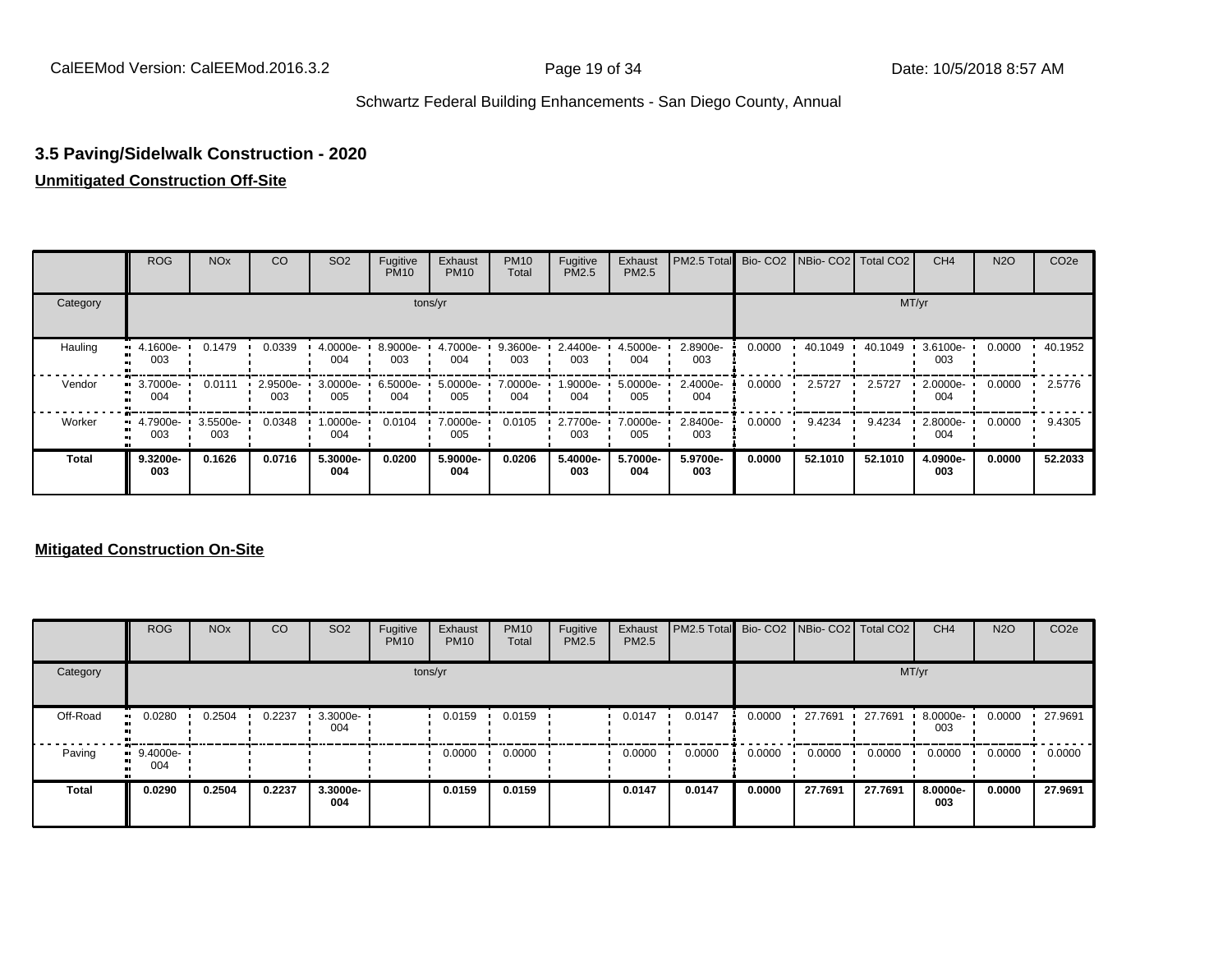## **3.5 Paving/Sidelwalk Construction - 2020**

#### **Mitigated Construction Off-Site**

|          | <b>ROG</b>           | <b>NO<sub>x</sub></b> | CO              | SO <sub>2</sub> | Fugitive<br><b>PM10</b> | Exhaust<br><b>PM10</b> | <b>PM10</b><br>Total | Fugitive<br>PM2.5 | Exhaust<br>PM2.5 | PM2.5 Total Bio- CO2 NBio- CO2 Total CO2 |        |         |         | CH <sub>4</sub> | <b>N2O</b> | CO <sub>2e</sub> |
|----------|----------------------|-----------------------|-----------------|-----------------|-------------------------|------------------------|----------------------|-------------------|------------------|------------------------------------------|--------|---------|---------|-----------------|------------|------------------|
| Category |                      |                       |                 |                 |                         | tons/yr                |                      |                   |                  |                                          |        |         | MT/yr   |                 |            |                  |
| Hauling  | 4.1600e-<br>ш<br>003 | 0.1479                | 0.0339          | 4.0000e-<br>004 | 7.2300e-<br>003         | 4.7000e-<br>004        | 7.6900e-<br>003      | 2.0300e-<br>003   | 4.5000e-<br>004  | 2.4800e-<br>003                          | 0.0000 | 40.1049 | 40.1049 | 3.6100e-<br>003 | 0.0000     | 40.1952          |
| Vendor   | 3.7000e-<br>ш<br>004 | 0.0111                | 2.9500e-<br>003 | 3.0000e-<br>005 | 5.3000e-<br>004         | 5.0000e-<br>005        | 5.9000e-<br>004      | 1.6000e-<br>004   | 5.0000e-<br>005  | 2.1000e-<br>004                          | 0.0000 | 2.5727  | 2.5727  | 2.0000e-<br>004 | 0.0000     | 2.5776           |
| Worker   | 4.7900e-<br>003      | 3.5500e-<br>003       | 0.0348          | -:0000e<br>004  | 8.1700e-<br>003         | 7.0000e-<br>005        | 8.2400e-<br>003      | 2.2200e-<br>003   | 7.0000e-<br>005  | 2.2900e-<br>003                          | 0.0000 | 9.4234  | 9.4234  | 2.8000e-<br>004 | 0.0000     | 9.4305           |
| Total    | 9.3200e-<br>003      | 0.1626                | 0.0716          | 5.3000e-<br>004 | 0.0159                  | 5.9000e-<br>004        | 0.0165               | 4.4100e-<br>003   | 5.7000e-<br>004  | 4.9800e-<br>003                          | 0.0000 | 52.1010 | 52.1010 | 4.0900e-<br>003 | 0.0000     | 52.2033          |

**3.6 Architectural Finishes - 2020**

|                       | <b>ROG</b>        | <b>NO<sub>x</sub></b> | CO     | SO <sub>2</sub> | Fugitive<br><b>PM10</b> | Exhaust<br><b>PM10</b> | <b>PM10</b><br>Total     | Fugitive<br><b>PM2.5</b> | Exhaust<br><b>PM2.5</b> | PM2.5 Total Bio- CO2 NBio- CO2 |        |         | Total CO <sub>2</sub> | CH <sub>4</sub> | <b>N2O</b> | CO <sub>2e</sub> |
|-----------------------|-------------------|-----------------------|--------|-----------------|-------------------------|------------------------|--------------------------|--------------------------|-------------------------|--------------------------------|--------|---------|-----------------------|-----------------|------------|------------------|
| Category              |                   |                       |        |                 |                         | tons/yr                |                          |                          |                         |                                |        |         | MT/yr                 |                 |            |                  |
| Archit. Coating<br>-- | 3.0900e-<br>003   |                       |        |                 |                         | 0.0000                 | 0.0000                   |                          | 0.0000                  | 0.0000                         | 0.0000 | 0.0000  | 0.0000                | 0.0000          | 0.0000     | 0.0000           |
| Off-Road              | " 9.2700e-<br>003 | 0.0815                | 0.0843 | 1.2000e-<br>004 |                         | 003                    | 5.4700e- 5.4700e-<br>003 |                          | 5.1400e-<br>003         | 5.1400e-<br>003                | 0.0000 | 10.3925 | 10.3925               | 2.6100e-<br>003 | 0.0000     | 10.4577          |
| <b>Total</b>          | 0.0124            | 0.0815                | 0.0843 | -2000e.<br>004  |                         | 5.4700e-<br>003        | 5.4700e-<br>003          |                          | 5.1400e-<br>003         | 5.1400e-<br>003                | 0.0000 | 10.3925 | 10.3925               | 2.6100e-<br>003 | 0.0000     | 10.4577          |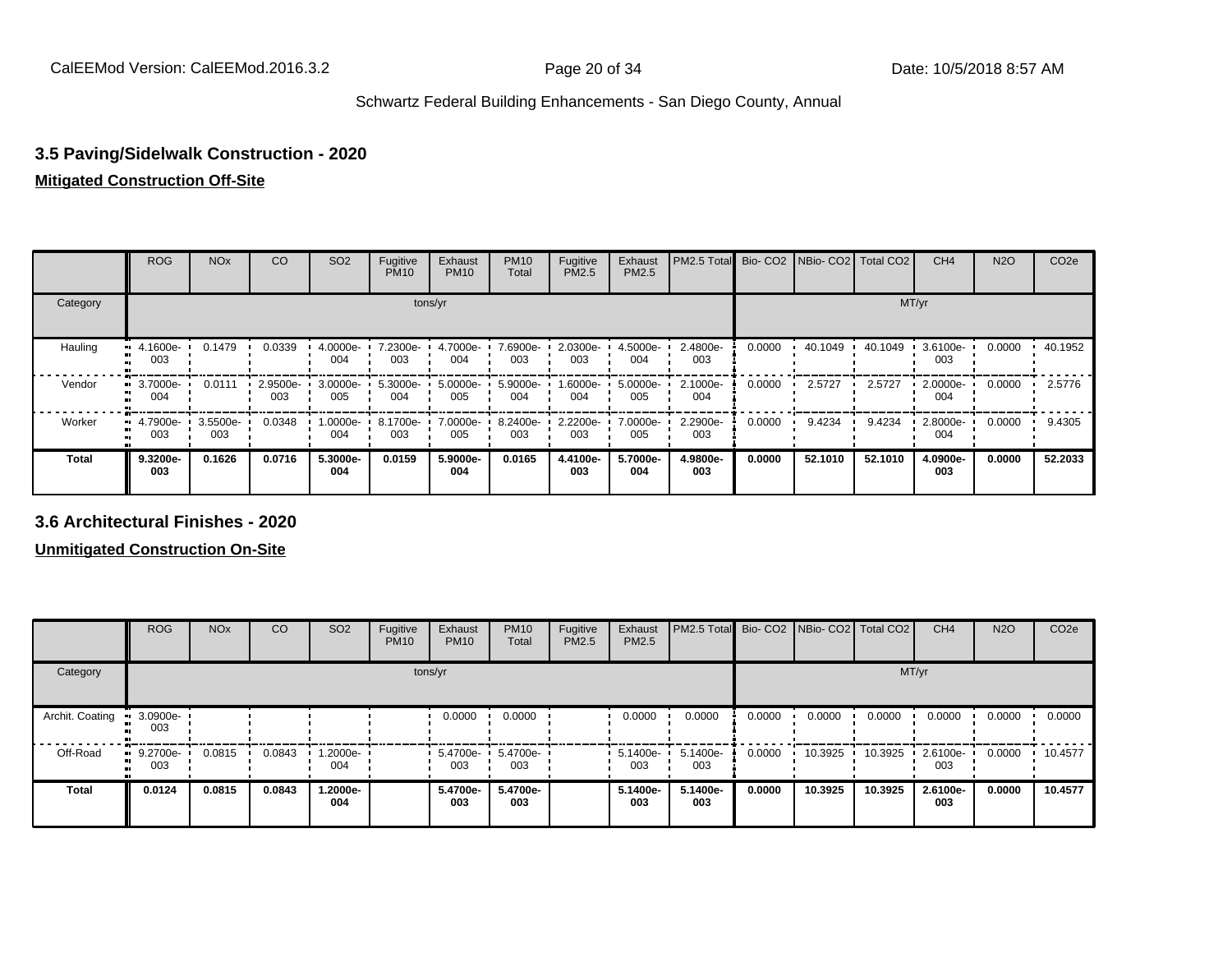## **3.6 Architectural Finishes - 2020**

#### **Unmitigated Construction Off-Site**

|              | <b>ROG</b>                   | <b>NO<sub>x</sub></b> | CO             | SO <sub>2</sub> | Fugitive<br><b>PM10</b> | Exhaust<br><b>PM10</b> | <b>PM10</b><br>Total | Fugitive<br>PM2.5 | Exhaust<br>PM2.5 | PM2.5 Total Bio- CO2 NBio- CO2 Total CO2 |        |        |        | CH <sub>4</sub> | <b>N2O</b> | CO <sub>2e</sub> |
|--------------|------------------------------|-----------------------|----------------|-----------------|-------------------------|------------------------|----------------------|-------------------|------------------|------------------------------------------|--------|--------|--------|-----------------|------------|------------------|
| Category     |                              |                       |                |                 |                         | tons/yr                |                      |                   |                  |                                          |        |        | MT/yr  |                 |            |                  |
| Hauling      | 0.0000<br>ш                  | 0.0000                | 0.0000         | 0.0000          | 0.0000                  | 0.0000                 | 0.0000               | 0.0000            | 0.0000           | 0.0000                                   | 0.0000 | 0.0000 | 0.0000 | 0.0000          | 0.0000     | 0.0000           |
| Vendor<br>œ  | -.4000e<br>004               | 4.1000e-<br>003       | -.0900e<br>003 | -:0000e<br>005  | 2.4000e-<br>004         | 2.0000e-<br>005        | 2.6000e-<br>004      | 7.0000e-<br>005   | 2.0000e-<br>005  | 9.0000e-<br>005                          | 0.0000 | 0.9499 | 0.9499 | 7.0000e-<br>005 | 0.0000     | 0.9517           |
| Worker       | 1.7700e-<br>$\bullet$<br>003 | 1.3100e-<br>003       | 0.0128         | 4.0000e-<br>005 | 3.8500e-<br>003         | 3.0000e-<br>005        | 3.8800e-<br>003      | 1.0200e-<br>003   | 3.0000e-<br>005  | 1.0500e-<br>003                          | 0.0000 | 3.4794 | 3.4794 | 1.0000e-<br>004 | 0.0000     | 3.4820           |
| <b>Total</b> | 1.9100e-<br>003              | 5.4100e-<br>003       | 0.0139         | 5.0000e-<br>005 | 4.0900e-<br>003         | 5.0000e-<br>005        | 4.1400e-<br>003      | 1.0900e-<br>003   | 5.0000e-<br>005  | 1.1400e-<br>003                          | 0.0000 | 4.4293 | 4.4293 | 1.7000e-<br>004 | 0.0000     | 4.4337           |

|                 | <b>ROG</b>         | <b>NO<sub>x</sub></b> | CO     | SO <sub>2</sub> | Fugitive<br><b>PM10</b> | Exhaust<br><b>PM10</b> | <b>PM10</b><br>Total | Fugitive<br><b>PM2.5</b> | Exhaust<br><b>PM2.5</b> | PM2.5 Total Bio- CO2 NBio- CO2 Total CO2 |        |         |         | CH <sub>4</sub> | <b>N2O</b> | CO <sub>2e</sub> |
|-----------------|--------------------|-----------------------|--------|-----------------|-------------------------|------------------------|----------------------|--------------------------|-------------------------|------------------------------------------|--------|---------|---------|-----------------|------------|------------------|
| Category        |                    |                       |        |                 |                         | tons/yr                |                      |                          |                         |                                          |        |         | MT/yr   |                 |            |                  |
| Archit. Coating | 3.0900e-<br>003    |                       |        |                 |                         | 0.0000                 | 0.0000               |                          | 0.0000                  | 0.0000                                   | 0.0000 | 0.0000  | 0.0000  | 0.0000          | 0.0000     | 0.0000           |
| Off-Road        | $-9.2700e-$<br>003 | 0.0815                | 0.0843 | 1.2000e-<br>004 |                         | 5.4700e-<br>003        | 5.4700e-<br>003      |                          | 5.1400e-<br>003         | 5.1400e-<br>003                          | 0.0000 | 10.3925 | 10.3925 | 2.6100e-<br>003 | 0.0000     | 10.4577          |
| <b>Total</b>    | 0.0124             | 0.0815                | 0.0843 | -2000e.<br>004  |                         | 5.4700e-<br>003        | 5.4700e-<br>003      |                          | 5.1400e-<br>003         | 5.1400e-<br>003                          | 0.0000 | 10.3925 | 10.3925 | 2.6100e-<br>003 | 0.0000     | 10.4577          |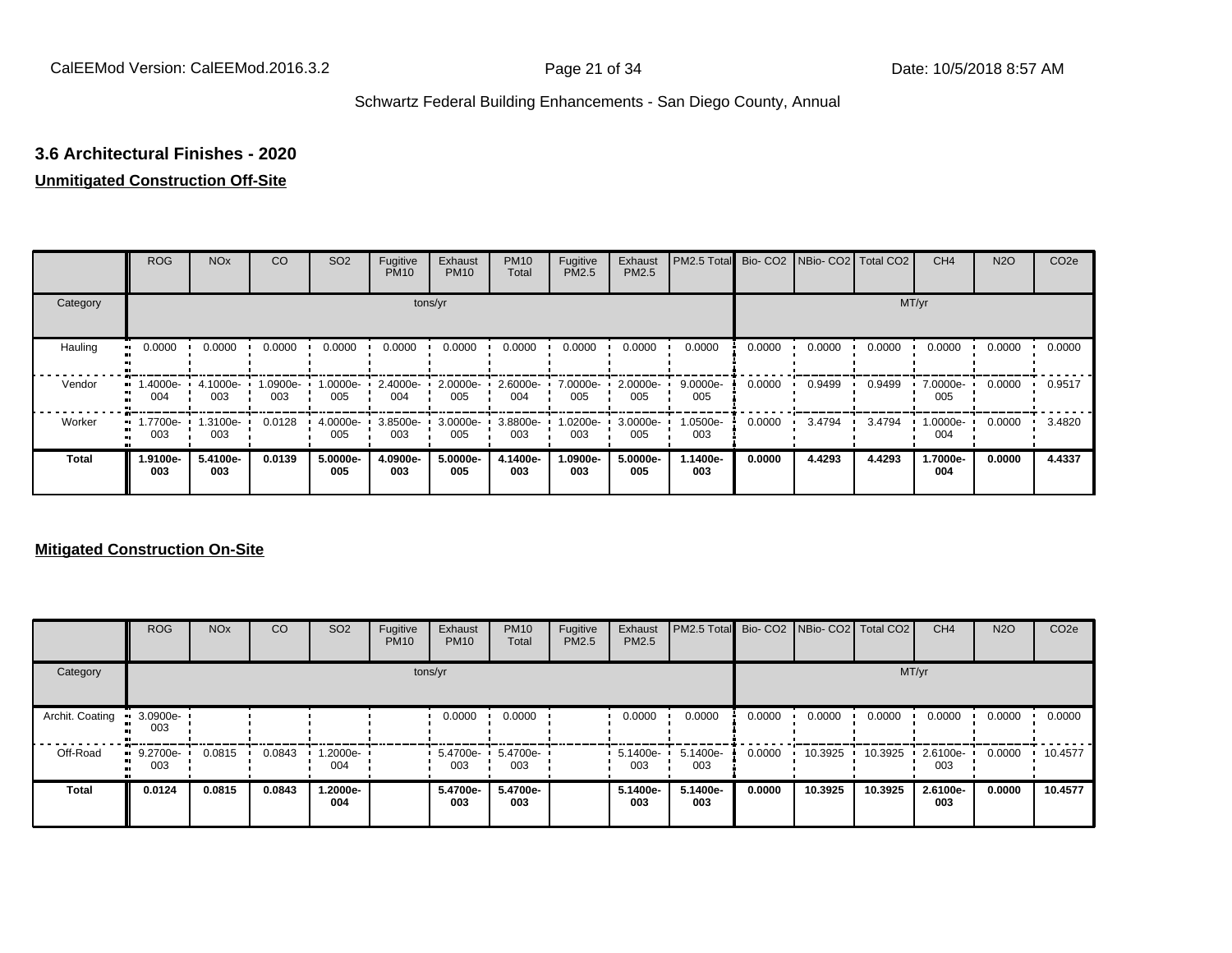## **3.6 Architectural Finishes - 2020**

#### **Mitigated Construction Off-Site**

|               | <b>ROG</b>      | <b>NO<sub>x</sub></b> | CO              | SO <sub>2</sub>    | Fugitive<br><b>PM10</b> | Exhaust<br><b>PM10</b> | <b>PM10</b><br>Total | Fugitive<br>PM2.5 | Exhaust<br>PM2.5   | PM2.5 Total       |        | Bio-CO2 NBio-CO2 Total CO2 |        | CH <sub>4</sub> | <b>N2O</b> | CO <sub>2e</sub> |
|---------------|-----------------|-----------------------|-----------------|--------------------|-------------------------|------------------------|----------------------|-------------------|--------------------|-------------------|--------|----------------------------|--------|-----------------|------------|------------------|
| Category      |                 |                       |                 |                    |                         | tons/yr                |                      |                   |                    |                   |        |                            | MT/yr  |                 |            |                  |
| Hauling<br>81 | 0.0000          | 0.0000                | 0.0000          | 0.0000             | 0.0000                  | 0.0000                 | 0.0000               | 0.0000            | 0.0000             | 0.0000            | 0.0000 | 0.0000                     | 0.0000 | 0.0000          | 0.0000     | 0.0000           |
| Vendor        | .4000e-<br>004  | 4.1000e-<br>003       | 1.0900e-<br>003 | 1.0000e-<br>005    | 2.0000e-<br>004         | 2.0000e-<br>005        | 2.2000e-<br>004      | 6.0000e-<br>005   | 2.0000e-<br>005    | 8.0000e-<br>005   | 0.0000 | 0.9499                     | 0.9499 | 7.0000e-<br>005 | 0.0000     | 0.9517           |
| Worker        | .7700e-<br>003  | 1.3100e-<br>003       | 0.0128          | $4.0000e -$<br>005 | $3.0200e -$<br>003      | 3.0000e-<br>005        | 3.0400e-<br>003      | 8.2000e-<br>004   | $3.0000e -$<br>005 | 8.4000e-<br>004   | 0.0000 | 3.4794                     | 3.4794 | 1.0000e-<br>004 | 0.0000     | 3.4820           |
| <b>Total</b>  | 1.9100e-<br>003 | 5.4100e-<br>003       | 0.0139          | 5.0000e-<br>005    | 3.2200e-<br>003         | 5.0000e-<br>005        | 3.2600e-<br>003      | 8.8000e-<br>004   | 5.0000e-<br>005    | $9.2000e-$<br>004 | 0.0000 | 4.4293                     | 4.4293 | 1.7000e-<br>004 | 0.0000     | 4.4337           |

**3.6 Architectural Finishes - 2021**

|                       | <b>ROG</b>      | <b>NO<sub>x</sub></b> | CO     | SO <sub>2</sub>                 | Fugitive<br><b>PM10</b> | Exhaust<br><b>PM10</b> | <b>PM10</b><br>Total | Fugitive<br><b>PM2.5</b> | Exhaust<br><b>PM2.5</b> | PM2.5 Total Bio- CO2 NBio- CO2 Total CO2 |        |         |         | CH <sub>4</sub> | <b>N2O</b> | CO <sub>2e</sub> |
|-----------------------|-----------------|-----------------------|--------|---------------------------------|-------------------------|------------------------|----------------------|--------------------------|-------------------------|------------------------------------------|--------|---------|---------|-----------------|------------|------------------|
| Category              |                 |                       |        |                                 |                         | tons/yr                |                      |                          |                         |                                          |        |         | MT/yr   |                 |            |                  |
| Archit. Coating       | 7.8600e-<br>003 |                       |        |                                 |                         | 0.0000                 | 0.0000               |                          | 0.0000                  | 0.0000                                   | 0.0000 | 0.0000  | 0.0000  | 0.0000          | 0.0000     | 0.0000           |
| Off-Road<br>$\bullet$ | 0.0212          | 0.1873                | 0.2123 | $\cdot$ 3.0000e- $\cdot$<br>004 |                         | 0.0118                 | 0.0118               |                          | 0.0111                  | 0.0111                                   | 0.0000 | 26.4197 | 26.4197 | 6.5600e-<br>003 | 0.0000     | 26.5837          |
| <b>Total</b>          | 0.0290          | 0.1873                | 0.2123 | 3.0000e-<br>004                 |                         | 0.0118                 | 0.0118               |                          | 0.0111                  | 0.0111                                   | 0.0000 | 26.4197 | 26.4197 | 6.5600e-<br>003 | 0.0000     | 26.5837          |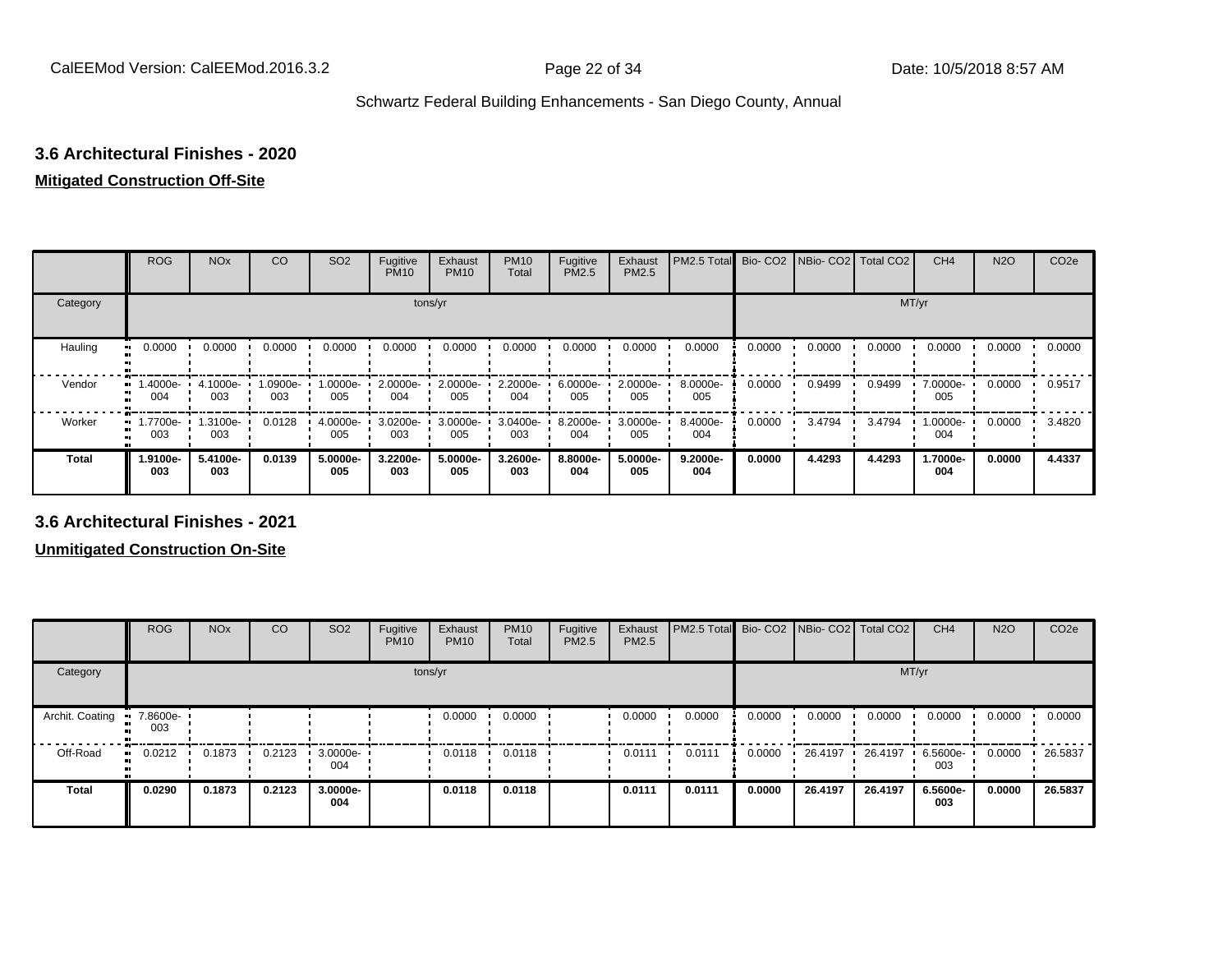## **3.6 Architectural Finishes - 2021**

#### **Unmitigated Construction Off-Site**

|              | <b>ROG</b>                   | <b>NO<sub>x</sub></b> | CO              | SO <sub>2</sub> | Fugitive<br><b>PM10</b> | Exhaust<br><b>PM10</b> | <b>PM10</b><br>Total | Fugitive<br><b>PM2.5</b> | Exhaust<br>PM2.5 | PM2.5 Total     |        | Bio- CO2   NBio- CO2   Total CO2 |         | CH <sub>4</sub> | <b>N2O</b> | CO <sub>2e</sub> |
|--------------|------------------------------|-----------------------|-----------------|-----------------|-------------------------|------------------------|----------------------|--------------------------|------------------|-----------------|--------|----------------------------------|---------|-----------------|------------|------------------|
| Category     |                              |                       |                 |                 |                         | tons/yr                |                      |                          |                  |                 |        |                                  |         | MT/yr           |            |                  |
| Hauling      | 0.0000                       | 0.0000                | 0.0000          | 0.0000          | 0.0000                  | 0.0000                 | 0.0000               | 0.0000                   | 0.0000           | 0.0000          | 0.0000 | 0.0000                           | 0.0000  | 0.0000          | 0.0000     | 0.0000           |
| Vendor       | 2.8000e-<br>m<br>004         | 9.4000e-<br>003       | 2.5100e-<br>003 | 2.0000e-<br>005 | 6.1000e-<br>004         | 2.0000e-<br>005        | 6.3000e-<br>004      | 1.8000e-<br>004          | 2.0000e-<br>005  | 1.9000e-<br>004 | 0.0000 | 2.3922                           | 2.3922  | 1.8000e-<br>004 | 0.0000     | 2.3966           |
| Worker       | 4.2400e-<br>$\bullet$<br>003 | 3.0300e-<br>003       | 0.0305          | 9.0000e-<br>005 | 9.7800e-<br>003         | 7.0000e-<br>005        | 9.8500e-<br>003      | 2.6000e-<br>003          | 6.0000e-<br>005  | 2.6600e-<br>003 | 0.0000 | 8.5464                           | 8.5464  | 2.4000e-<br>004 | 0.0000     | 8.5525           |
| <b>Total</b> | 4.5200e-<br>003              | 0.0124                | 0.0330          | 1.1000e-<br>004 | 0.0104                  | $9.0000e-$<br>005      | 0.0105               | 2.7800e-<br>003          | 8.0000e-<br>005  | 2.8500e-<br>003 | 0.0000 | 10.9386                          | 10.9386 | 4.2000e-<br>004 | 0.0000     | 10.9491          |

|                 | <b>ROG</b>           | <b>NO<sub>x</sub></b> | CO     | SO <sub>2</sub> | Fugitive<br><b>PM10</b> | Exhaust<br><b>PM10</b> | <b>PM10</b><br>Total | Fugitive<br><b>PM2.5</b> | Exhaust<br><b>PM2.5</b> | <b>PM2.5 Total</b> Bio- CO2 NBio- CO2 Total CO2 |        |         |         | CH <sub>4</sub> | <b>N2O</b> | CO <sub>2e</sub> |
|-----------------|----------------------|-----------------------|--------|-----------------|-------------------------|------------------------|----------------------|--------------------------|-------------------------|-------------------------------------------------|--------|---------|---------|-----------------|------------|------------------|
| Category        |                      |                       |        |                 |                         | tons/yr                |                      |                          |                         |                                                 |        |         | MT/yr   |                 |            |                  |
| Archit. Coating | 7.8600e-<br>003      |                       |        |                 |                         | 0.0000                 | 0.0000               |                          | 0.0000                  | 0.0000                                          | 0.0000 | 0.0000  | 0.0000  | 0.0000          | 0.0000     | 0.0000           |
| Off-Road        | 0.0212<br><b>COL</b> | 0.1873                | 0.2123 | 3.0000e-<br>004 |                         | 0.0118                 | 0.0118               |                          | 0.0111                  | 0.0111                                          | 0.0000 | 26.4197 | 26.4197 | 6.5600e-<br>003 | 0.0000     | 26.5837          |
| <b>Total</b>    | 0.0290               | 0.1873                | 0.2123 | 3.0000e-<br>004 |                         | 0.0118                 | 0.0118               |                          | 0.0111                  | 0.0111                                          | 0.0000 | 26.4197 | 26.4197 | 6.5600e-<br>003 | 0.0000     | 26.5837          |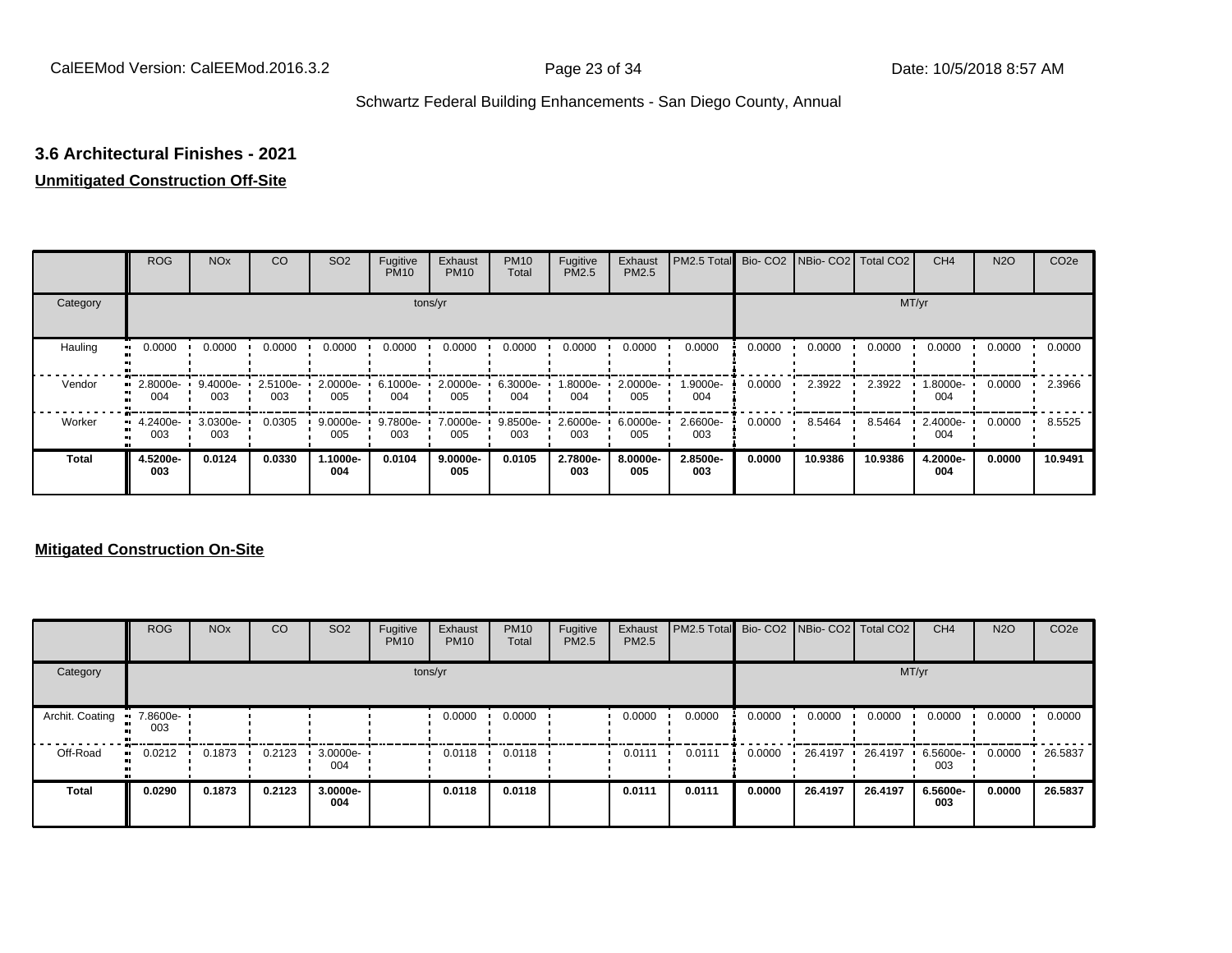## **3.6 Architectural Finishes - 2021**

#### **Mitigated Construction Off-Site**

|              | <b>ROG</b>              | <b>NO<sub>x</sub></b> | CO              | SO <sub>2</sub> | Fugitive<br><b>PM10</b> | Exhaust<br><b>PM10</b> | <b>PM10</b><br>Total | Fugitive<br>PM2.5 | Exhaust<br>PM2.5 | PM2.5 Total     |        | Bio- CO2   NBio- CO2   Total CO2 |         | CH <sub>4</sub> | <b>N2O</b> | CO <sub>2e</sub> |
|--------------|-------------------------|-----------------------|-----------------|-----------------|-------------------------|------------------------|----------------------|-------------------|------------------|-----------------|--------|----------------------------------|---------|-----------------|------------|------------------|
| Category     |                         |                       |                 |                 |                         | tons/yr                |                      |                   |                  |                 |        |                                  | MT/yr   |                 |            |                  |
| Hauling      | 0.0000<br>ш             | 0.0000                | 0.0000          | 0.0000          | 0.0000                  | 0.0000                 | 0.0000               | 0.0000            | 0.0000           | 0.0000          | 0.0000 | 0.0000                           | 0.0000  | 0.0000          | 0.0000     | 0.0000           |
| Vendor       | 2.8000e-<br>004         | 9.4000e-<br>003       | 2.5100e-<br>003 | 2.0000e-<br>005 | 5.0000e-<br>004         | 2.0000e-<br>005        | 5.2000e-<br>004      | 1.5000e-<br>004   | 2.0000e-<br>005  | 1.7000e-<br>004 | 0.0000 | 2.3922                           | 2.3922  | 1.8000e-<br>004 | 0.0000     | 2.3966           |
| Worker       | $\cdot$ 4.2400e-<br>003 | 3.0300e-<br>003       | 0.0305          | 9.0000e-<br>005 | 7.6700e-<br>003         | 7.0000e-<br>005        | 7.7300e-<br>003      | 2.0800e-<br>003   | 6.0000e-<br>005  | 2.1400e-<br>003 | 0.0000 | 8.5464                           | 8.5464  | 2.4000e-<br>004 | 0.0000     | 8.5525           |
| <b>Total</b> | 4.5200e-<br>003         | 0.0124                | 0.0330          | 1.1000e-<br>004 | 8.1700e-<br>003         | $9.0000e-$<br>005      | 8.2500e-<br>003      | 2.2300e-<br>003   | 8.0000e-<br>005  | 2.3100e-<br>003 | 0.0000 | 10.9386                          | 10.9386 | 4.2000e-<br>004 | 0.0000     | 10.9491          |

## **4.0 Operational Detail - Mobile**

**4.1 Mitigation Measures Mobile**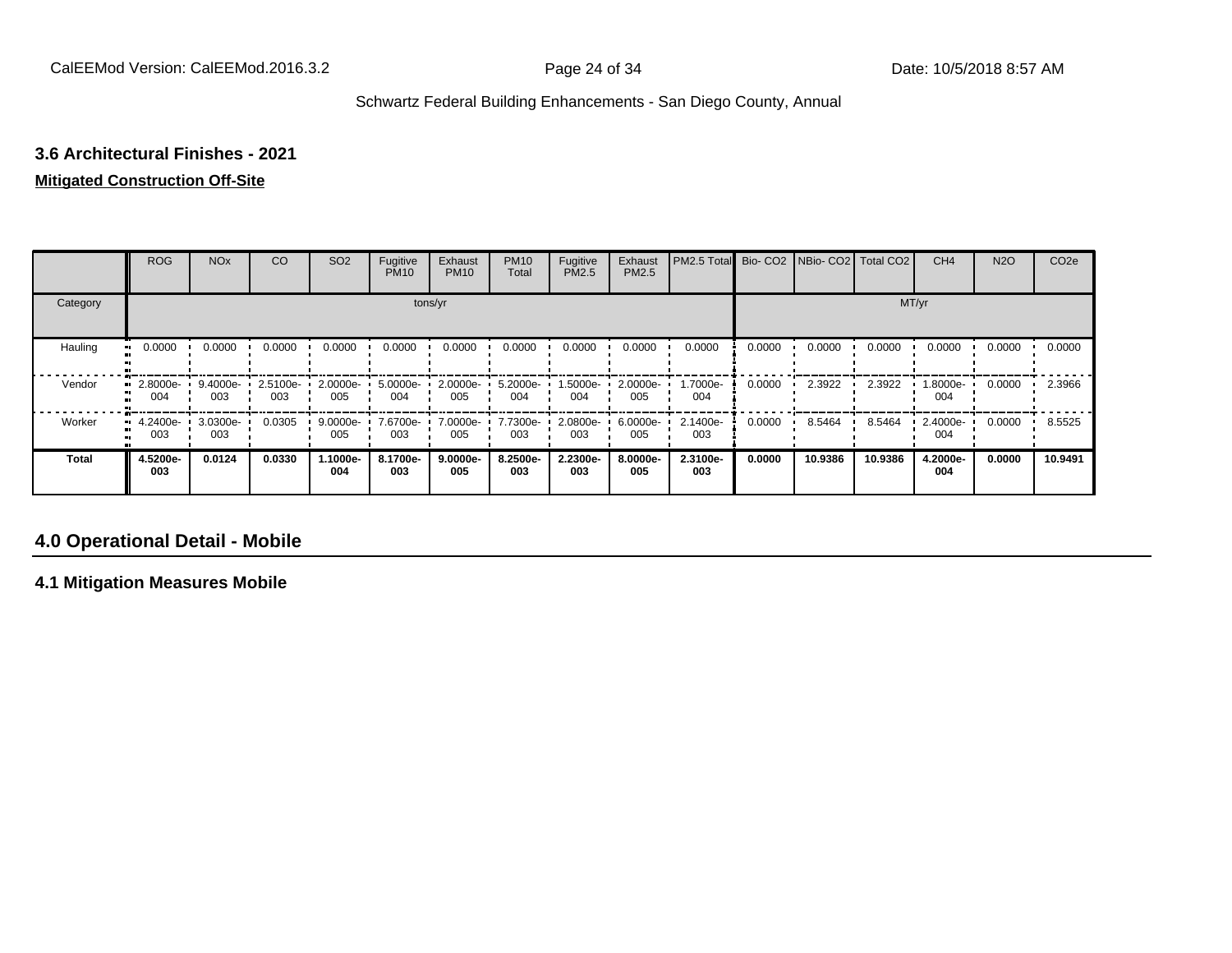|             | <b>ROG</b> | <b>NO<sub>x</sub></b> | CO     | SO <sub>2</sub> | Fugitive<br><b>PM10</b> | Exhaust<br><b>PM10</b> | <b>PM10</b><br>Total | Fugitive<br><b>PM2.5</b> | Exhaust<br>PM2.5 | <b>PM2.5 Total</b> Bio- CO2 NBio- CO2   Total CO2 |        |        |        | CH <sub>4</sub> | <b>N2O</b> | CO <sub>2e</sub> |
|-------------|------------|-----------------------|--------|-----------------|-------------------------|------------------------|----------------------|--------------------------|------------------|---------------------------------------------------|--------|--------|--------|-----------------|------------|------------------|
| Category    |            |                       |        |                 |                         | tons/yr                |                      |                          |                  |                                                   |        |        | MT/yr  |                 |            |                  |
| Mitigated   | 0.0000     | 0.0000                | 0.0000 | 0.0000          | 0.0000                  | 0.0000                 | 0.0000               | 0.0000                   | 0.0000           | 0.0000                                            | 0.0000 | 0.0000 | 0.0000 | 0.0000          | 0.0000     | 0.0000           |
| Unmitigated | 0.0000     | 0.0000                | 0.0000 | 0.0000          | 0.0000                  | 0.0000                 | 0.0000               | 0.0000                   | 0.0000           | 0.0000                                            | 0.0000 | 0.0000 | 0.0000 | 0.0000          | 0.0000     | 0.0000           |

### **4.2 Trip Summary Information**

|                               |         | Average Daily Trip Rate |        | Unmitigated       | Mitigated         |
|-------------------------------|---------|-------------------------|--------|-------------------|-------------------|
| Land Use                      | Weekday | Saturday                | Sunday | <b>Annual VMT</b> | <b>Annual VMT</b> |
| <b>Other Asphalt Surfaces</b> | 0.00    | 0.00                    | 0.00   |                   |                   |
| Total                         | 0.00    | 0.00                    | 0.00   |                   |                   |

### **4.3 Trip Type Information**

|                               |            | <b>Miles</b> |      |      | Trip % |                                                                |         | Trip Purpose %  |         |
|-------------------------------|------------|--------------|------|------|--------|----------------------------------------------------------------|---------|-----------------|---------|
| Land Use                      | H-W or C-W |              |      |      |        | H-S or C-C │ H-O or C-NW ┃H-W or C-W┃ H-S or C-C ┃ H-O or C-NW | Primary | <b>Diverted</b> | Pass-by |
| <b>Other Asphalt Surfaces</b> | 9.50       | 7.30         | 7.30 | 0.00 | 0.00   | 0.00                                                           |         |                 |         |

## **4.4 Fleet Mix**

| Land Use                      | <b>LDA</b> | LDT <sub>1</sub> | _DT <sub>2</sub> | <b>MDV</b> | HD <sub>1</sub> | LHD <sub>2</sub> | <b>MHD</b> | HHD      | OBUS     | UBUS     | <b>MCY</b> | <b>SBUS</b> | MH       |
|-------------------------------|------------|------------------|------------------|------------|-----------------|------------------|------------|----------|----------|----------|------------|-------------|----------|
| <b>Other Asphalt Surfaces</b> | 0.598645   | 0.040929         | 0.181073         | J.106149   | 0.015683        | 0.005479         | 0.016317   | 0.023976 | 0.001926 | 0.001932 | 0.006016.  | 0.000753    | 0.001122 |

## **5.0 Energy Detail**

Historical Energy Use: N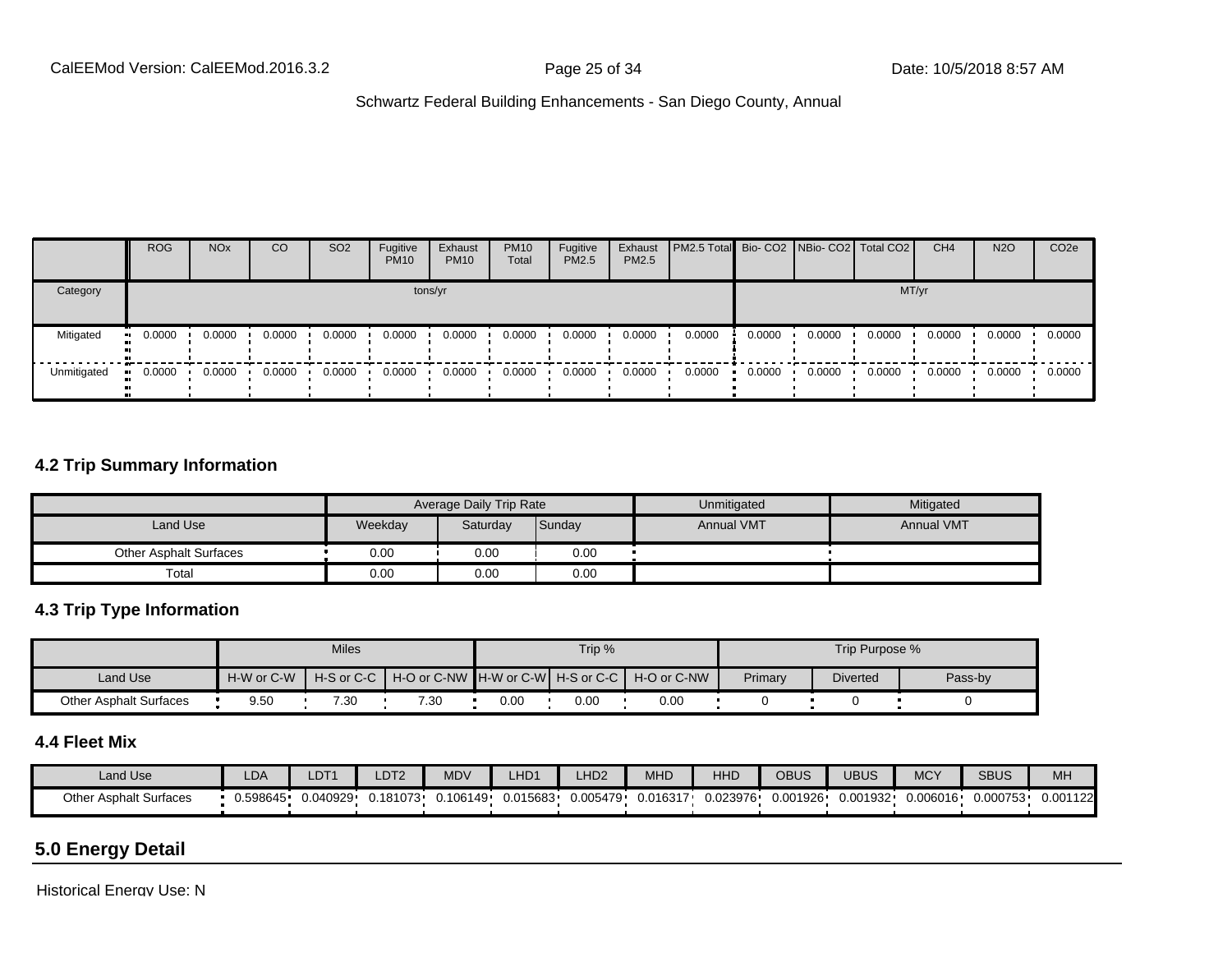## **5.1 Mitigation Measures Energy**

|                                | <b>ROG</b> | <b>NO<sub>x</sub></b> | CO     | SO <sub>2</sub> | Fugitive<br><b>PM10</b> | Exhaust<br><b>PM10</b> | <b>PM10</b><br>Total | Fugitive<br>PM2.5 | Exhaust<br>PM2.5 | PM2.5 Total Bio- CO2 NBio- CO2 Total CO2 |        |        |        | CH <sub>4</sub> | <b>N2O</b> | CO <sub>2e</sub> |
|--------------------------------|------------|-----------------------|--------|-----------------|-------------------------|------------------------|----------------------|-------------------|------------------|------------------------------------------|--------|--------|--------|-----------------|------------|------------------|
| Category                       |            |                       |        |                 |                         | tons/yr                |                      |                   |                  |                                          |        |        | MT/yr  |                 |            |                  |
| Electricity<br>Mitigated       |            |                       |        |                 |                         | 0.0000                 | 0.0000               |                   | 0.0000           | 0.0000                                   | 0.0000 | 0.0000 | 0.0000 | 0.0000          | 0.0000     | 0.0000           |
| Electricity<br>Unmitigated     |            |                       |        |                 |                         | 0.0000                 | 0.0000               |                   | 0.0000           | 0.0000                                   | 0.0000 | 0.0000 | 0.0000 | 0.0000          | 0.0000     | 0.0000           |
| <b>NaturalGas</b><br>Mitigated | 0.0000     | 0.0000                | 0.0000 | 0.0000          |                         | 0.0000                 | 0.0000               |                   | 0.0000           | 0.0000                                   | 0.0000 | 0.0000 | 0.0000 | 0.0000          | 0.0000     | 0.0000           |
| NaturalGas<br>Unmitigated      | 0.0000     | 0.0000                | 0.0000 | 0.0000          |                         | 0.0000                 | 0.0000               |                   | 0.0000           | 0.0000                                   | 0.0000 | 0.0000 | 0.0000 | 0.0000          | 0.0000     | 0.0000           |

## **5.2 Energy by Land Use - NaturalGas**

#### **Unmitigated**

|                           | NaturalGa<br>s Use | <b>ROG</b> | <b>NO<sub>x</sub></b> | CO     | SO <sub>2</sub> | Fugitive<br><b>PM10</b> | Exhaust<br><b>PM10</b> | <b>PM10</b><br>Total | Fugitive<br>PM2.5 | Exhaust<br>PM2.5 | <b>PM2.5 Total</b> Bio- CO2 NBio- CO2 Total CO2 |        |        |        | CH <sub>4</sub> | <b>N2O</b> | CO <sub>2e</sub> |
|---------------------------|--------------------|------------|-----------------------|--------|-----------------|-------------------------|------------------------|----------------------|-------------------|------------------|-------------------------------------------------|--------|--------|--------|-----------------|------------|------------------|
| Land Use                  | kBTU/yr            |            |                       |        |                 |                         | tons/yr                |                      |                   |                  |                                                 |        |        | MT/yr  |                 |            |                  |
| Other Asphalt<br>Surfaces | 0                  | 0.0000     | 0.0000                | 0.0000 | 0.0000          |                         | 0.0000                 | 0.0000               |                   | 0.0000           | 0.0000                                          | 0.0000 | 0.0000 | 0.0000 | 0.0000          | 0.0000     | 0.0000           |
| <b>Total</b>              |                    | 0.0000     | 0.0000                | 0.0000 | 0.0000          |                         | 0.0000                 | 0.0000               |                   | 0.0000           | 0.0000                                          | 0.0000 | 0.0000 | 0.0000 | 0.0000          | 0.0000     | 0.0000           |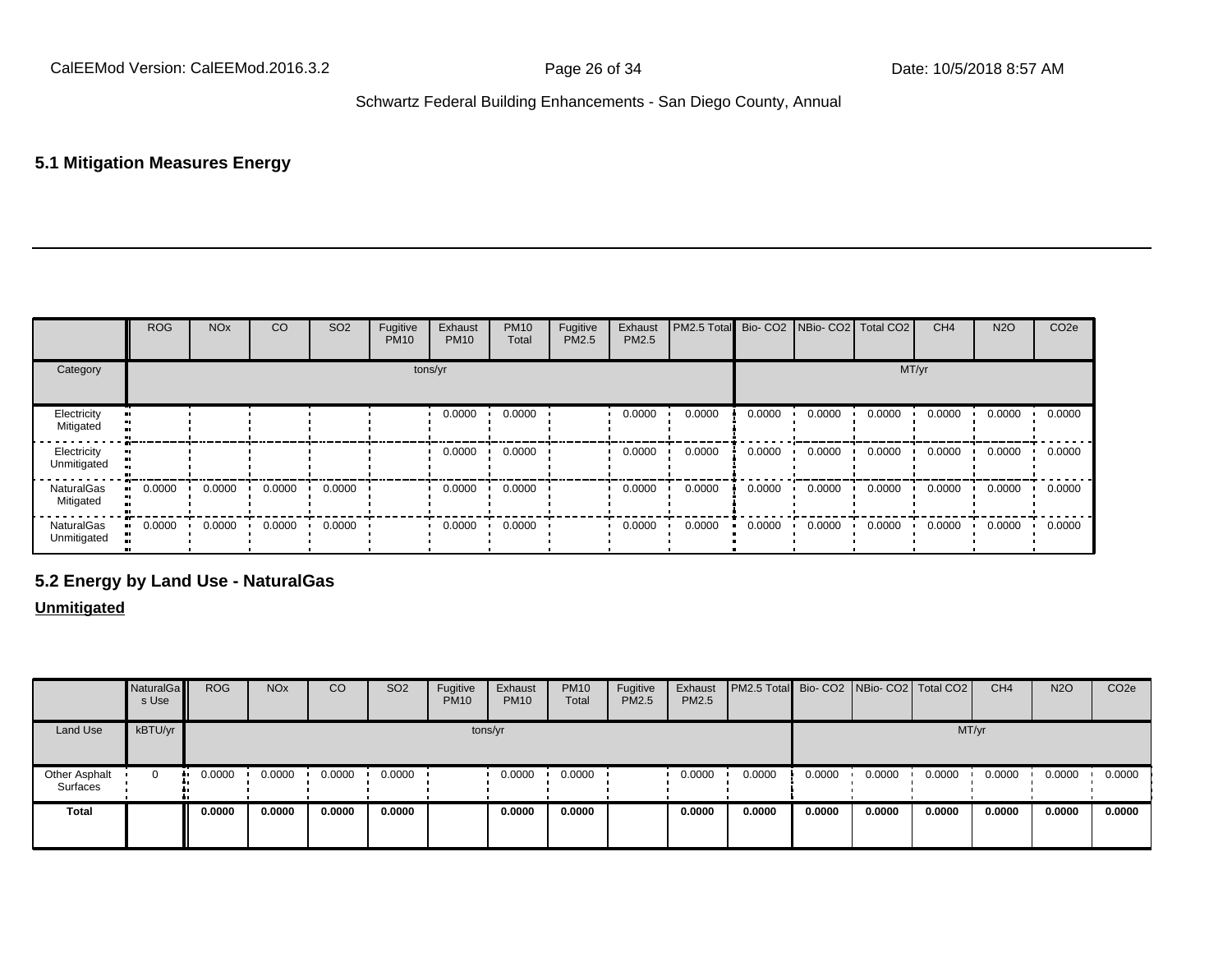# **5.2 Energy by Land Use - NaturalGas**

**Mitigated**

|                           | NaturalGa<br>s Use | <b>ROG</b> | <b>NO<sub>x</sub></b> | CO     | SO <sub>2</sub> | Fugitive<br><b>PM10</b> | Exhaust<br><b>PM10</b> | <b>PM10</b><br>Total | Fugitive<br>PM2.5 | Exhaust<br>PM2.5 | PM2.5 Total Bio-CO2 NBio-CO2 Total CO2 |        |        |        | CH <sub>4</sub> | <b>N2O</b> | CO <sub>2e</sub> |
|---------------------------|--------------------|------------|-----------------------|--------|-----------------|-------------------------|------------------------|----------------------|-------------------|------------------|----------------------------------------|--------|--------|--------|-----------------|------------|------------------|
| Land Use                  | kBTU/yr            |            |                       |        |                 |                         | tons/yr                |                      |                   |                  |                                        |        |        | MT/yr  |                 |            |                  |
| Other Asphalt<br>Surfaces | 0                  | 0.0000     | 0.0000                | 0.0000 | 0.0000          |                         | 0.0000                 | 0.0000               |                   | 0.0000           | 0.0000                                 | 0.0000 | 0.0000 | 0.0000 | 0.0000          | 0.0000     | 0.0000           |
| <b>Total</b>              |                    | 0.0000     | 0.0000                | 0.0000 | 0.0000          |                         | 0.0000                 | 0.0000               |                   | 0.0000           | 0.0000                                 | 0.0000 | 0.0000 | 0.0000 | 0.0000          | 0.0000     | 0.0000           |

## **5.3 Energy by Land Use - Electricity**

**Unmitigated**

|                                  | Electricity<br><b>Use</b> | Total CO <sub>2</sub> | CH <sub>4</sub> | <b>N2O</b> | CO <sub>2e</sub> |
|----------------------------------|---------------------------|-----------------------|-----------------|------------|------------------|
| <b>Land Use</b>                  | kWh/yr                    |                       | MT/yr           |            |                  |
| Other Asphalt<br><b>Surfaces</b> | $\Omega$                  | 0.0000                | 0.0000          | 0.0000     | 0.0000           |
| <b>Total</b>                     |                           | 0.0000                | 0.0000          | 0.0000     | 0.0000           |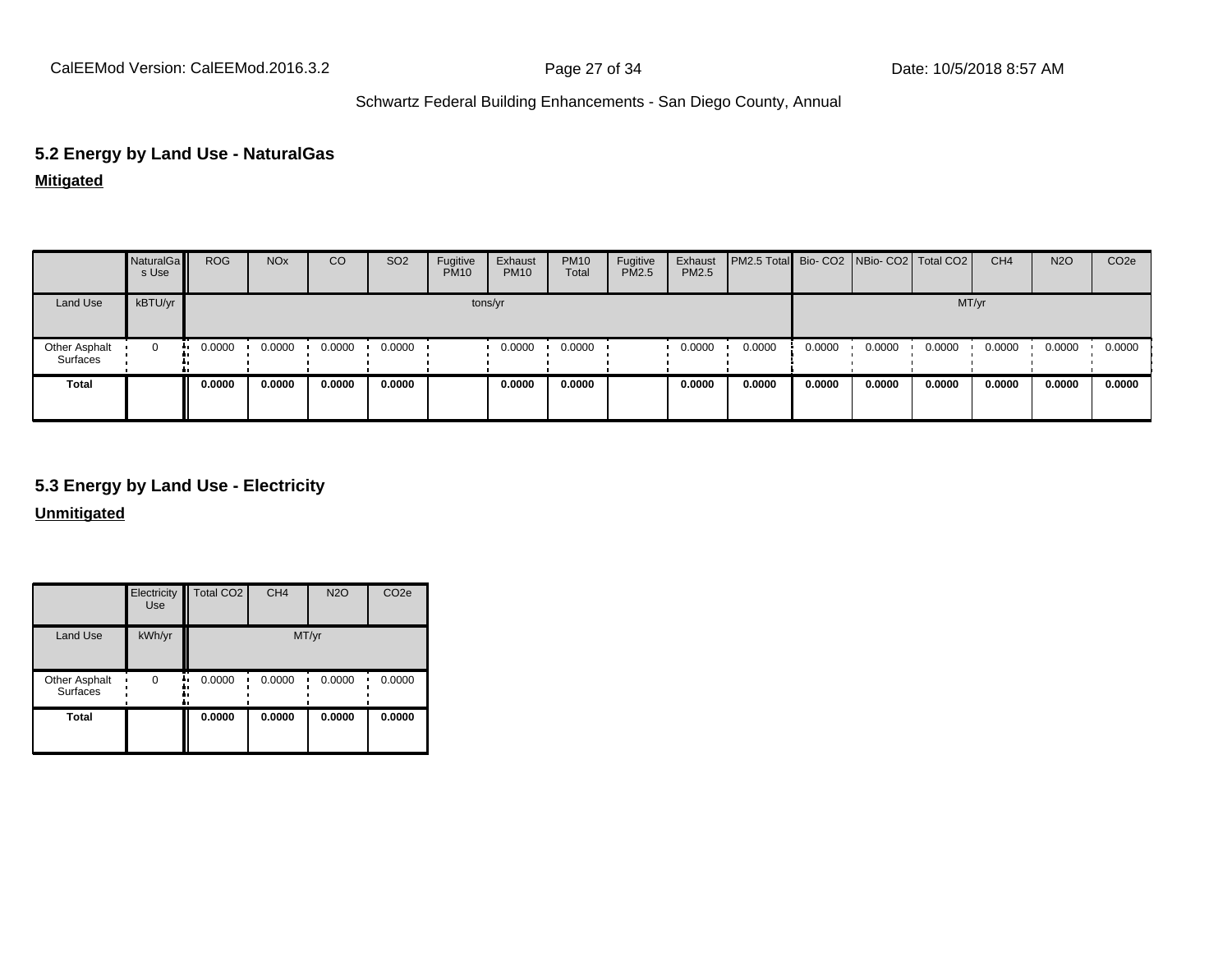CalEEMod Version: CalEEMod.2016.3.2 **Page 28 of 34** Page 28 of 34 Date: 10/5/2018 8:57 AM

## Schwartz Federal Building Enhancements - San Diego County, Annual

## **5.3 Energy by Land Use - Electricity Mitigated**

|                           | Electricity<br><b>Use</b> | Total CO <sub>2</sub> | CH <sub>4</sub> | <b>N2O</b>  | CO <sub>2e</sub> |
|---------------------------|---------------------------|-----------------------|-----------------|-------------|------------------|
| <b>Land Use</b>           | kWh/yr                    |                       | MT/yr           |             |                  |
| Other Asphalt<br>Surfaces | 0                         | 0.0000<br>٠.          | 0.0000          | 0.0000<br>∎ | 0.0000           |
| <b>Total</b>              |                           | 0.0000                | 0.0000          | 0.0000      | 0.0000           |

## **6.0 Area Detail**

## **6.1 Mitigation Measures Area**

|             | <b>ROG</b>                    | <b>NO<sub>x</sub></b> | CO                 | SO <sub>2</sub> | Fugitive<br><b>PM10</b> | Exhaust<br><b>PM10</b> | <b>PM10</b><br>Total    | Fugitive<br><b>PM2.5</b> | Exhaust<br><b>PM2.5</b> | <b>PM2.5 Total</b> Bio- CO2 NBio- CO2   Total CO2 |        |                    |                 | CH <sub>4</sub> | <b>N2O</b> | CO <sub>2</sub> e |
|-------------|-------------------------------|-----------------------|--------------------|-----------------|-------------------------|------------------------|-------------------------|--------------------------|-------------------------|---------------------------------------------------|--------|--------------------|-----------------|-----------------|------------|-------------------|
| Category    |                               |                       |                    |                 |                         | tons/yr                |                         |                          |                         |                                                   |        |                    |                 | MT/yr           |            |                   |
| Mitigated   | $\cdot$ 2.0600e-<br>003<br>ш. | 0.0000                | 2.9000e-<br>004    | 0.0000          |                         | 0.0000                 | 0.0000                  |                          | 0.0000                  | 0.0000                                            | 0.0000 | 5.6000e-<br>004    | 5.6000e-<br>004 | 0.0000          | 0.0000     | 6.0000e-<br>004   |
| Unmitigated | $-2.0600e-$<br>ш<br>003<br>ш. | 0.0000                | $-2.9000e-$<br>004 | 0.0000          |                         | 0.0000                 | $0.0000$ $\blacksquare$ |                          | 0.0000                  | 0.0000                                            | 0.0000 | $5.6000e -$<br>004 | 5.6000e-<br>004 | 0.0000          | 0.0000     | 6.0000e-<br>004   |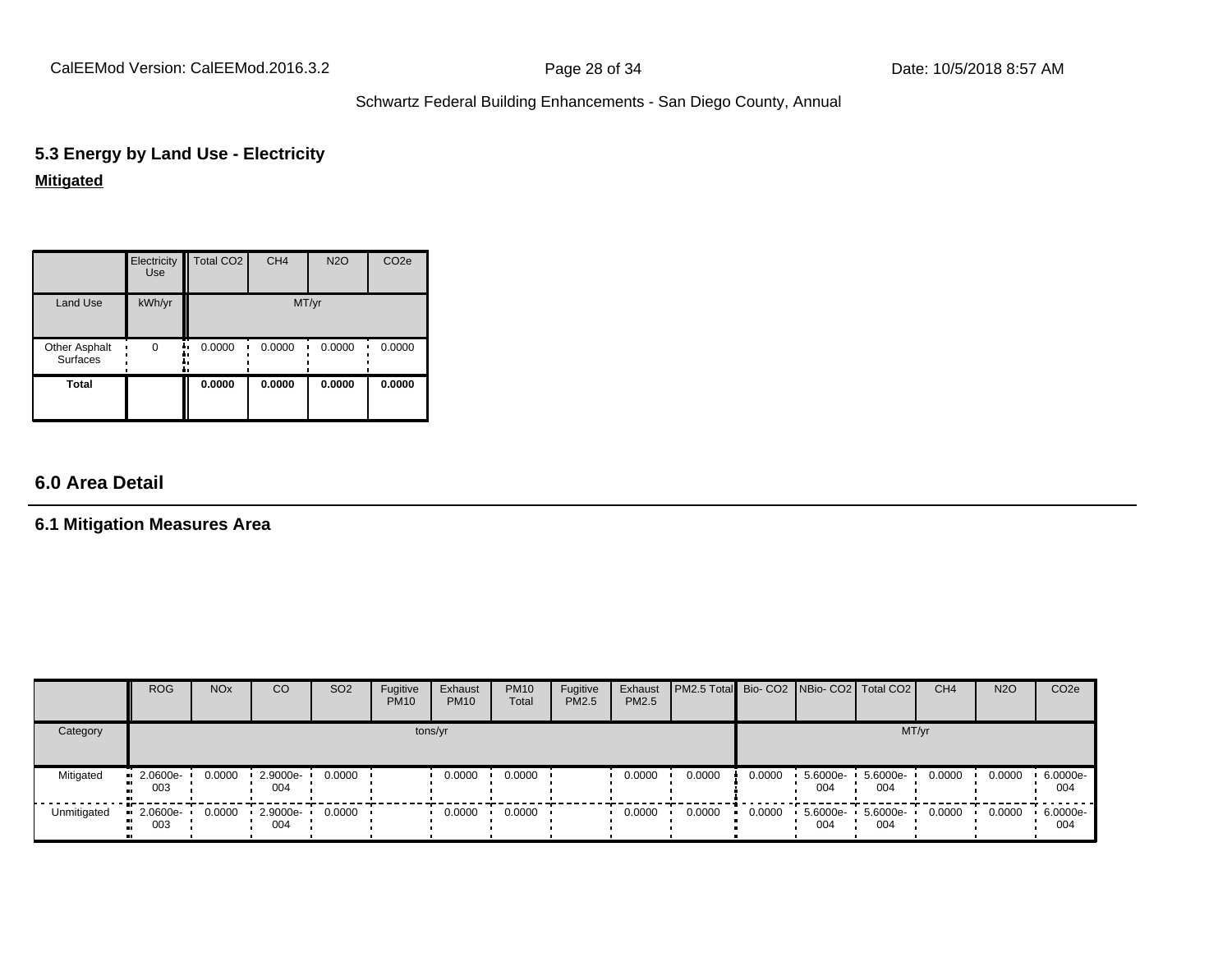### **6.2 Area by SubCategory**

#### **Unmitigated**

|                          | ROG                            | <b>NO<sub>x</sub></b> | CO.             | SO <sub>2</sub> | Fugitive<br><b>PM10</b> | Exhaust<br><b>PM10</b> | <b>PM10</b><br>Total | Fugitive<br>PM2.5 | Exhaust<br><b>PM2.5</b> | PM2.5 Total Bio- CO2 NBio- CO2 Total CO2 |        |                 |                 | CH <sub>4</sub> | <b>N2O</b> | CO <sub>2</sub> e |
|--------------------------|--------------------------------|-----------------------|-----------------|-----------------|-------------------------|------------------------|----------------------|-------------------|-------------------------|------------------------------------------|--------|-----------------|-----------------|-----------------|------------|-------------------|
| SubCategory              |                                |                       |                 |                 | tons/yr                 |                        |                      |                   |                         |                                          |        |                 | MT/yr           |                 |            |                   |
| Architectural<br>Coating | $\blacksquare$ 0.0000          |                       |                 |                 |                         | 0.0000                 | 0.0000               |                   | 0.0000                  | 0.0000                                   | 0.0000 | 0.0000          | 0.0000          | 0.0000          | 0.0000     | 0.0000            |
| Consumer<br>Products     | $\blacksquare$ 2.0400e-<br>003 |                       |                 |                 |                         | 0.0000                 | 0.0000               |                   | 0.0000                  | 0.0000                                   | 0.0000 | 0.0000          | 0.0000          | 0.0000          | 0.0000     | 0.0000            |
| Landscaping              | $\cdot$ 3.0000e-<br>005        | 0.0000                | 2.9000e-<br>004 | 0.0000          |                         | 0.0000                 | 0.0000               |                   | 0.0000                  | 0.0000                                   | 0.0000 | 5.6000e-<br>004 | 5.6000e-<br>004 | 0.0000          | 0.0000     | 6.0000e-<br>004   |
| <b>Total</b>             | 2.0700e-<br>003                | 0.0000                | 2.9000e-<br>004 | 0.0000          |                         | 0.0000                 | 0.0000               |                   | 0.0000                  | 0.0000                                   | 0.0000 | 5.6000e-<br>004 | 5.6000e-<br>004 | 0.0000          | 0.0000     | 6.0000e-<br>004   |

#### **Mitigated**

|                          | ROG                            | <b>NO<sub>x</sub></b> | CO              | SO <sub>2</sub> | Fugitive<br><b>PM10</b> | Exhaust<br><b>PM10</b> | <b>PM10</b><br>Total | Fugitive<br><b>PM2.5</b> | Exhaust<br><b>PM2.5</b> | <b>IPM2.5 Total</b> Bio- CO2 INBio- CO2 Total CO2 |        |                 |                              | CH <sub>4</sub> | <b>N2O</b> | CO <sub>2e</sub> |
|--------------------------|--------------------------------|-----------------------|-----------------|-----------------|-------------------------|------------------------|----------------------|--------------------------|-------------------------|---------------------------------------------------|--------|-----------------|------------------------------|-----------------|------------|------------------|
| SubCategory              |                                |                       |                 |                 |                         | tons/yr                |                      |                          |                         |                                                   |        |                 | MT/yr                        |                 |            |                  |
| Architectural<br>Coating | 0.0000                         |                       |                 |                 |                         | 0.0000                 | 0.0000               |                          | 0.0000                  | 0.0000                                            | 0.0000 | 0.0000          | 0.0000                       | 0.0000          | 0.0000     | 0.0000           |
| Consumer<br>Products     | $\blacksquare$ 2.0400e-<br>003 |                       |                 |                 |                         | 0.0000                 | 0.0000               |                          | 0.0000                  | 0.0000                                            | 0.0000 | 0.0000          | 0.0000                       | 0.0000          | 0.0000     | 0.0000           |
| Landscaping              | 3.0000e-<br>005                | 0.0000                | 2.9000e-<br>004 | 0.0000          |                         | 0.0000                 | 0.0000               |                          | 0.0000                  | 0.0000                                            | 0.0000 | 004             | 5.6000e- 1 5.6000e- 1<br>004 | 0.0000          | 0.0000     | 6.0000e-<br>004  |
| <b>Total</b>             | 2.0700e-<br>003                | 0.0000                | 2.9000e-<br>004 | 0.0000          |                         | 0.0000                 | 0.0000               |                          | 0.0000                  | 0.0000                                            | 0.0000 | 5.6000e-<br>004 | 5.6000e-<br>004              | 0.0000          | 0.0000     | 6.0000e-<br>004  |

**7.0 Water Detail**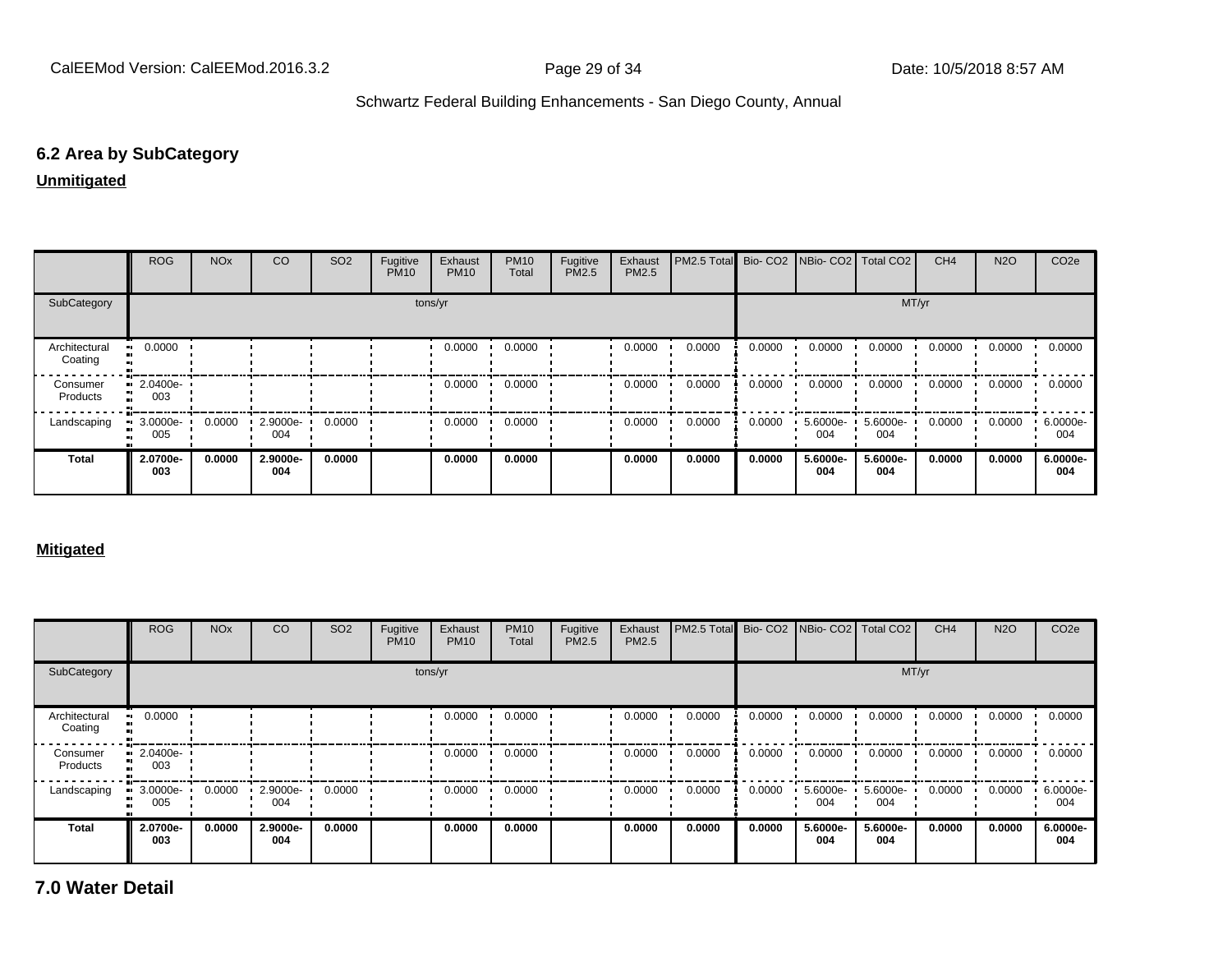**7.1 Mitigation Measures Water**

|             | <b>Total CO2</b>     | CH <sub>4</sub> | <b>N2O</b> | CO <sub>2e</sub> |
|-------------|----------------------|-----------------|------------|------------------|
| Category    |                      |                 | MT/yr      |                  |
| Mitigated   | 0.0000<br>.,<br><br> | 0.0000          | 0.0000     | 0.0000           |
| Unmitigated | 0.0000<br><br><br>   | 0.0000          | 0.0000     | 0.0000           |

# **7.2 Water by Land Use**

#### **Unmitigated**

|                                  | door Use | Indoor/Out Total CO2 | CH <sub>4</sub> | <b>N2O</b> | CO <sub>2e</sub> |
|----------------------------------|----------|----------------------|-----------------|------------|------------------|
| <b>Land Use</b>                  | Mgal     |                      |                 | MT/yr      |                  |
| Other Asphalt<br><b>Surfaces</b> | 0/0      | 0.0000               | 0.0000          | 0.0000     | 0.0000           |
| <b>Total</b>                     |          | 0.0000               | 0.0000          | 0.0000     | 0.0000           |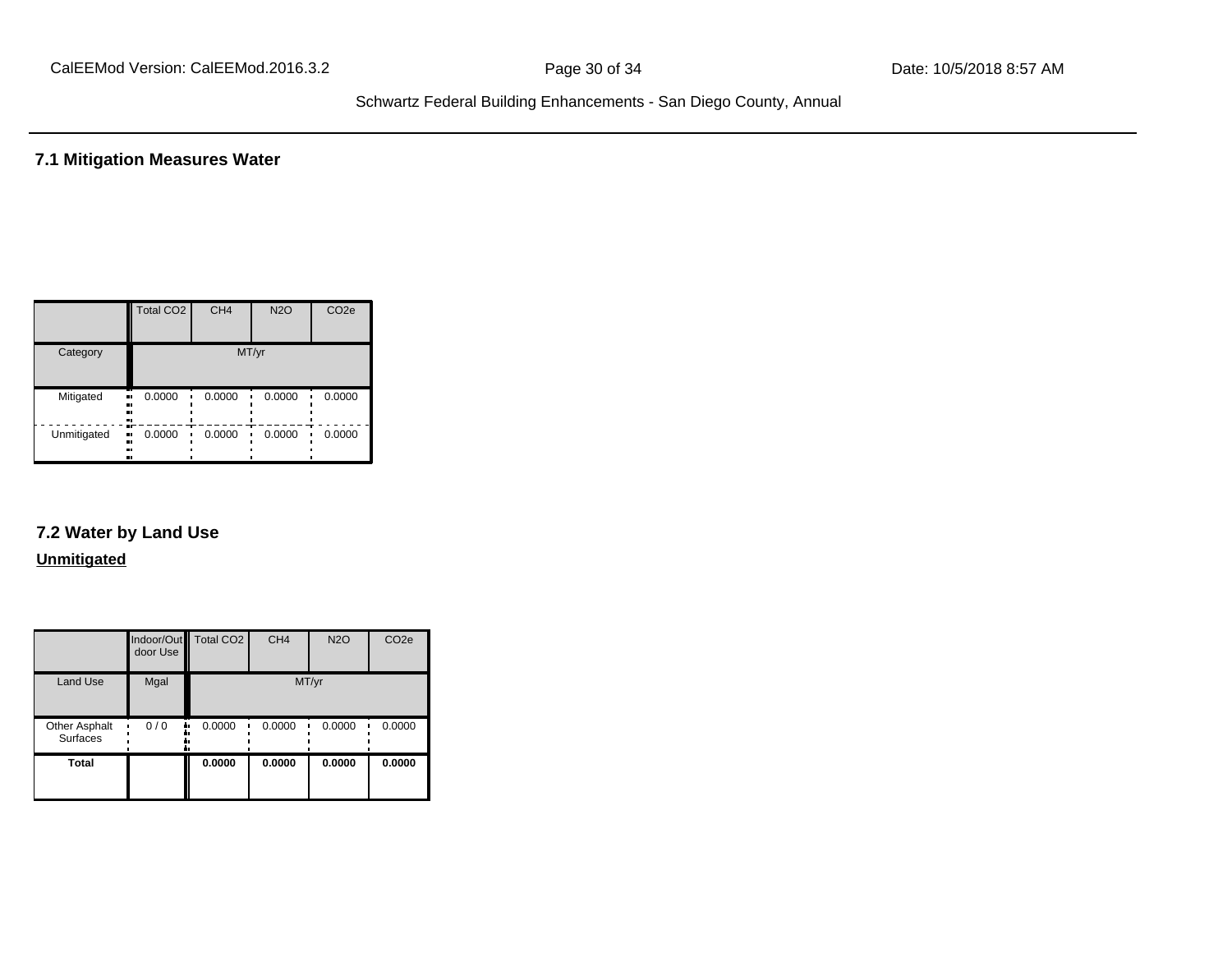### **7.2 Water by Land Use**

#### **Mitigated**

|                                  | door Use | Indoor/Out Total CO2 | CH <sub>4</sub> | <b>N2O</b> | CO <sub>2e</sub> |
|----------------------------------|----------|----------------------|-----------------|------------|------------------|
| <b>Land Use</b>                  | Mgal     |                      | MT/yr           |            |                  |
| Other Asphalt<br><b>Surfaces</b> | 0/0      | 0.0000<br>۰.         | 0.0000          | 0.0000     | 0.0000           |
| <b>Total</b>                     |          | 0.0000               | 0.0000          | 0.0000     | 0.0000           |

## **8.0 Waste Detail**

### **8.1 Mitigation Measures Waste**

#### **Category/Year**

|             | <b>Total CO2</b>              | CH <sub>4</sub> | <b>N2O</b> | CO <sub>2e</sub> |
|-------------|-------------------------------|-----------------|------------|------------------|
|             |                               |                 | MT/yr      |                  |
| Mitigated   | 0.0000<br><br><br><br>        | 0.0000          | 0.0000     | 0.0000           |
| Unmitigated | æ<br>0.0000<br>ш,<br><br><br> | 0.0000          | 0.0000     | 0.0000           |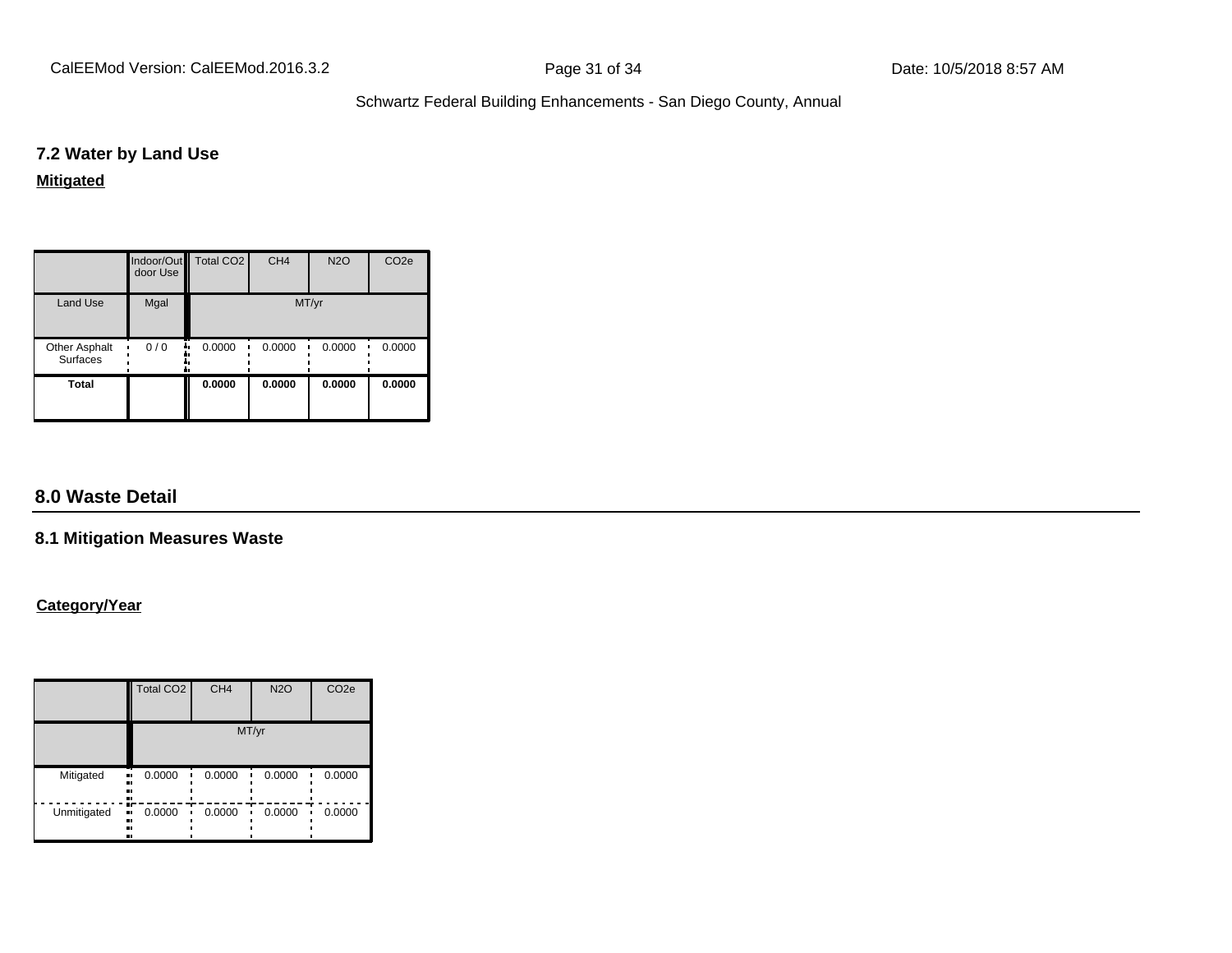## **8.2 Waste by Land Use**

**Unmitigated**

|                                  | Waste<br>Disposed | Total CO <sub>2</sub> | CH <sub>4</sub> | <b>N2O</b> | CO <sub>2e</sub> |
|----------------------------------|-------------------|-----------------------|-----------------|------------|------------------|
| <b>Land Use</b>                  | tons              |                       | MT/yr           |            |                  |
| Other Asphalt<br><b>Surfaces</b> | $\Omega$          | 0.0000                | 0.0000          | 0.0000     | 0.0000           |
| <b>Total</b>                     |                   | 0.0000                | 0.0000          | 0.0000     | 0.0000           |

#### **Mitigated**

|                                  | Waste<br>Disposed | <b>Total CO2</b> | CH <sub>4</sub> | <b>N2O</b> | CO <sub>2e</sub> |
|----------------------------------|-------------------|------------------|-----------------|------------|------------------|
| <b>Land Use</b>                  | tons              |                  | MT/yr           |            |                  |
| Other Asphalt<br><b>Surfaces</b> | $\Omega$          | 0.0000           | 0.0000          | 0.0000     | 0.0000           |
| <b>Total</b>                     |                   | 0.0000           | 0.0000          | 0.0000     | 0.0000           |

## **9.0 Operational Offroad**

| Equipment Type | Number | Hours/Day | Days/Year | Horse Power | <b>Load Factor</b> | Fuel Type |
|----------------|--------|-----------|-----------|-------------|--------------------|-----------|